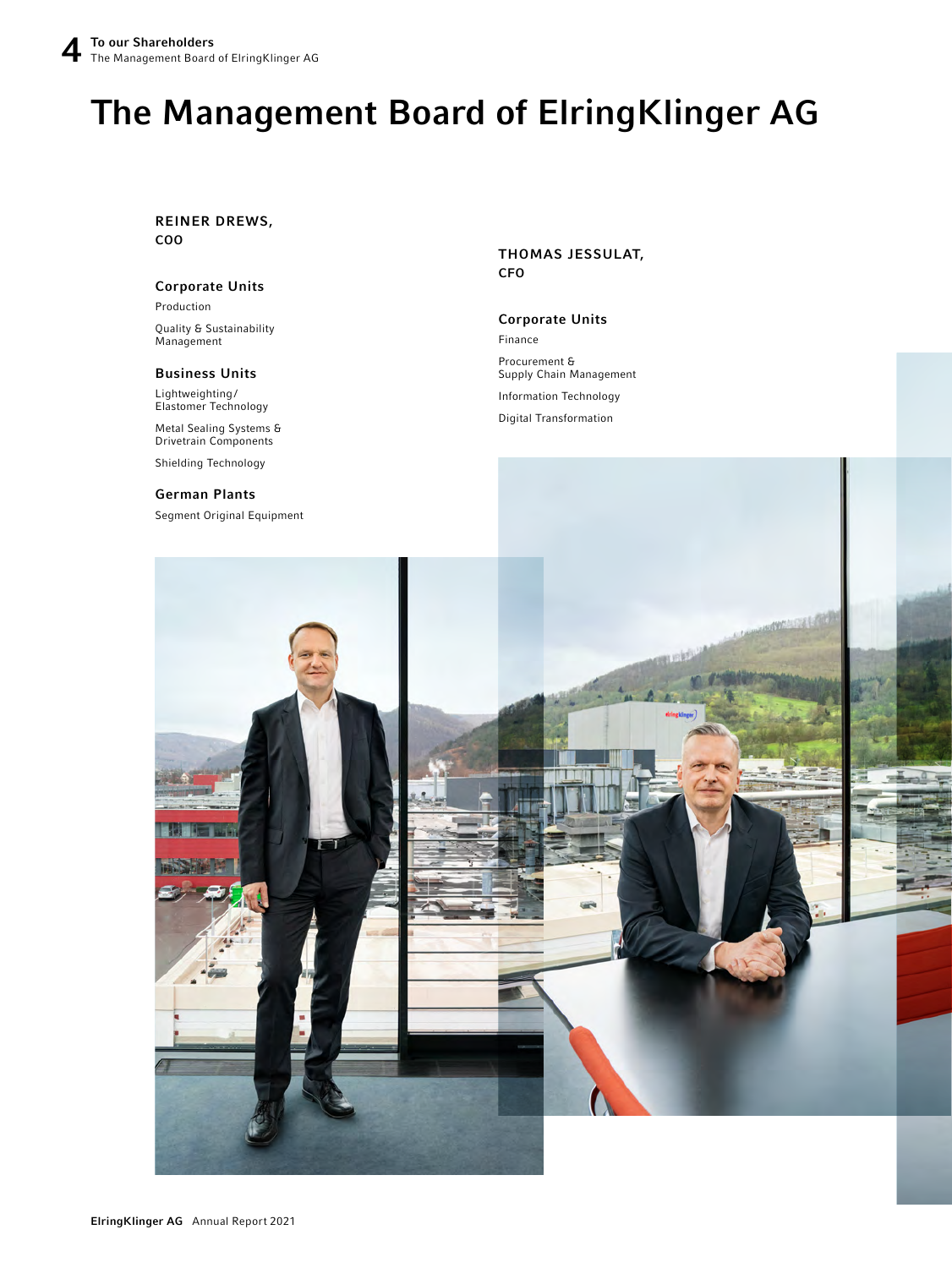DR. STEFAN WOLF, Chairman of the Management Board

# Corporate Units

Legal & Compliance Human Resources Global Strategy, M&A and Innovations Strategic Communications Marketing & Communications Sales Original Equipment

Business Unit Aftermarket

Group Companies

# THEO BECKER, CTO

# Corporate Units

Real Estate & Facility Management Product Risk Management Tool Shop /Technology

### Business Units

Battery Technology & E-Mobility Drivetrain Technology

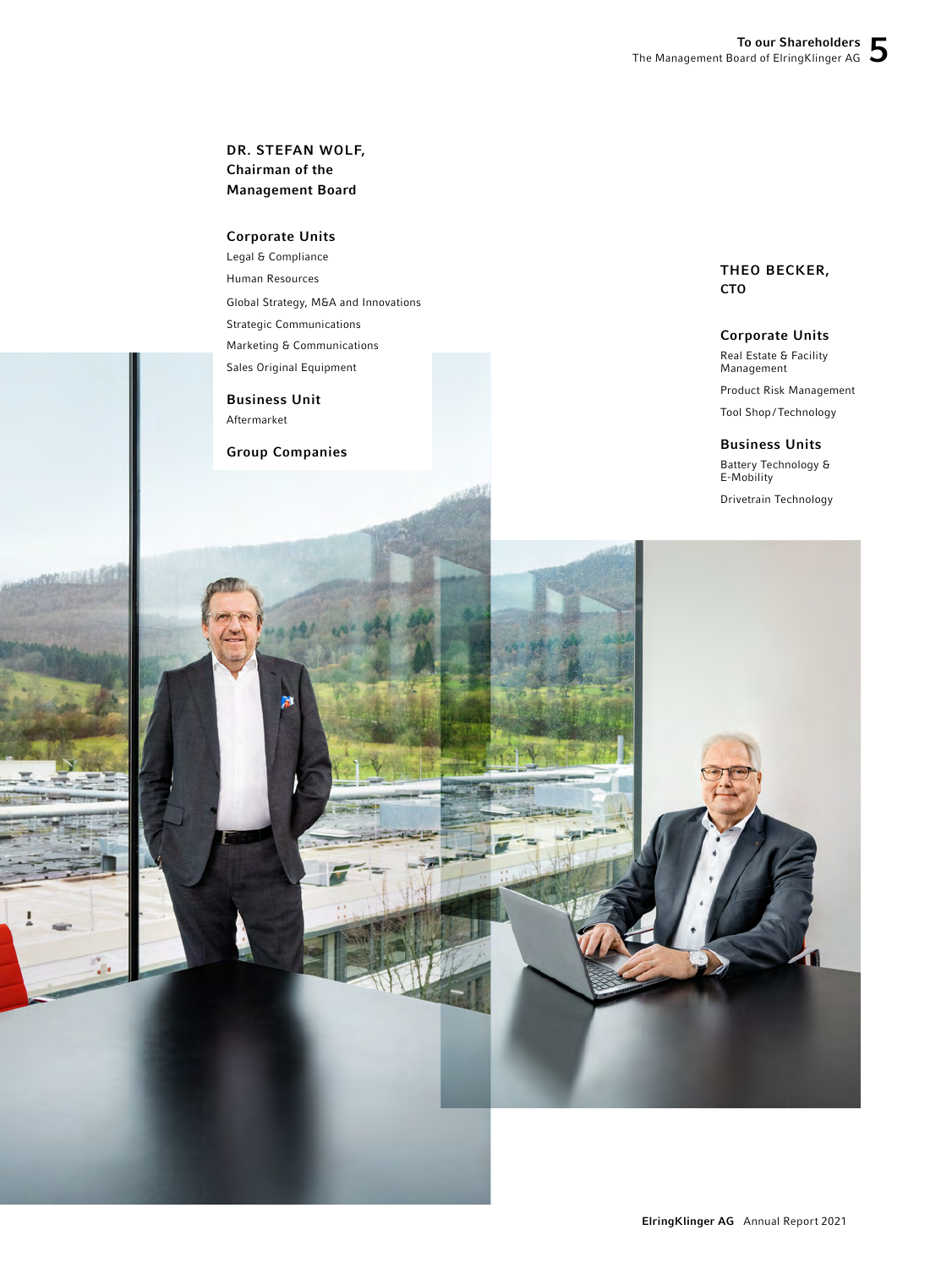# Letter to Shareholders

Deur Shweholdes.<br>Jadies and fentlemen.

My introductory words at this stage last year were that we had been thoroughly engulfed by the coronavirus pandemic. Twelve months on, not much has changed. Despite effective vaccines and widespread inoculation campaigns, the pandemic continues to shape our everyday lives. The rate of vaccination is still too low in many countries to completely combat the virus and its variants. Despite these circumstances, however, we are confident that the pandemic can be largely overcome this year.

At ElringKlinger, we have implemented the full range of measures necessary to protect the health of our employees. We have kept the number of contacts within the Group as low as possible by working on a mobile basis, while avoiding business travel and visits to our premises. We are committed to engaging with others in a virtual format wherever feasible, both within the company and beyond. These measures were taken at a central level and continue to apply. Despite the necessity of this action plan, we must also concede that the consequences of these measures have become increasingly tangible – particularly when it comes to staff interaction. We miss those moments of face-to-face contact in our jobs. Many of us yearn for a return to normality in our day-to-day lives. This makes the performance of our team members all the more impressive. Displaying tremendous dedication, they make a committed contribution to the Group on a daily basis. Allow me to express my sincere thanks to all our employees, also on behalf of my fellow Board members.

We are all concerned about events that were producing new headlines on a daily or an almost hourly basis when these lines were written. In February 2022, the conflict between Russia and Ukraine escalated into a full-blown war in Eastern Europe. War knows no victors. First and foremost, we see human suffering – loss of life, separation of families, flight, displacement, and fear. The thoughts of all of us at ElringKlinger are with those affected by this conflict; we honor its victims.

The economic repercussions will be significant for all, simply because globalization will no longer function as it did in the past. Some borders will turn into barriers, and the distribution of energy and commodities will become a central issue within the new economic and political order. Even before these events unfolded, supply chains had been disrupted by lockdowns as a result of the pandemic, while shipping containers were no longer available at their destinations. As the economy recovered, demand for commodities picked up again, which drove the price of raw materials – already at an elevated level – even higher. The price of raw materials used by ElringKlinger, such as aluminum, for example, increased by around 40% in 2021 alone. These adverse effects were intensified by extreme events such as torrential rain in Germany during the summer months, the winter storm in Texas, or the Suez Canal disaster in March, which threw both regional and global markets into disarray. Last but not least, our industry is having to contend with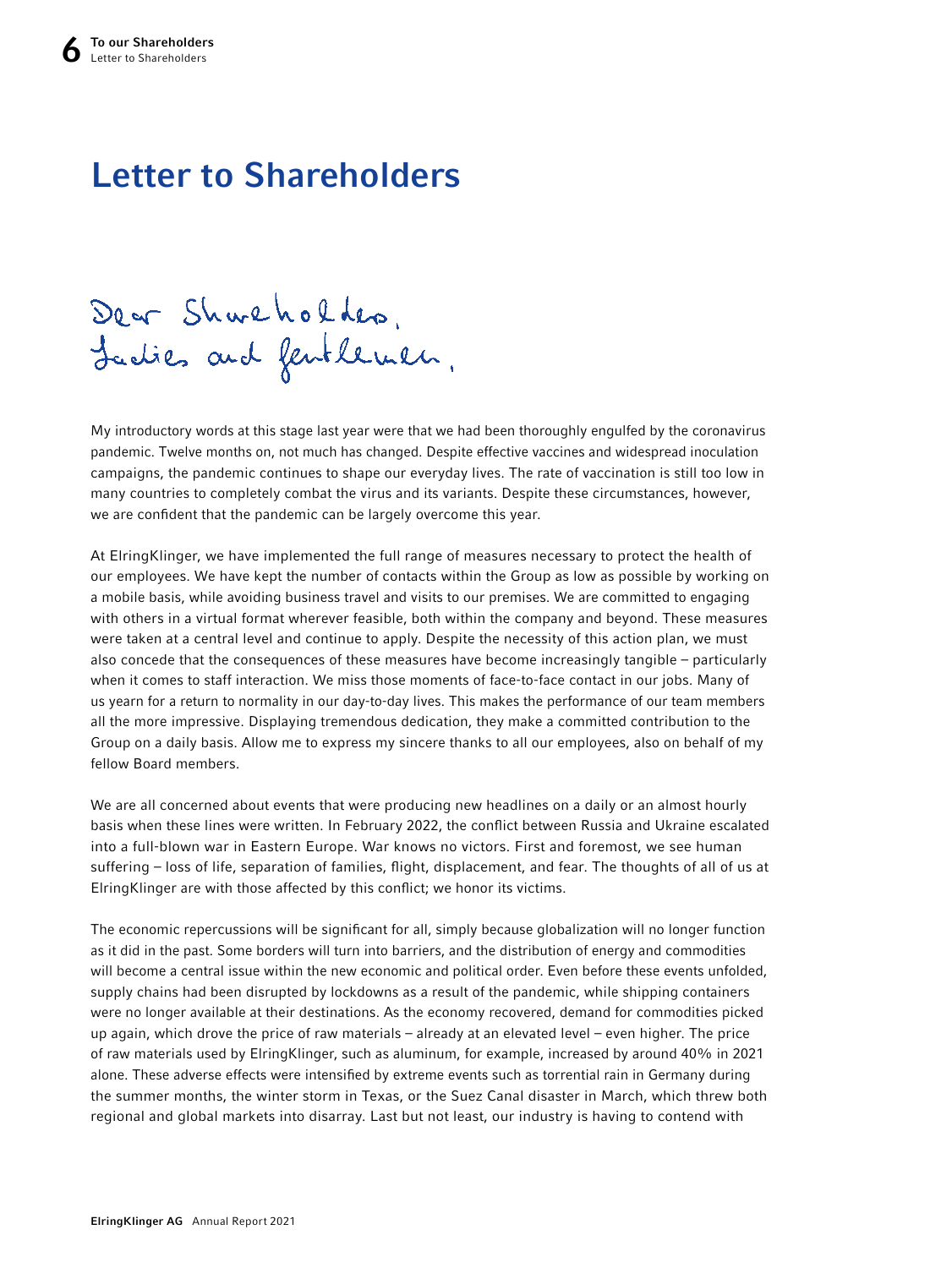bottlenecks in the supply of semiconductors: these factors as a whole explain why car production grew by a mere 3.4%, instead of around 13% as originally expected.

Against this backdrop in particular, ElringKlinger's financial results for 2021 can be considered more than satisfactory. Despite the adversities outlined above, we were able to expand our revenue by 9.7% – organically by as much as 10.1% – to EUR 1,624 million, thus again outperforming market growth of 3.4%. We also saw a significant increase in earnings: the Group recorded earnings before interest and taxes (EBIT) of EUR 102.0 million, which corresponds to a margin of 6.3%. The Group thus generated growth of EUR 74.3 million compared to the previous year. You, as shareholders, shall also benefit from these accomplishments. Therefore, the Management Board and the Supervisory Board propose to the Annual General Meeting that a dividend of EUR 0.15 will be paid for the 2021 financial year.

We also recorded a noticeable improvement in our other key financials in 2021. By maintaining a disciplined approach to capital expenditure and further optimizing net working capital, we were again able to push operating free cash flow well into positive territory (EUR 72.0 million).

The improvement in our key financial indicators illustrates the success of the efficiency stimulus program when it comes to fine-tuning specific elements. We launched this program in 2019 with the aim of cementing profitability, consistently improving cash flow, and significantly reducing net financial liabilities – goals that we achieved in full and even exceeded in many areas. In total, the Group has generated operating free cash flow of EUR 412.5 million over the last three years and more than halved net financial debt from EUR 795.5 million at the end of March 2019 to EUR 369.2 million at the end of 2021. Thus, ElringKlinger is strongly positioned for the next stage of transformation that is now coming up.

The additional room for maneuver gained in this way is also considered important for the years ahead. After all, the process of transformation in the automotive sector is entering the next phase. Having been quick off the mark to establish a favorable technological position within fields considered promising for the future, we now boast a product portfolio that is already marketable in many cases. In addition, we have repositioned ourselves structurally in the last two years. As you know, we have entered into a partnership with Airbus in the area of fuel cells, the aim being to make this technology usable for the aviation sector as well. At the same time, we concluded a strategic alliance with our French partner Plastic Omnium. The subsidiary EKPO Fuel Cell Technologies commenced operations on March 1, 2021, and has already secured a number of contracts since then. Together with our partner, we will continue to pursue and exploit the tremendous potential offered by the market for fuel cell components and stacks.

We have also achieved milestones in the field of battery technology over the past twelve months. Not only have we established a new center of excellence in Neuffen, not far from our Group headquarters in Dettingen/Erms, we have also been successful with regard to our sales activities in this area. In March, we were able to announce a high-volume order for cell contact systems destined for the series platform developed by one of Germany's premium carmakers. We also managed to expand the client base for our products by attracting a global battery manufacturer as a direct customer. Here, production will commence in 2022, as is also the case with regard to an order placed for the prototype of a battery system to be installed in a high-end sports car.

For all our focus on new technologies, however, we must also be prepared for a decline in demand for conventional components in some product groups, a development also accelerated by the pandemic.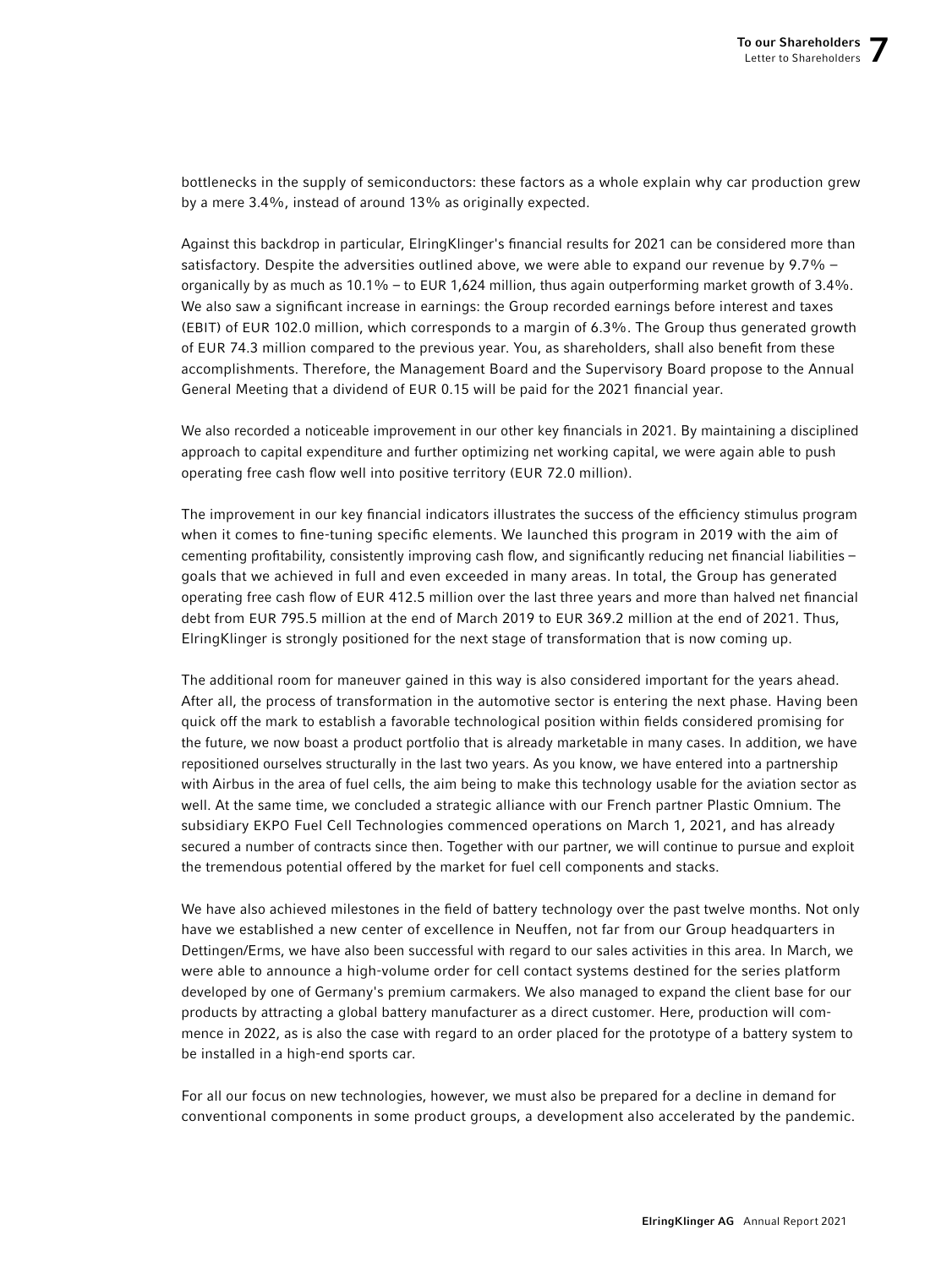We have been tracking these trends closely and analyzing them as thoroughly as possible. As a result, we have drawn up plans to pool our capabilities in the Shielding Technology business unit. These plans are aimed at ensuring that the business unit remains competitive in the future.

In taking all these steps, we have prepared for the next phase of transformation. ElringKlinger has established a strong technological, structural, and financial position, allowing it to exploit the opportunities presented by change in the automotive sector. Demand for vehicles with alternative drive technologies is growing inexorably. Compared to 2020, almost twice as many vehicles produced globally in 2021 were already equipped only with a battery or fuel cell drive system. This strong trajectory of growth is set to continue and ElringKlinger will benefit from the preparations it made well in advance.

For us on the Management Board, it is important to take advantage of the opportunities presented by the continued upturn after the pandemic and the transformation of mobility. This also includes efforts in the area of digitalization, which we will step up further in production and administration. After all, work within this area can also make a lasting contribution to enterprise value for the Group as a whole.

Please explore for yourself the tremendous potential of the ElringKlinger Group. With this in mind, I hope you enjoy reading our annual report. At the same time, I would like to thank you, our shareholders, for the trust you have placed in ElringKlinger.

Dettingen/Erms, March 2022

Yours sincerely,

Dr. Stefan Wolf Chairman of the Management Board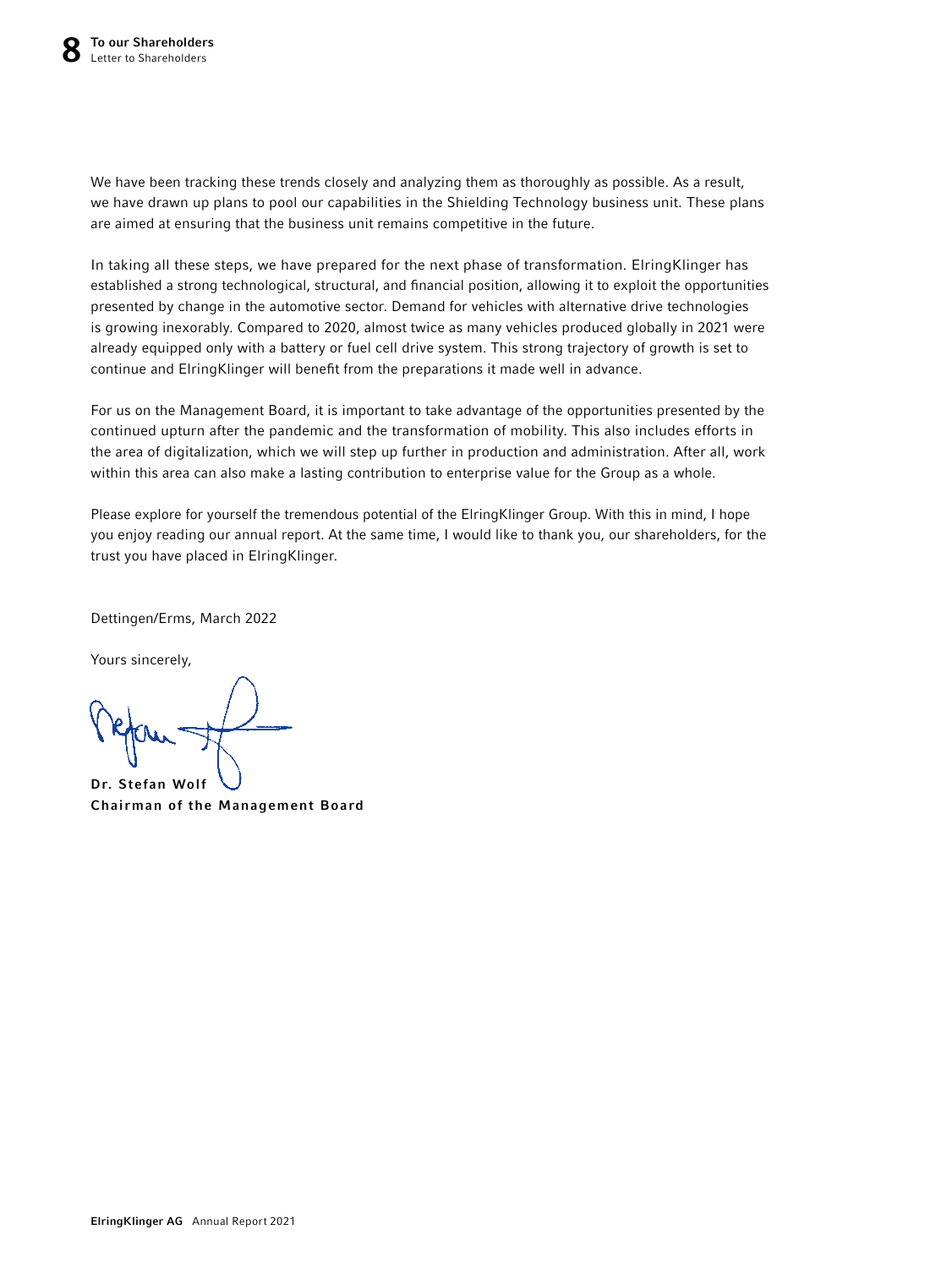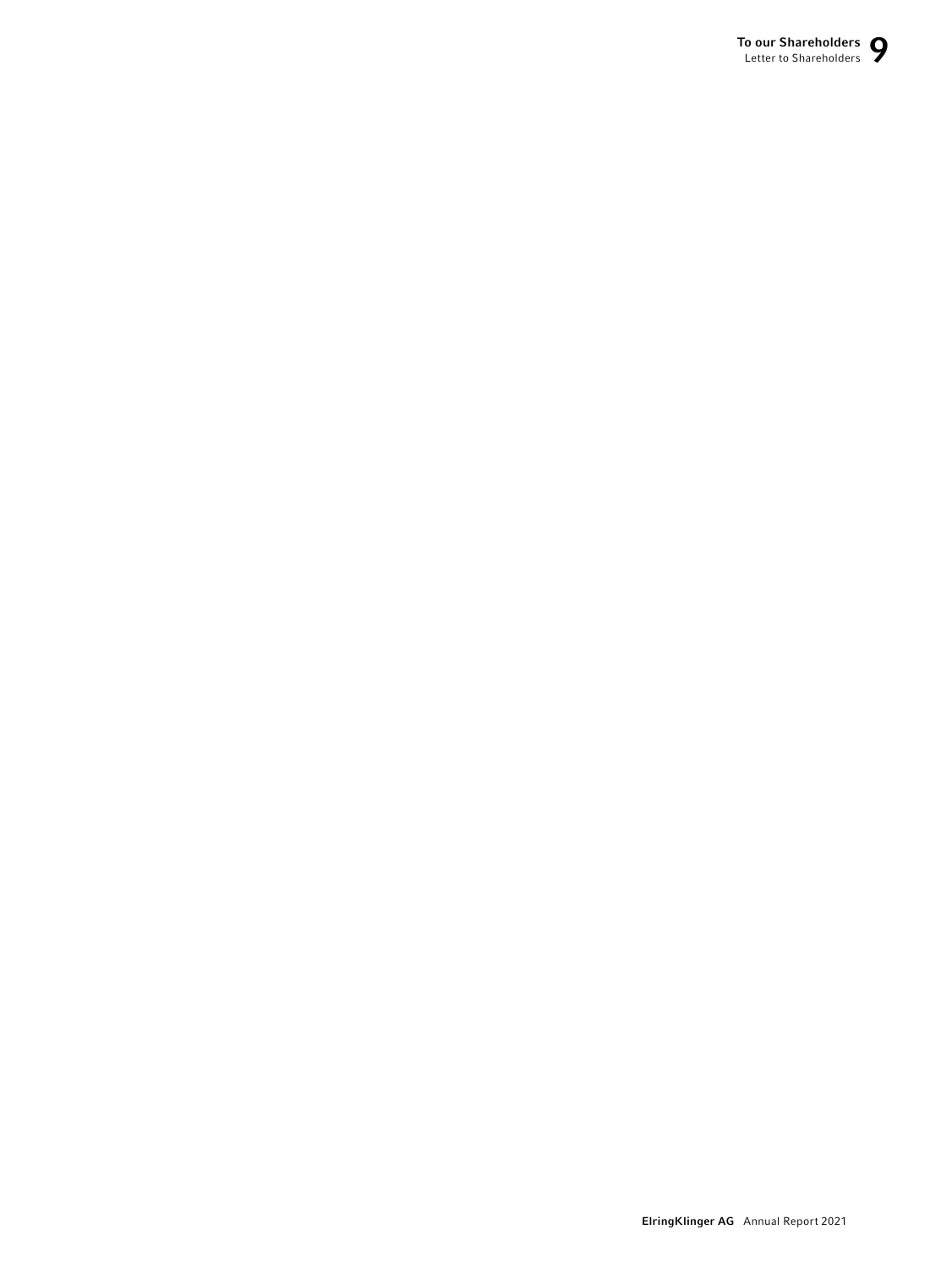# Report by the Supervisory Board 2021

The 2021 financial year was again dominated by the global coronavirus pandemic. This, in conjunction with natural disasters and other events, such as the Suez Canal blockage, affected global supply chains, which in turn had a pronounced impact on vehicle production, especially, due to the lack of availability of electronic components and raw materials in particular. Despite difficult circumstances, ElringKlinger managed to tackle these challenges well. It was able to achieve key goals such as the further reduction of debt and the improvement of profitability. ElringKlinger also took important steps forward and posted successes in the area of new drive systems such as fuel cell or battery technology, the aim being to remain a sought-after partner to the vehicle industry in these technologies as it looks to the future. Against this backdrop, we can look forward with confidence to the company's ability to perform favorably in the future despite the difficult underlying conditions that will persist in 2022.

The Supervisory Board of ElringKlinger AG discharged in full the duties incumbent on it according to the law, the Articles of Association, the rules of procedure, and the German Corporate Governance Code. It supervised the Management Board and acted in an advisory capacity. The Supervisory Board received appropriate monthly reports from the Management Board on key figures, matters of business, and events. In addition, the Chairman of the Supervisory Board and the Chairman of the Management Board (CEO) were in regular and ongoing contact and exchanged information in particular on the economic situation, important business developments, and other significant events. The Chairman of the Supervisory Board informed the other members of the Supervisory Board of significant occurrences. The Chairman of the Supervisory Board and the entire Supervisory Board were therefore able to obtain a sufficient understanding of business policies, corporate planning, profitability, and the situation of the company and the Group. The Supervisory Board was involved in decision-making processes of significant importance in accordance with statutory requirements. Such decisions, particularly those of strategic importance, were discussed in detail with the Management Board. To the extent that decisions or measures taken by the Management Board required the approval of the Supervisory Board, such approval was obtained in good time.

The Supervisory Board convened for four scheduled meetings in the reporting period. At the meetings, the Management Board regularly provided a detailed overview of business developments, particularly as regards the direction taken by revenue and earnings as well as the cash flows and financial performance of the Group, ElringKlinger AG, and its subsidiaries. The Management Board presented its latest projections together with its evaluation of the economic, market, and competitive situation. In addition, the Management Board provided ongoing information on the current risk situation, particularly with regard to the coronavirus pandemic, its consequences, and the measures implemented at ElringKlinger, and, where necessary, relevant compliance issues, significant legal disputes, and other matters of fundamental importance. The meetings also dealt with strategic projects as well as the progress and target achievement of an optimization program aimed at streamlining costs and improving profitability within the Group. The issues were presented and discussed during the sessions of the full Supervisory Board.

Additionally, the Supervisory Board dealt with the following topics at its meetings in the year under review, alongside the agenda items already described:

• On March 25, 2021, the Supervisory Board focused on the annual financial statements and the combined management report of ElringKlinger AG and the Group as of December 31, 2020, the 2020 annual report, including the Supervisory Board report, the corporate governance report, the compensation report, the combined non-financial report, and the auditor's report compiled by Ernst & Young GmbH Wirtschaftsprüfungsgesellschaft. The Supervisory Board adopted the annual financial statements of ElringKlinger AG, endorsed the consolidated financial statements together with the combined management report, and approved the non-financial report. The results of the efficiency review conducted in respect of the duties discharged by the Supervisory Board were presented and discussed by the board members. Furthermore, the Supervisory Board resolved on the agenda item relating to the Annual General Meeting scheduled for May 18, 2021,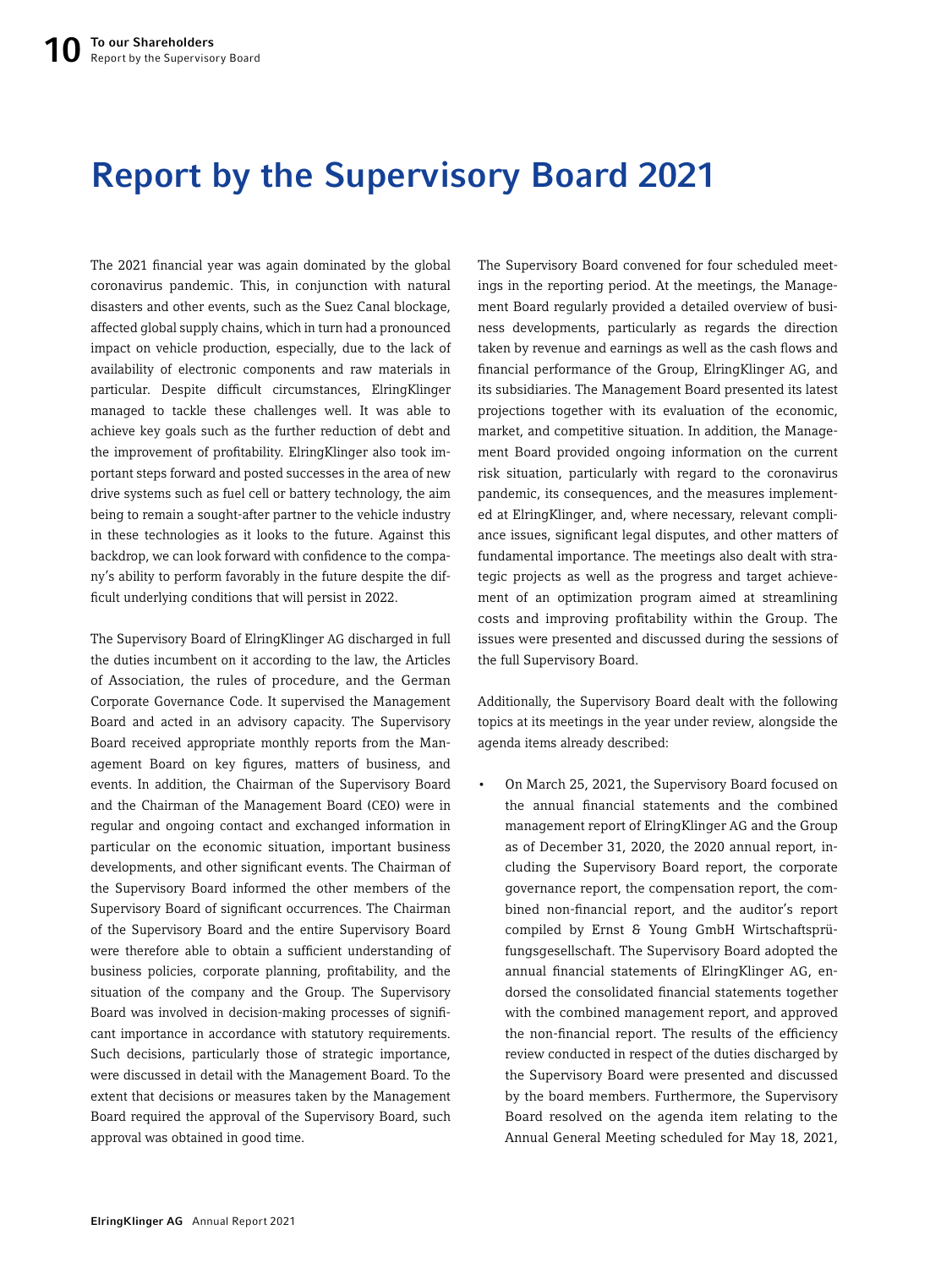

Klaus Eberhardt Chairman of the Supervisory Board

and decided that the Annual General Meeting should be held as a virtual event without the physical presence of shareholders due to the anticipated continuation of the coronavirus pandemic and the contact restrictions associated with the pandemic. Finally, the Supervisory Board approved the target figures proposed by the Personnel Committee in the context of the compensation system for the Management Board approved by the Annual General Meeting in 2021.

- At the Supervisory Board meetings on July 21, 2021, and September 29, 2021, the standard items on the agenda, as already outlined above, were dealt with in detail. In addition, the Management Board reported extensively on the topics of data protection and IT security at Elring-Klinger as part of the meeting held in September.
- As scheduled, the agenda for the meeting on December 2, 2021, included the 2022 budget and medium-term business planning as well as structural measures relating to the Group's shielding technology business. The Supervisory Board also dealt with matters relating to the audit and compliance report as well as the current situation with regard to the system of internal control. For this purpose, the plenary meeting of the Supervisory Board was also informed by the Chairman of the Audit Committee after these topics had been dealt with extensively in the previous Audit Committee meeting. Finally, at this meeting the Chairman of the Audit Committee reported on the Audit Committee's deliberations with regard to the upcoming audit of the annual financial statements. The Supervisory Board decided to commission Ernst & Young GmbH Wirtschaftsprüfungsgesellschaft to assist it in reviewing the non-financial report.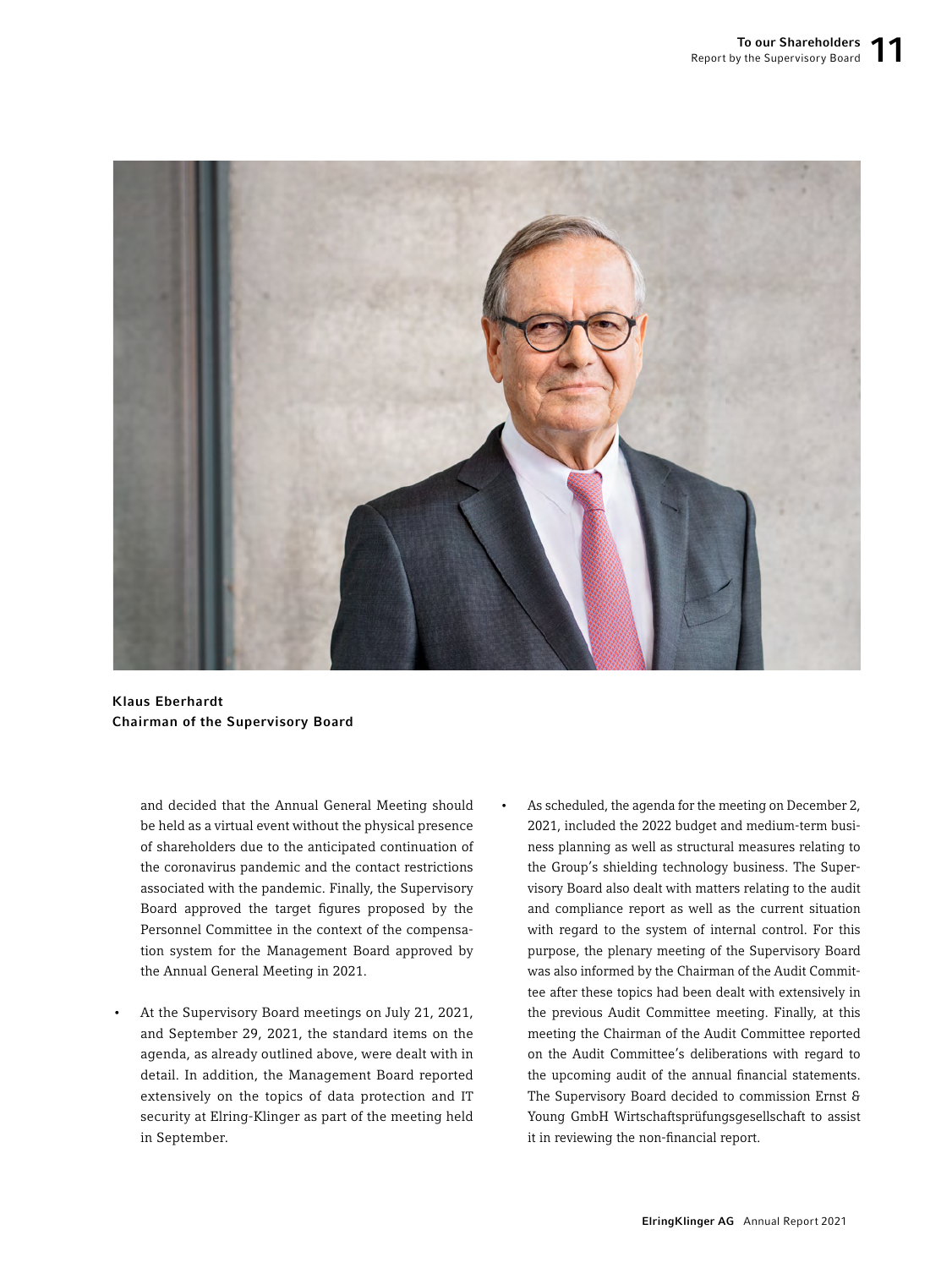The meetings were attended by all of the Supervisory Board members in 2021. Only at the meeting on March 25, 2021, was one member prevented from attending for an important reason. Due to the contact restrictions associated with the coronavirus pandemic and in order to protect all those taking part, the meetings on March 25, 2021, and December 2, 2021, were held using electronic media without the physical presence of participants. Following the December meeting, the Supervisory Board held a so-called strategy dialogue with the participation of individual members of the Supervisory Board, the Management Board, and other members of the company's management circle.

The Audit Committee convened on four occasions during the year under review. The subject matter of the meetings in February and March 2021 was the audit of the 2020 annual financial statements and the auditor's report with in-depth deliberations. At the Audit Committee meeting in July 2021, the Audit Committee dealt in particular with the current state of the internal control and risk management system. The agenda of the December 2021 meeting convened by the Audit Committee included, among other items, the task of defining the focal points of the audit for the financial year 2021, the procedure with regard to the audit of the financial statements, and the report on internal auditing. The meetings were attended, for a specific period of time, by the auditors of Ernst & Young GmbH Wirtschaftsprüfungsgesellschaft who were responsible for the audit. In particular, the Audit Committee also monitored the independence and efficiency of the auditor.

During the financial year under review, the Personnel Committee met once in February to discuss the proposal to determine the so-called modifiers for the Management Board compensation system approved by the Annual General Meeting the previous year. The Mediation Committee did not have to be convened during the fiscal year just ended. Likewise, there was no need for the newly formed Nomination Committee to meet.

There were no conflicts of interest during fiscal 2021 between Supervisory Board members and the company.

The provisions of the German Corporate Governance Code were discussed during the plenary meeting of the Supervisory Board. At the Supervisory Board meeting in December, the declaration of compliance with the German Corporate Governance Code was approved after extensive discussion. The declaration was made available to shareholders on the company's website on December 3, 2021.

As stipulated by the provisions set out in the German Corporate Governance Code, the Supervisory Board conducted an efficiency review in respect of its board and committee activities on the basis of a questionnaire to be completed by all members.

In accordance with the requirements of the German Corporate Governance Code, the company supports the members of the Supervisory Board with regard to professional training measures. Fundamentally, it is at the discretion of the respective Supervisory Board member which measures he or she considers suitable and appropriate. In the reporting year, no member of the Supervisory Board took part in professional development events focusing on the duties of the Supervisory Board.

The annual financial statements of ElringKlinger AG and the corresponding consolidated financial statements with the combined management report for the 2021 financial year, as presented by the Management Board, were audited by the auditors Ernst & Young GmbH Wirtschaftsprüfungsgesellschaft. The audit mandate had been issued by the Supervisory Board following the appointment of the auditor by the Annual General Meeting on May 18, 2021. In accordance with Section 315e of the German Commercial Code (HGB), the consolidated financial statements of ElringKlinger AG were prepared on the basis of International Financial Reporting Standards (IFRS). The auditing firm issued unqualified audit opinions for the annual financial statements of ElringKlinger AG as well as for the consolidated financial statements, including the combined management report, for the financial year 2021. The Supervisory Board was in possession of the documents relating to the financial and consolidated financial statements as well as the two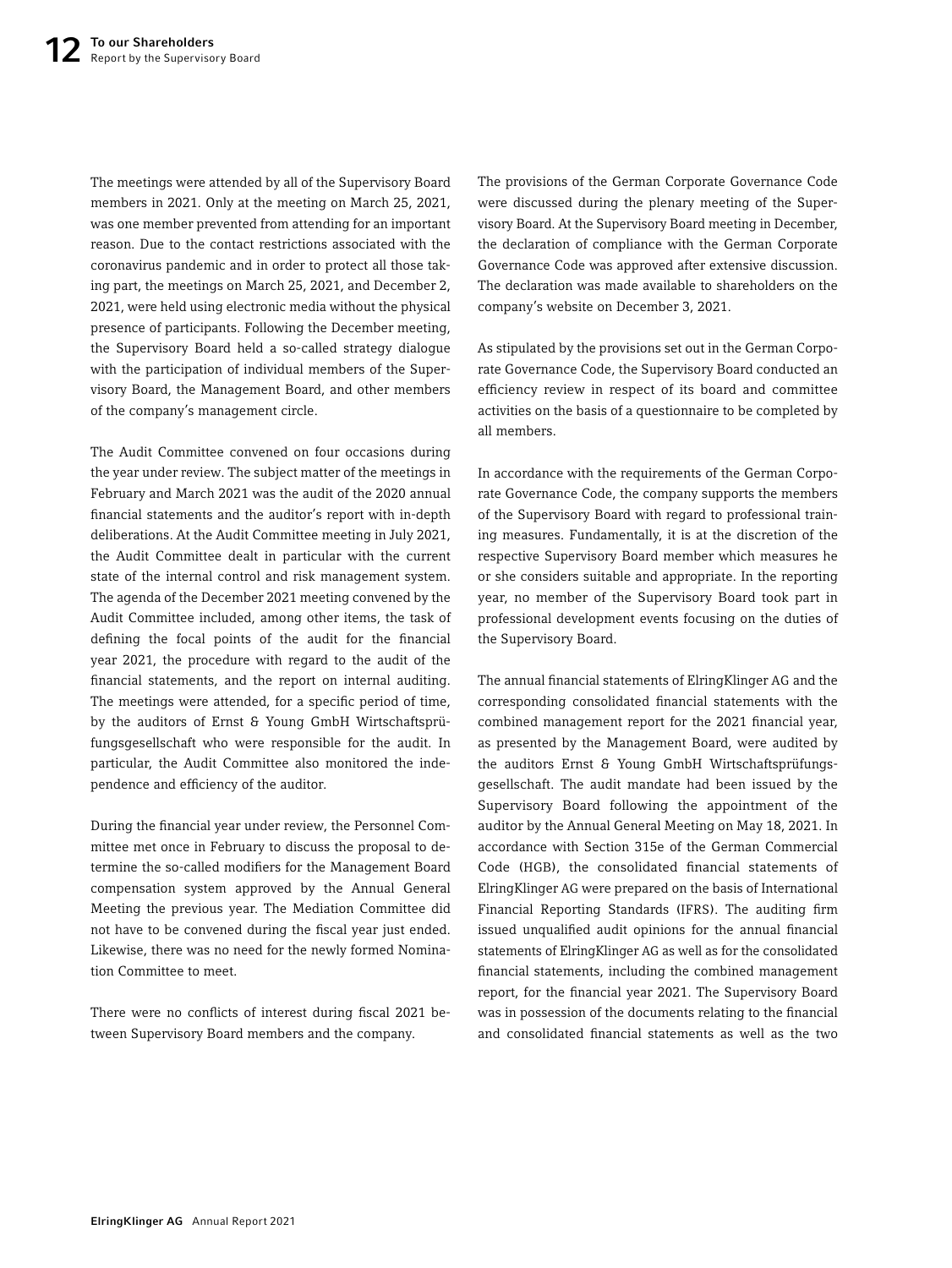audit reports compiled by the auditor. The aforementioned documents were studied in depth by the Audit Committee and the Supervisory Board as a whole before being discussed at length and examined in the presence of and in consultation with the competent auditors. The Supervisory Board concurred with the outcome of the audit. No objections were raised. At its meeting on March 24, 2022, the Supervisory Board adopted the annual financial statements of ElringKlinger AG and endorsed the consolidated financial statements together with the combined management report. Additionally, the Supervisory Board approved the nonfinancial report.

The Supervisory Board would like to thank the Management Board and all members of staff at ElringKlinger AG and its subsidiaries in Germany and abroad for their tremendous commitment and successful efforts in a year that was again marked by challenging conditions.

Dettingen, March 24, 2022

On behalf of the Supervisory Board

Klaus Clean

Klaus Eberhardt Chairman of the Supervisory Board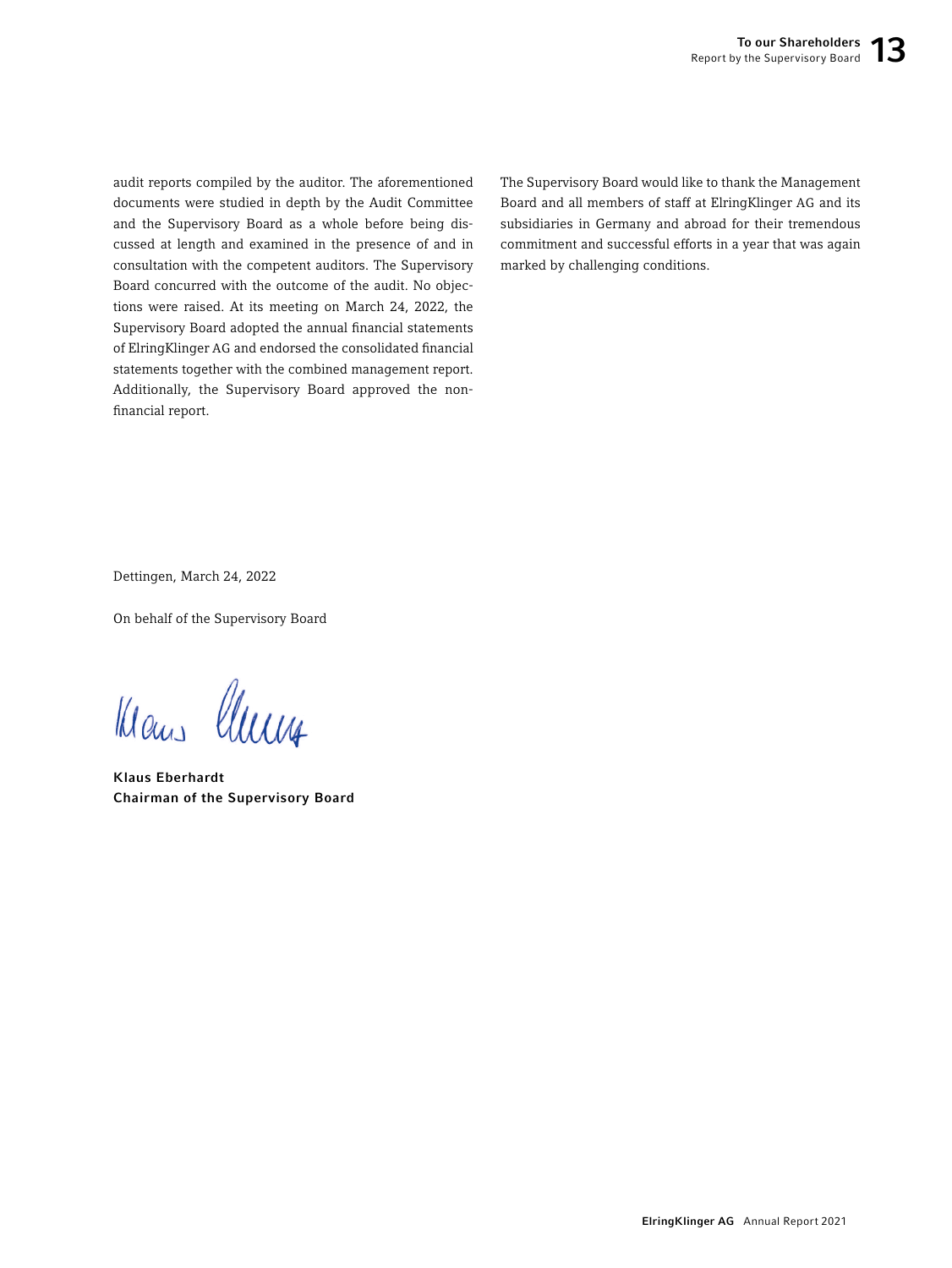# ElringKlinger and the Capital Markets

Fiscal 2021 saw the coronavirus pandemic impact capital markets once again. Rapidly rising rates of inflation and global supply bottlenecks were other influencing factors. These underlying market conditions affected automotive manufacturers and their suppliers in particular. Supply chain problems in the case of microchips and semiconductors had a direct impact on automotive production. Consequently, the share prices of exchange-listed automotive suppliers fluctuated over the course of the year. This was also true of ElringKlinger's stock, which fell by 29% during the year. Irrespective of external circumstances, ElringKlinger continued to communicate with the capital markets virtually. The annual shareholder meeting as well as capital market conferences and road shows were held online.

# Stock markets on the rise – the pandemic, inflation, and supply bottlenecks produce a mixed picture

Confidence about the general economic outlook and fears over inflation shaped capital market developments during the first quarter of 2021. Stock markets profited from favorable economic prospects. The start of the year was particularly dominated by growth opportunities in the US economy. Extensive fiscal stimuli, the relaxation of pandemic measures, and significant progress on vaccinations in the United States prompted stock markets around the world to rally. Europe's economies still found themselves a long way off from any opening up during the first quarter. The economic divergence between the United States, Europe, and Asia remained significant over the same period. The likelihood of imminent substantial economic stimuli resulted in market rotation. Companies that stood to gain more from the economic upturn, such as banks and airlines, rallied, while technology stocks came under downward pressure. The DAX posted a new high for the year at the end of the quarter. However, this trend was not reflected in the overall breadth of the market. Banks and automotive stocks were the outright winners. Nasdaq, the US technology sector index, closed the first quarter with a gain of 1.6%, while the DAX grew by a robust 9.4%. Up 5.8% at March 31, the S&P500, the broad-based US benchmark index, significantly trailed the German benchmark index.

Solid corporate results for the second quarter provided a further boost to stock markets. Following an extremely good first quarter, share prices continued to climb. As of June 30, 2021, Germany's benchmark index, the DAX, posted a positive half-year performance of +13.2%, Europe's Eurostoxx 50 grew by 14.4%, and the US S&P 500 index set a new record of 4,297.50 points. The key Asian markets lagged behind significantly. While Japan's Nikkei still grew by a good 4%, China's CSI 300 index posted no more than a modest increase of +0.4%. However, continuing concerns over rising inflation began to be reflected in growth prospects. From oil and steel to lumber, commodity prices saw extreme increases. In addition, supply chain problems, affecting key industries such as microchips, appeared on the horizon for automakers.

The third quarter was also characterized by upward trends on stock markets. At the same time, inflation came in higher than expected. The German Federal Statistical Office reported a September inflation rate of 4.1% for Germany. This was a level last seen in the early 1990s. In the United States, inflation over the same period already exceeded the 5% mark.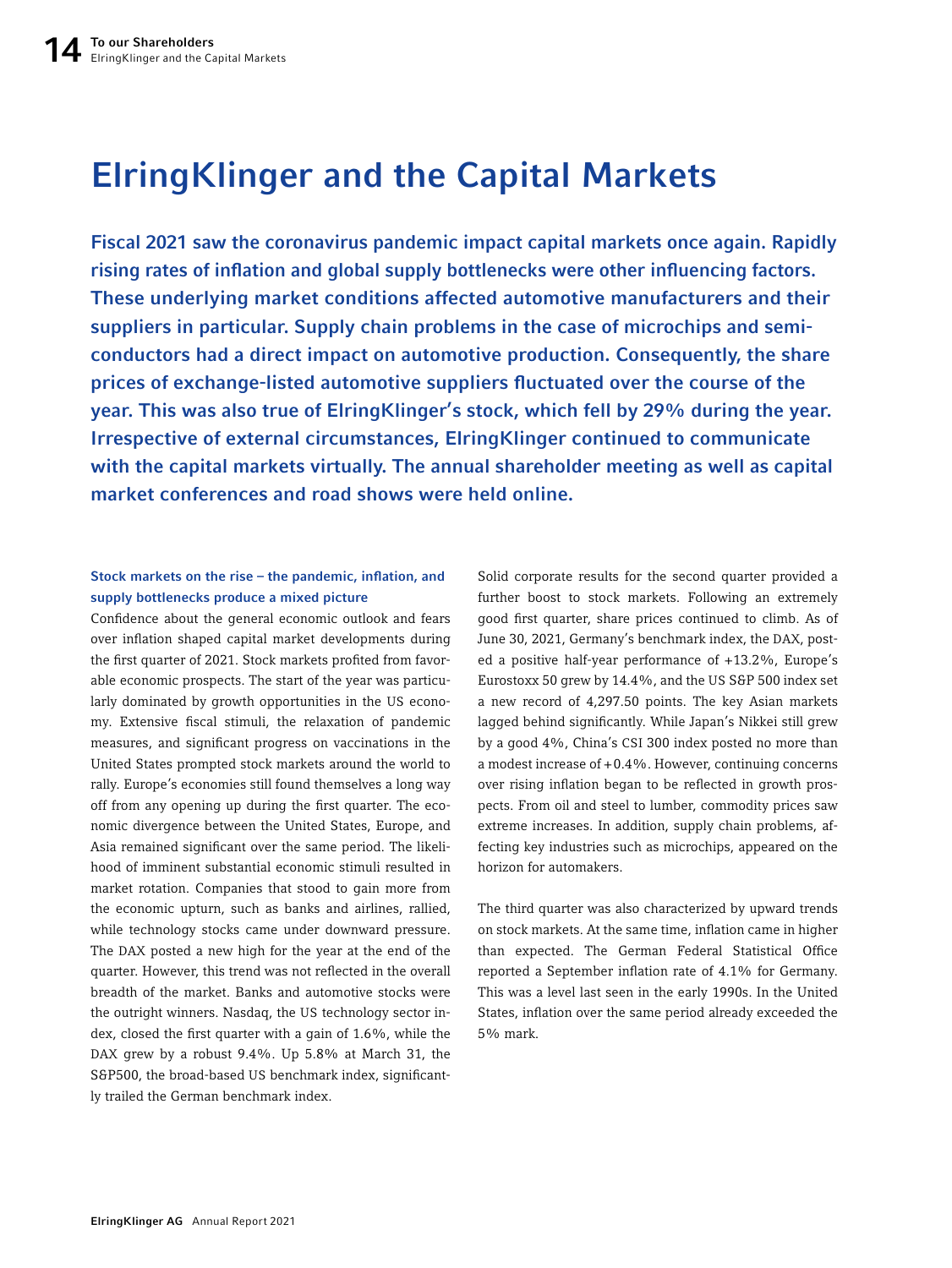

#### ElringKlinger's share price performance from January 1 to December 31, 2021 (indexed) in %

Concerns over inflation, supply-side bottlenecks, an economic slowdown, and a fourth wave of the pandemic dominated the capital markets in the fourth quarter. Despite being faced with such adverse trends, stock markets remained robust for a long time. However, the identification of a new virus mutation B.1.1.529 (Omicron) at the end of November caused stock markets to plunge on November 26, 2021. Nevertheless, stock markets displayed robustness in what was a challenging environment overall. After the broadbased S&P 500 had already climbed well above its pre-crisis level in the preceding year, it posted a gain of about 21% from the start of 2021. The German benchmark index ended the year at 15,884.86 points, up slightly with an increase of 0.2%. The EuroStoxx50 was half a percent higher at 4,305.72 points. The Chinese stock market experienced significant losses in 2021, with the MSCI China down more than 21% at the end of the year.

# Key Indicators for ElringKlinger's Stock

|                                                                                | 2021      | 2020      |
|--------------------------------------------------------------------------------|-----------|-----------|
| Earnings per share IFRS (after non-controlling interests, in EUR)              | 0.88      | $-0.64$   |
| Shareholder's equity per share as of Dec. 31 (in EUR)                          | 15.5      | 12.82     |
| High (in EUR) <sup>1</sup>                                                     | 17.72     | 15.96     |
| Low (in $EUR$ ) <sup>1</sup>                                                   | 10.21     | 3.61      |
| Closing price as of Dec. 31 (in EUR) <sup>1</sup>                              | 11.11     | 15.84     |
| Dividend per share (in EUR)                                                    | 0.15      | 0         |
| Average daily trading volume (German stock exchanges; volume of shares traded) | 189,600   | 214,000   |
| Average daily trading value (German stock exchanges; in EUR)                   | 2,656,900 | 1,503,500 |
| Market capitalization as of Dec. 31 (EUR millions) <sup>1</sup>                | 704.0     | 1.003.6   |
|                                                                                |           |           |

1 Xetra trading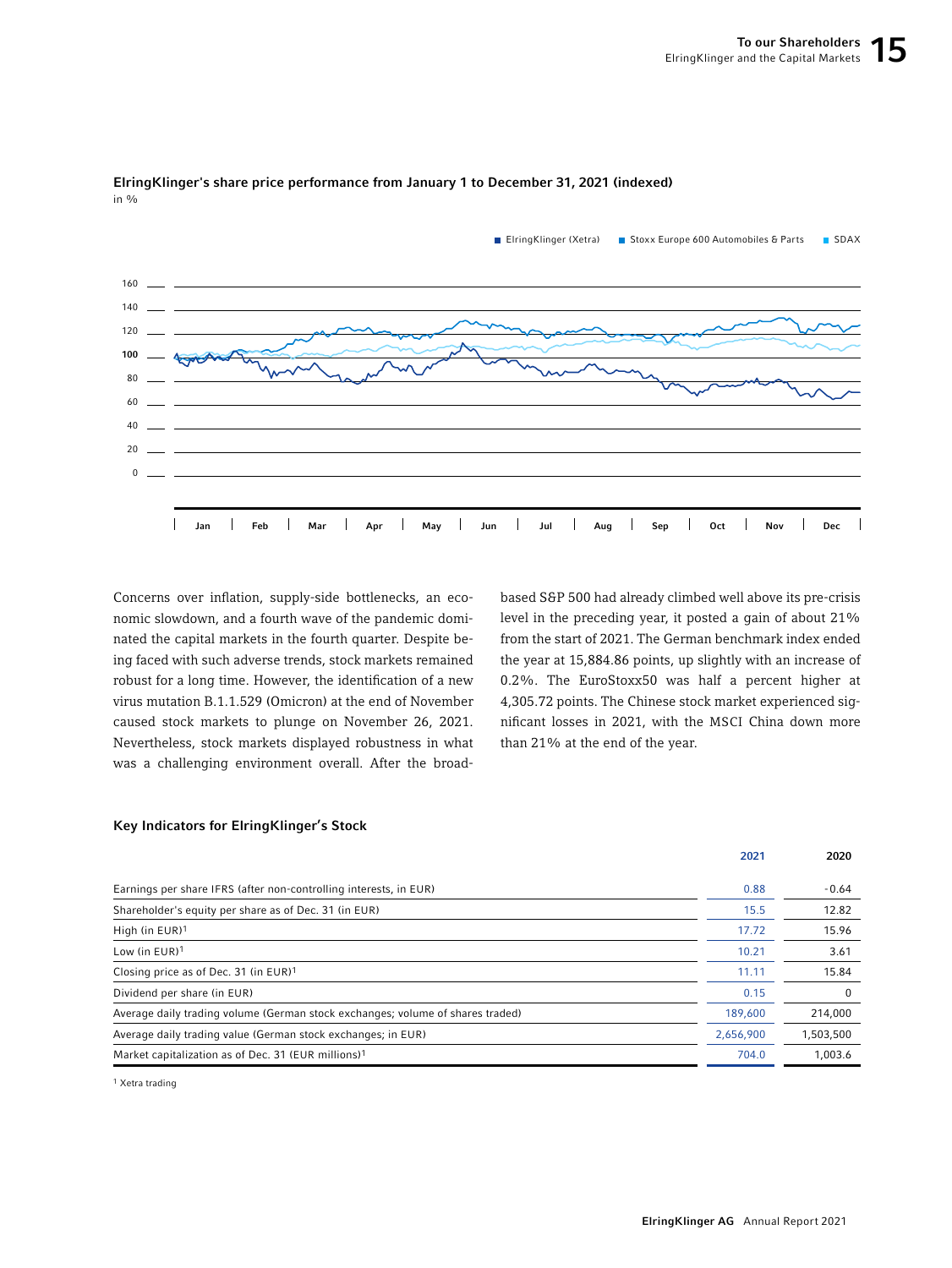Shareholder Structure as of December 31, 2021



#### ElringKlinger stock dips by 29% during trading year

Having trended upward in the fourth quarter of 2020, ElringKlinger's share price entered a phase of consolidation at the beginning of 2021. Upon publication of its preliminary results for the 2020 financial year on February 23, 2021, the company's stock was priced at EUR 12.96. Subsequently, ElringKlinger's share price rose strongly again until mid-March. Against the persistent backdrop of pronounced uncertainty caused by the ongoing pandemic and other influencing factors, such as elevated commodity prices and supply chain issues, ElringKlinger's stock – and automotive stocks in general – came under renewed pressure, which forced the company's share price down to EUR 12.52 at the end of the quarter.

Following a period of price consolidation at the end of the first quarter, ElringKlinger's stock entered the second quarter with significant gains. This upward trend continued, spurred by strong preliminary results for the first three months of 2021 and favorable news surrounding new drive technologies. On June 7, 2021, the company's share price reached a preliminary high of EUR 17.72. By the end of the quarter, the price of its shares had retreated to EUR 15.01. This, however, still represented a gain of over 20% compared to the previous quarter.

In the third quarter of 2021, ElringKlinger's stock saw yet another round of consolidation. Amid gloomy forecasts for automotive companies in response to declining production figures caused by supply-side bottlenecks relating to semiconductors and raw materials, the sector as a whole trended weaker on the stock market. At the end of the third quarter, ElringKlinger shares were trading at EUR 11.59.

Overall, the company's share price moved sideways in the course of the fourth quarter. Following the publication of its preliminary results for the third quarter, on October 12, 2021, ElringKlinger's stock initially recorded gains and traded at EUR 13.09 on November 6, 2021. However, persistent inflation and the impending fourth wave of the pandemic caused stock markets as a whole to weaken in the subsequent period, which also affected ElringKlinger shares. At the end of the year, however, the company's share price was able to make slight gains, ultimately closing the year of trading at EUR 11.11. Over the year as a whole, ElringKlinger's share price fell by 29% as a result of the developments outlined above.

#### Daily trading value well above previous year's level

The trading volume of ElringKlinger shares during the 2021 financial year was slightly down on the prior-year level. On average, 189,614 shares were traded on stock exchange days (2020: 214,000 shares). At EUR 2.6 million (2020: EUR 1.5 million), the daily value of ElringKlinger's stock traded on average on German stock exchanges was up markedly on the previous year's figure. As a result, a sufficiently high level of liquidity was available in the stock market at all times over the course of the 2021 financial year to also conduct larger share transactions.

#### 2021 AGM again staged as a virtual event

The Annual General Meeting (AGM) of ElringKlinger AG on May 18, 2021, was again held virtually. Chairman of the Management Board Dr. Stefan Wolf looked back on a year that was not only exceptional in nature but also challenging – a period in which the coronavirus pandemic had a substantial impact on the automotive industry. He reported that ElringKlinger had been able to achieve solid earnings in 2020 despite the pandemic-induced decline in sales revenue, alongside an improvement in net working capital\* and a significant reduction in debt. Due to the company's earnings performance in the 2020 financial year, ElringKlinger had already announced the suspension of its dividend in March 2021 in order to further strengthen the Group in support of its ongoing transformation process. In addition, the company's shareholders approved the compensation system for the Supervisory Board and the associated amendment to the Articles of Association. They also approved the actions of the Management Board and the Supervisory Board with over 98% and 97% of the votes respectively. Ernst & Young GmbH Wirtschaftsprüfungsgesellschaft, Stuttgart, was appointed as the auditor for the financial year 2021.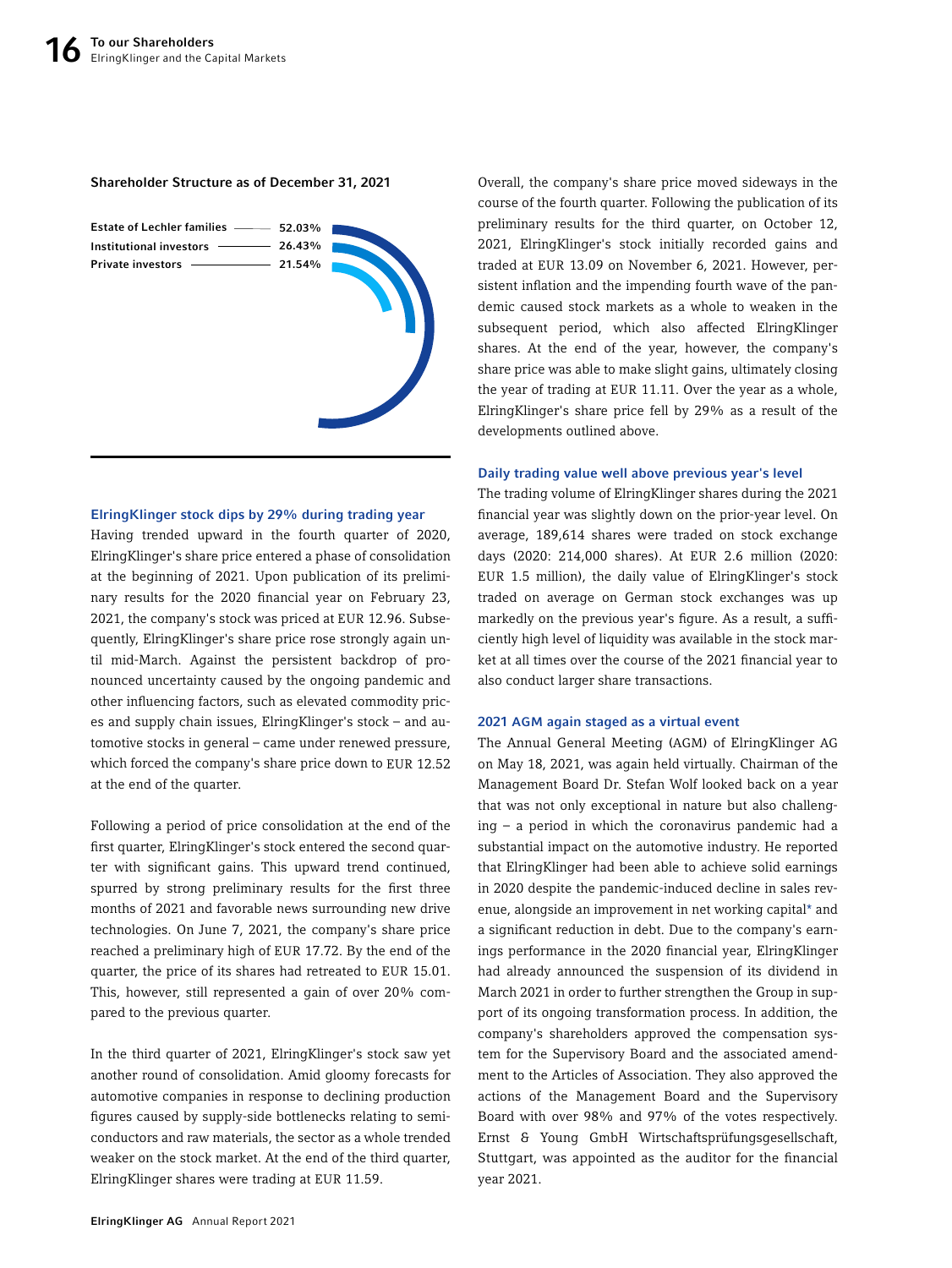### Key Indicators for ElringKlinger's Stock

| International Securities Identification Number | DE0007856023                   |
|------------------------------------------------|--------------------------------|
| German Securities Identification Code          | 785602                         |
| Exchange symbol                                | ZIL2                           |
| Ticker symbol Bloomberg                        | ZIL2                           |
| <b>Ticker symbol Reuters</b>                   | ZILGn.DE                       |
| Share capital                                  | EUR 63,359,990                 |
| Number of shares outstanding                   | 63,359,990 shares              |
| Stock exchanges                                | Xetra and all German exchanges |
| Market segment                                 | <b>Regulated Market</b>        |
| Transparency level                             | Prime Standard                 |

# Shareholder structure: more institutional investors than in the previous year

There was no change in the ratio of shares in free float to those in family ownership. At the end of the year, the ownership interest held by the Lechler families amounted to 52.03% of the 63,359,990 no-par-value shares issued in total. Within the free float (47.97%) the company saw a shift in the overall structure toward institutional investors. As of December 31, 2021, institutional investors held 26.4% (2020: 24.0%) of the shares, while 21.5% (2020: 24.0%) of the shares were held by private investors.

### Virtual approach to capital market communication

As in the previous year, personal exchanges with capital market players proved difficult due to the ongoing coronavirus pandemic. Regardless of these underlying circumstances, ElringKlinger continued to communicate virtually in the year under review. As usual, the Group reported continuously, promptly, comprehensively, and transparently on all current and future developments of relevance to the company and the industry as a whole. ElringKlinger used a variety of communication channels to communicate with the capital markets.

ElringKlinger AG participated in virtual capital market conferences over the course of 2021. The Group also relied on digital communication for road shows. In the second year of the coronavirus pandemic, virtual formats have now established themselves, as evidenced by feedback received from investors, analysts, and brokers alike.

Upon publication of its quarterly results, ElringKlinger organized conference calls for investors and analysts. The conferences were streamed live on the internet and subsequently published on the Group's website, including the

associated presentation. In addition, a virtual conference was organized specifically for journalists and analysts upon publication of the annual report. The Management Board of ElringKlinger AG then spoke personally to those taking part.

# Sustainability criteria becoming established within capital markets

To an increasing extent, both private and institutional investors are placing sustainable management and responsible social engagement by companies at the center of their investment decisions. So-called ESG\* criteria, which describe environmental, social, and governance issues, are thus establishing themselves as an additional criterion for investors alongside the classic financial indicators.

ElringKlinger's commitment to sustainability in respect of the environment, employees, and society as a whole is increasingly gaining recognition within the capital markets. Overall, the Group offers interesting opportunities for investors focusing on the issue of sustainability. The company pursues a long-term approach, operates in a sustainable manner, and aligns its strategy with environmental and quality standards as well as the German Corporate Governance\* Code (DCGK).

In its latest sustainability report, ElringKlinger provides comprehensive and transparent information on issues relating to sustainability, the ambition being to contribute to sustainable development over and above the statutory requirements. The report can be accessed on ElringKlinger's website.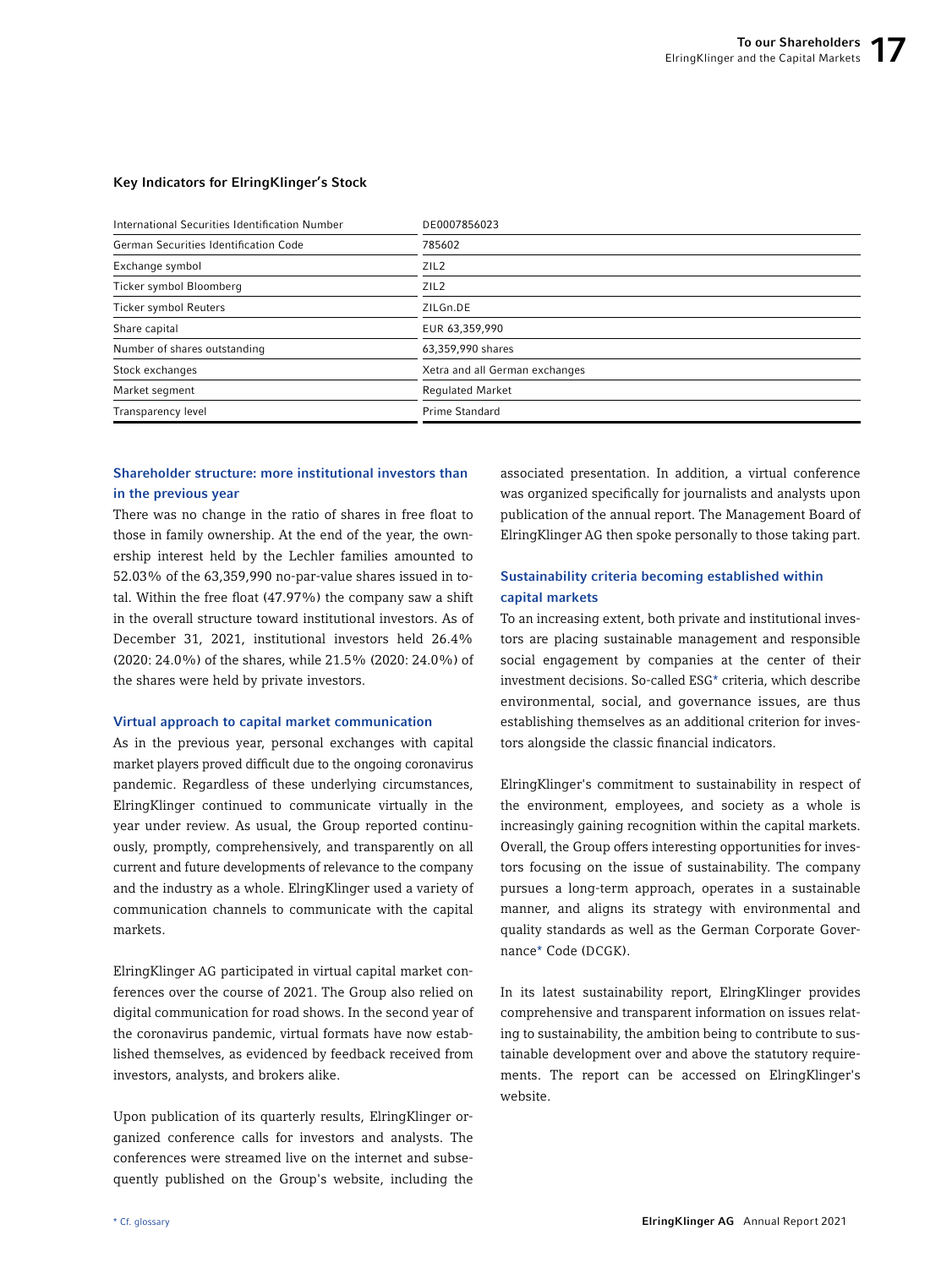# Compensation Report

The compensation report of ElringKlinger AG presents in a transparent and readily intelligible manner the compensation individually granted and owed to the members of the Management Board and the Supervisory Board for the 2021 financial year, in addition to providing explanations. The report complies with the requirements of the German Stock Corporation Act (Aktiengesetz – AktG). The current compensation system applies as from the 2021 financial year and was approved by the Annual General Meeting on May 18, 2021, with a majority of 98.8%.

The compensation system for Management Board members is aligned with the company's long-term corporate strategy as well as its objective of sustained success and sets corresponding incentives for the Management Board. The compensation system takes into consideration the size, complexity, and financial situation of the company as well as its prospects for the future. Therefore, the compensation system consists of parameters that are transparent and performance-based, in addition to embracing the aspect of sustainability. The focus of the compensation system is on the duties and performance of the entire Management Board.

The proportion of variable compensation exceeds that of fixed compensation. Additionally, the target value of longterm variable compensation is higher than that of shortterm variable compensation.

This structure in respect of compensation components is aimed at promoting positive corporate development. The larger variable proportion of long-term variable compensation in particular provides an incentive to safeguard the company's sustained performance and to focus on positive long-term corporate development.

In summary, the compensation system is aimed at supporting and fostering the company's transformation and evolving the company in pursuit of long-term profitability.

# Compensation structure for members of the Management Board

Taking into consideration the new regulatory requirements of the Act Implementing the Second Shareholders' Rights Directive (Gesetz zur Umsetzung der zweiten Aktionärsrechterichtlinie – ARUG II) and the revised German Corporate Governance\* Code (GCGC) in the version of December 16, 2019, the Supervisory Board resolved to review the current compensation system as regards the possible need for adjustments.

Against this background, an external consulting firm was commissioned to support the Supervisory Board in the process of restructuring the compensation system.

The Supervisory Board's Personnel Committee addressed this issue as part of five meetings in total and submitted to the Supervisory Board its proposal of a detailed concept. At its meeting on September 30, 2020, the Supervisory Board accepted the concept as presented, including the individual contractual adjustments, and resolved to implement it accordingly. By the end of 2020, the overall concept adopted by the Supervisory Board had been implemented. On May 18, 2021, the Annual General Meeting voted in favor of the conversion of the compensation system with a majority of 98.8%. The principal adjustments are summarized below: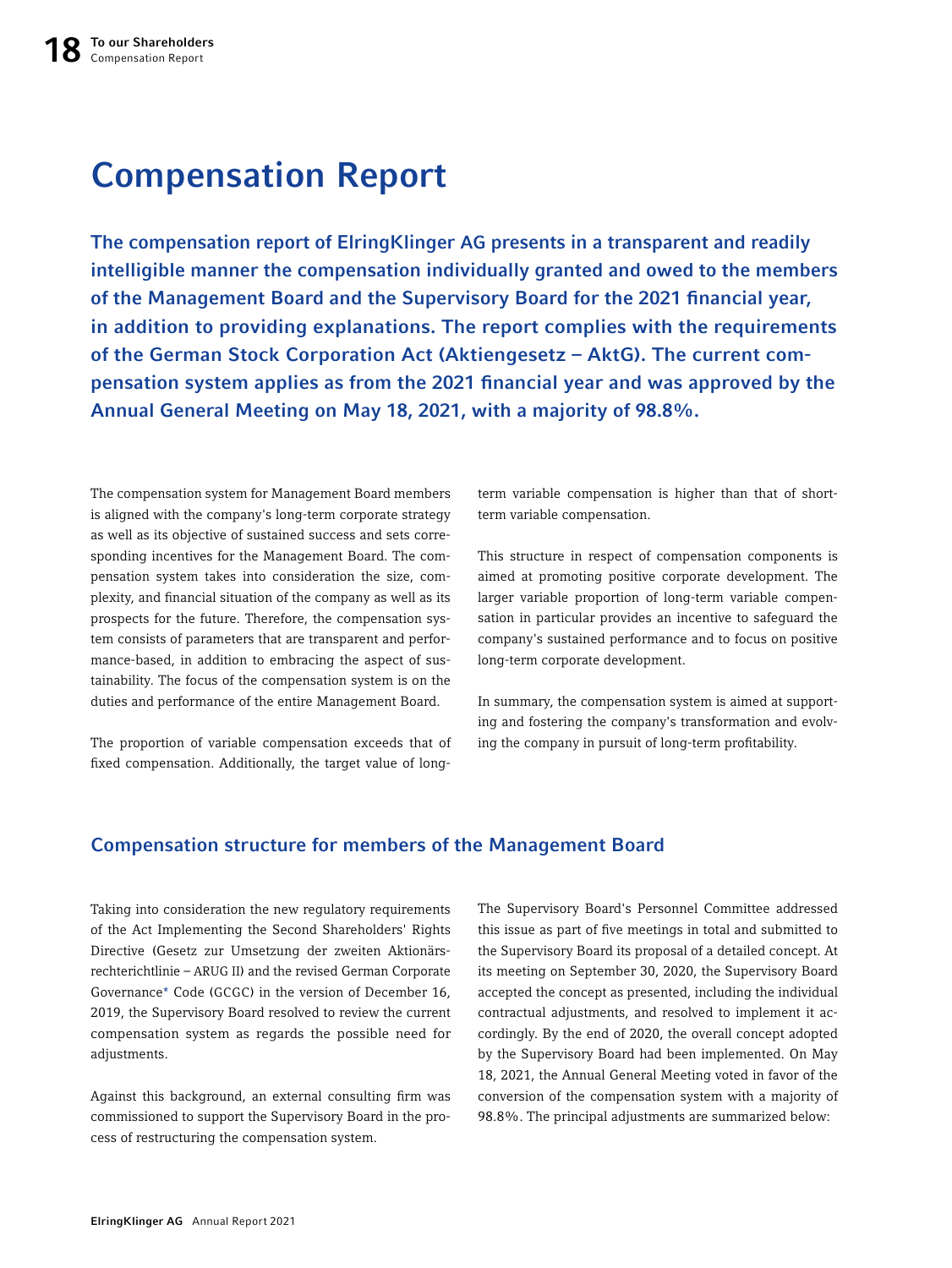| Change                                                                                                                                                             |  |  |  |  |
|--------------------------------------------------------------------------------------------------------------------------------------------------------------------|--|--|--|--|
| Change of the EBIT target to a year-on-year comparison and extension<br>to include operating free cash flow as an additional financial target                      |  |  |  |  |
| Change from an economic value added bonus system (LTI II) to<br>variable compensation that focuses on the increase in enterprise<br>value with reference to shares |  |  |  |  |
| Several years per tranche                                                                                                                                          |  |  |  |  |
| Introduction of malus/clawback compliance provisions                                                                                                               |  |  |  |  |
| Change in the assessment basis of maximum compensation                                                                                                             |  |  |  |  |
|                                                                                                                                                                    |  |  |  |  |

As of December 31, 2021, there were still two tranches relating to the Economic Value Added bonus system (LTI II) that was valid until 2020. LTI II is a bonus based on the economic value added to the ElringKlinger Group. The Management Board receives a percentage of the economic value added calculated in respect of the company. The EVA bonus is granted at the beginning of a three-year benefit period and corresponds to the percentage of average economic value added in respect of the three subsequent financial years. The annual economic value added is calculated according to the following formula:

EVA =  $(EBIT x (1 - T)) - (WACC x Capital Invested)$ 

The first component is calculated on the basis of EBIT\* in respect of the financial year as well as the average Group tax rate (T).

The second component is computed by multiplying Group WACC by capital invested. The weighted average cost of capital (WACC) is calculated with the help of the basic interest rate, the market risk premium, and the beta factor. The beta factor represents the individual risk of a share in relation to the market index. It is determined as an average value of all the peer group companies. The credit spread for

borrowing costs, as the premium on the risk-free basic interest rate, was derived from a peer group rating. Capital invested is calculated on the basis of Group equity plus net financial liabilities (i.e., net debt\*) as of January 1 of the financial year.

90% of the LTI II amount is paid out to the member of the Management Board in question, after the end of the threeyear benefit period, in the subsequent year. Using the remaining 10% of the LTI II amount, the company purchases shares in ElringKlinger AG on behalf and for account of the Management Board member in question. The Management Board member is prohibited from accessing these shares for a further three years. Dividends and subscription rights are at the disposal of the Management Board member. The maximum amount granted from LTI II has been set at twice the amount of fixed compensation.

No compensation arises from the 2019-2021 and 2020- 2022 tranches.

The conversion of post-employment benefits was implemented effective from January 1, 2020. The LTI and STI will be granted under the new compensation system as from January 1, 2021.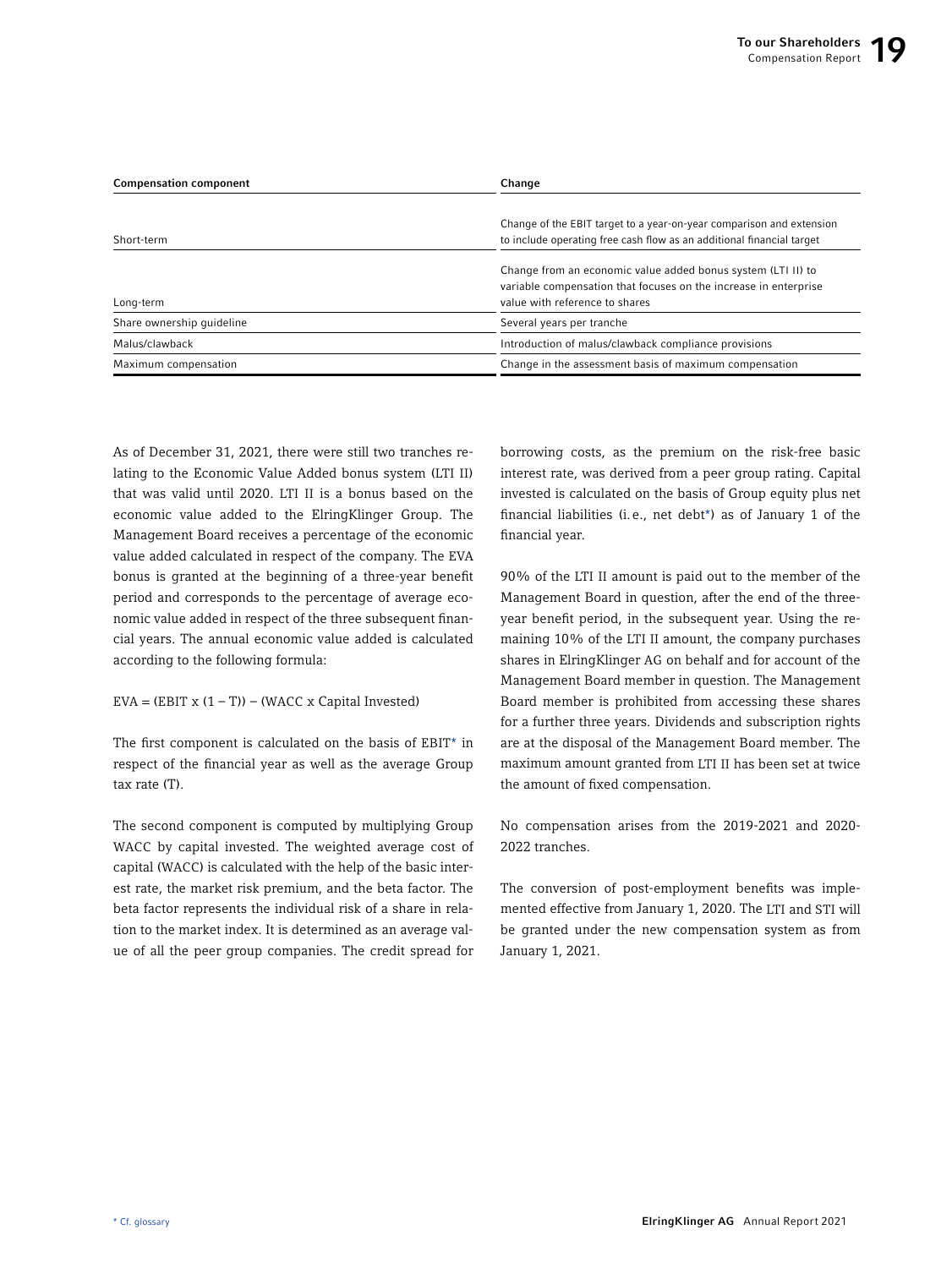# System of compensation

The following table provides an overview of the components of the compensation system for Management Board members

applicable to the 2021 financial year, the structuring of the individual compensation components, and the objectives on which they are based:

| Component                                                         | Objective                                                                                                       | Structuring                                                                                                                                                                                                                              |  |  |  |
|-------------------------------------------------------------------|-----------------------------------------------------------------------------------------------------------------|------------------------------------------------------------------------------------------------------------------------------------------------------------------------------------------------------------------------------------------|--|--|--|
| Non-performance-based<br>compensation                             |                                                                                                                 |                                                                                                                                                                                                                                          |  |  |  |
|                                                                   | Securing a basic income                                                                                         | Cash compensation                                                                                                                                                                                                                        |  |  |  |
|                                                                   | Alignment with the Board member's area                                                                          |                                                                                                                                                                                                                                          |  |  |  |
| Basic compensation                                                | of responsibility                                                                                               | Payment in twelve monthly installments                                                                                                                                                                                                   |  |  |  |
|                                                                   |                                                                                                                 | Company car                                                                                                                                                                                                                              |  |  |  |
| Fringe benefits                                                   |                                                                                                                 | Insurance benefits                                                                                                                                                                                                                       |  |  |  |
| Benefits for private retirement<br>benefits or retirement pension | Securing adequate pension provision                                                                             | Payment of an annual fixed amount (three<br>members of the Management Board) or<br>allocation of a percentage of the last monthly fixed<br>salary per year of service to the retirement benefits<br>scheme (one Management Board member) |  |  |  |
| Performance-based<br>compensation                                 |                                                                                                                 |                                                                                                                                                                                                                                          |  |  |  |
|                                                                   |                                                                                                                 | Year-on-year comparison of EBIT                                                                                                                                                                                                          |  |  |  |
|                                                                   |                                                                                                                 | Year-on-year comparison of operating free cash flow                                                                                                                                                                                      |  |  |  |
|                                                                   |                                                                                                                 | Modifier for additional targets to be agreed                                                                                                                                                                                             |  |  |  |
| Short-Term Incentive (STI)                                        | Profitable growth of the company                                                                                | Payment in cash                                                                                                                                                                                                                          |  |  |  |
|                                                                   |                                                                                                                 | Granting at the beginning of a financial year based on<br>the year-on-year comparison of EBIT and operating<br>free cash flow                                                                                                            |  |  |  |
|                                                                   |                                                                                                                 | Modifier for additional targets to be agreed                                                                                                                                                                                             |  |  |  |
| Long-Term Incentive (LTI)                                         | Sustained corporate performance and incentivization<br>toward increase in enterprise value based on share price | Payment in cash with the proviso that shares shall be<br>acquired in ElringKlinger AG and subsequently held<br>for several years                                                                                                         |  |  |  |
| Benefits in the event of<br>termination of employment             |                                                                                                                 |                                                                                                                                                                                                                                          |  |  |  |
| Termination by mutual consent                                     | Avoidance of excessive severance payments                                                                       | Severance payment limited to remaining term of<br>employment contract or maximum of two years'<br>compensation                                                                                                                           |  |  |  |
| Other compensation<br>arrangements                                |                                                                                                                 |                                                                                                                                                                                                                                          |  |  |  |
| Malus/clawback                                                    | Sustained corporate performance                                                                                 | Option for the Supervisory Board to withhold STI and<br>LTI or to reclaim compensation already paid                                                                                                                                      |  |  |  |
|                                                                   | Restriction of disbursements above an appropriate level                                                         | STI: two times the individual allocation value                                                                                                                                                                                           |  |  |  |
| Maximum compensation                                              | due to possible exceptional circumstances                                                                       | LTI: two times the individual allocation value                                                                                                                                                                                           |  |  |  |
| Deviations from the<br>compensation system                        | Safeguarding the sustained performance of the company                                                           | In exceptional circumstances, the Supervisory Board<br>has the authority to determine a different agreement                                                                                                                              |  |  |  |
|                                                                   |                                                                                                                 |                                                                                                                                                                                                                                          |  |  |  |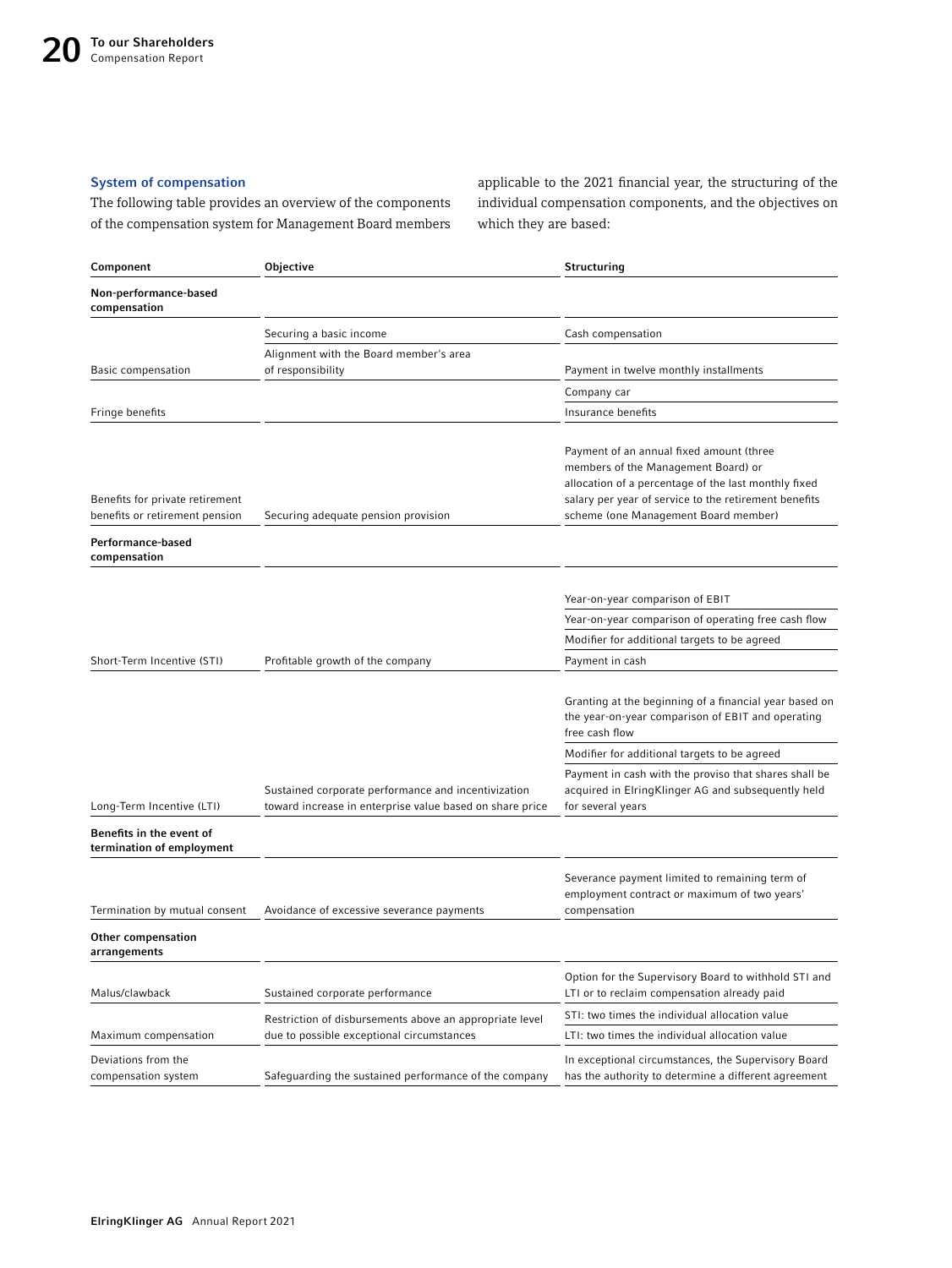With the exception of the payment date of the LTI, there were no deviations from the compensation system described above in the 2021 financial year.

#### Short-Term Incentive (STI)

The STI is based on the two key financial performance targets EBIT ("Earnings Before Interest and Taxes") and Operating FCF ("Operating Free Cash Flow\*"), each weighted at 50%. It is granted annually and paid out in cash. The audited, certified, and approved consolidated financial statements of ElringKlinger AG are authoritative for both indicators. It is at the discretion of the Supervisory Board to set parameters deviating from the audited figures in the event of extraordinary circumstances.

Target attainment with regard to EBIT is determined on the basis of a year-on-year comparison of actual figures. In this context, the actual EBIT value in the respective financial year is compared with the actual EBIT value of the previous financial year. If EBIT remains the same as in the previous year, target attainment equals 100%. If EBIT increases by +100%, the maximum level corresponds to 200%. In the case of EBIT of -50% compared to the previous year, the target attainment level is 0%, which corresponds to a minimum value. The values within this range are interpolated. The EBIT target attainment curve is shown below.

#### EBIT target attainment curve



Target attainment for operating FCF is also determined on the basis of a year-on-year comparison of actual figures. The actual value of operating FCF in the respective financial year is compared with the actual value of operating FCF of the previous financial year. If operating FCF remains the

same as in the previous year, target attainment equals 100%. If operating FCF is up by +100%, the maximum level corresponds to 200%. In the case of operating FCF of -50% compared to the previous year, target achievement is 0%, which corresponds to a minimum value. The values within this range are interpolated. The target achievement curve for operating FCF is shown below.

Operating FCF target attainment curve



An additional modifier enables the Supervisory Board to assess not only the level of financial target attainment but also the individual and collective performance of the Management Board as well as the achievement of stakeholder objectives on the basis of specific criteria. The criteria for assessment are determined by the Supervisory Board at the beginning of each financial year, at the latest within the first three months. It is at the discretion of the Supervisory Board to determine the modifier, which can range from 0.8 to 1.2.

An individual allocation value is contractually agreed for each member of the Management Board. Overall target attainment is calculated from the sum of target attainment of EBIT and operating FCF multiplied by the modifier. The STI figure is calculated by multiplying the individual allocation value by overall target attainment. The maximum amount of the STI per Management Board member is two times the allocation value. The principles of the STI are illustrated in the following diagram.

#### Factors to determine the STI for the 2021 financial year

For the 2021 financial year, the criteria for the modifier were set collectively for all Management Board members as innovation ratio, customer retention, and improvement in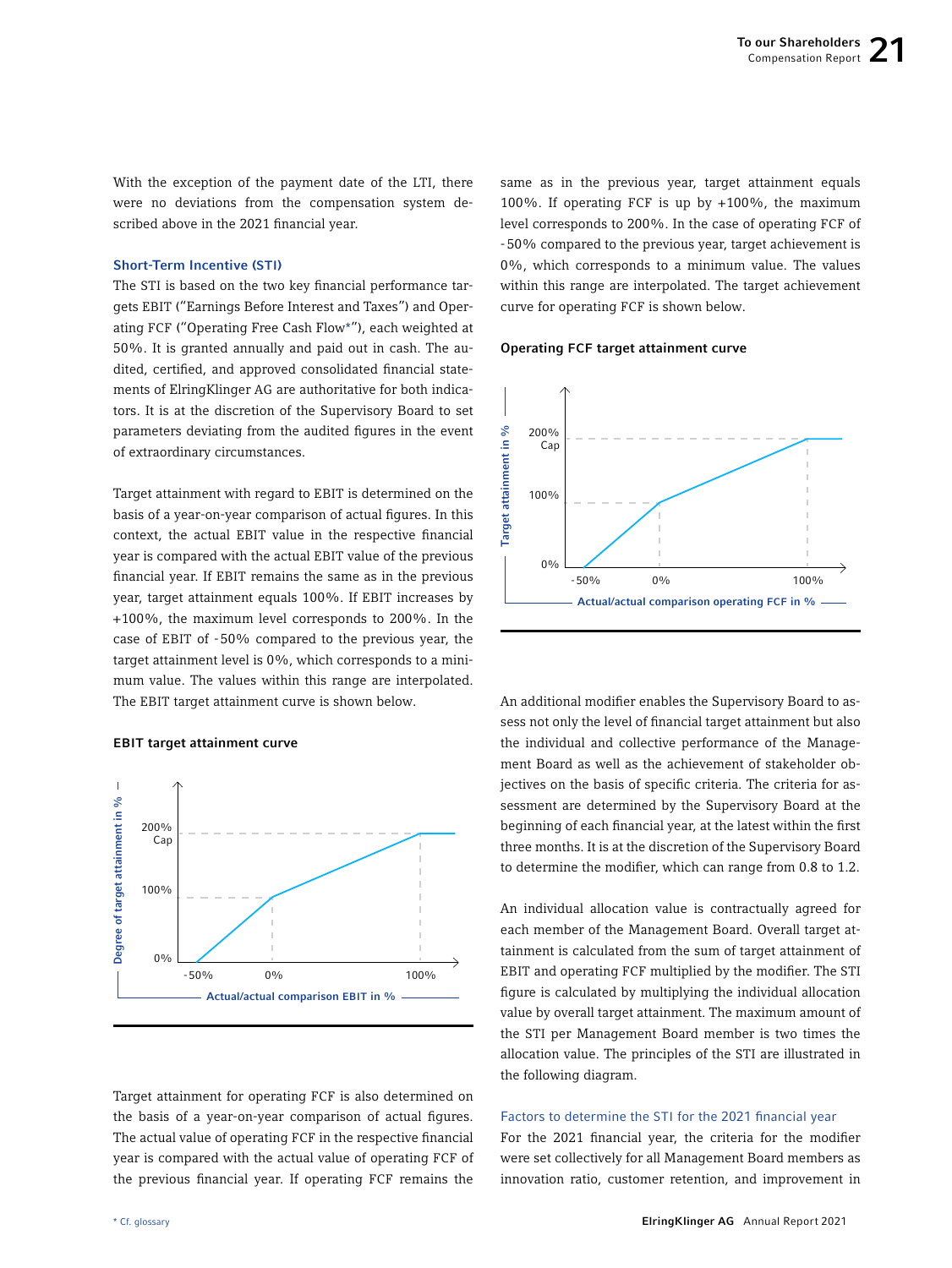### Summary: Principles of the Short-Term Incentive (STI)



energy efficiency. The innovation ratio shows the hours spent on research and development for e-mobility in relation to the total hours spent on research and development. The customer loyalty modifier is based on the average order backlog of the last twelve months. Energy efficiency is calculated on the basis of  $CO<sub>2</sub>$  reduction. The indicator puts

CO2 emissions in relation to revenue. Furthermore, due to the economic impact of the coronavirus crisis, the Supervisory Board decided to set a prior-year operating FCF figure for 2020 of EUR 30,000k instead of the reported EUR 164,695k.

#### Target attainment 2021

| EUR k                            | 2020                  | 2021                        | <b>Target</b><br>attainment | Weighting | Weighted target<br>attainment        |  |
|----------------------------------|-----------------------|-----------------------------|-----------------------------|-----------|--------------------------------------|--|
|                                  |                       |                             |                             |           |                                      |  |
| EBIT                             | 27,736                | 102,030                     | 200%                        | 50%       | 100%                                 |  |
| Operating free cash flow         | 30,000                | 71,971                      | 200%                        | 50%       | 100%                                 |  |
| <b>Total</b>                     |                       |                             |                             | 100%      | 200%                                 |  |
| Modifier                         | <b>Target</b>         | 2021                        | Target<br>attainment        | Weighting | <b>Weighted target</b><br>attainment |  |
| Innovation ratio                 | >50%                  | 69%                         | 1.2                         | 1/3       | 0.40                                 |  |
| Customer retention               | >EUR 1,200<br>million | <b>EUR 1,242</b><br>million | 1.2                         | 1/3       | 0.40                                 |  |
| Improvement in energy efficiency | $>2.5\%$              | 13.0%                       | 1.2                         | 1/3       | 0.40                                 |  |
| Modifier                         |                       |                             |                             | 1.00      | 1.20                                 |  |
| Overall target attainment        |                       |                             |                             |           | 240%                                 |  |

| STI EUR k           | <b>Maximum</b><br><b>Allocation value</b><br>amount |     |     |  |  |  |  |
|---------------------|-----------------------------------------------------|-----|-----|--|--|--|--|
| Dr. Stefan Wolf     | 960                                                 | 480 | 960 |  |  |  |  |
| Theo Becker         | 480                                                 | 240 | 480 |  |  |  |  |
| <b>Reiner Drews</b> | 480                                                 | 240 | 480 |  |  |  |  |
| Thomas Jessulat     | 480                                                 | 240 | 480 |  |  |  |  |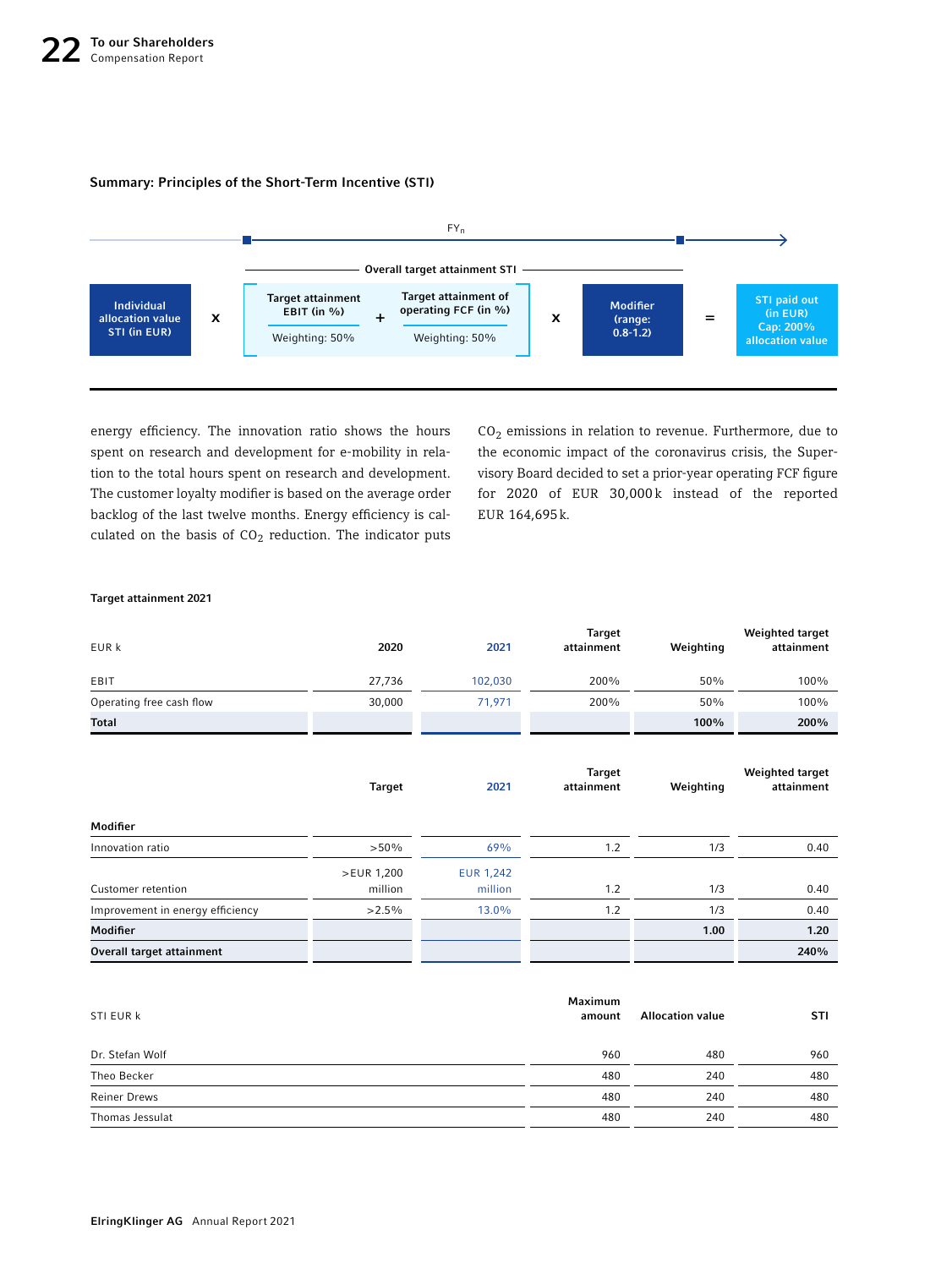Given an overall target attainment of 240%, the maximum level of compensation is granted in the amount of twice the allocation value.

### Long-Term Incentive (LTI)

Eligible Management Board members are entitled to an LTI granted on an annual basis. In accordance with the method applied to the STI, the allocation value is multiplied by the overall target attainment figure for the STI of the financial year preceding the respective financial year. The amount paid out for the respective financial year under review is determined on the basis of this calculation. The amount payable must be fully invested in company shares after deduction of applicable taxes and duties. These shares must be held for a period of four years.

The underlying principles are illustrated in the following diagram.



# Summary: Principles of the Long-Term Incentive

The individual allocation value is granted in annual rolling tranches, each at the beginning of a financial year ("allocation date"). This form of compensation is granted immediately subsequent to the adoption of the consolidated financial statements and the determination of overall target attainment for the STI of the financial year preceding the grant year of the respective tranche of the LTI.

The gross payment amount is calculated by multiplying the individual allocation value by the figure of overall target

attainment determined for the STI of the financial year preceding the grant year of the respective tranche of the LTI.

In 2021, the LTI was granted for the first time. The modifier was set at 1.0 by the Supervisory Board. The target attainment level was 44% and thus below the maximum amount. By way of derogation from the provisions of the compensation system, the LTI 2021 was granted as late as December rather than at the beginning of the financial year. The following overview shows the level of target attainment and the number of shares acquired:

#### LTI 2021

| EUR k                     | 2019    | 2020    | <b>Target</b><br>attainment | Weighting | <b>Weighted target</b><br>attainment |
|---------------------------|---------|---------|-----------------------------|-----------|--------------------------------------|
| EBIT                      | 61,233  | 27,736  | $-54.7%$                    | 50%       | $0\%$                                |
| Free cash flow            | 175,821 | 164,695 | $-6.3%$                     | 50%       | 44%                                  |
| <b>Total</b>              |         |         |                             | 100%      | 44%                                  |
| Modifier                  |         |         |                             |           | 1.00                                 |
| Overall target attainment |         |         |                             |           | 44%                                  |

Weighted target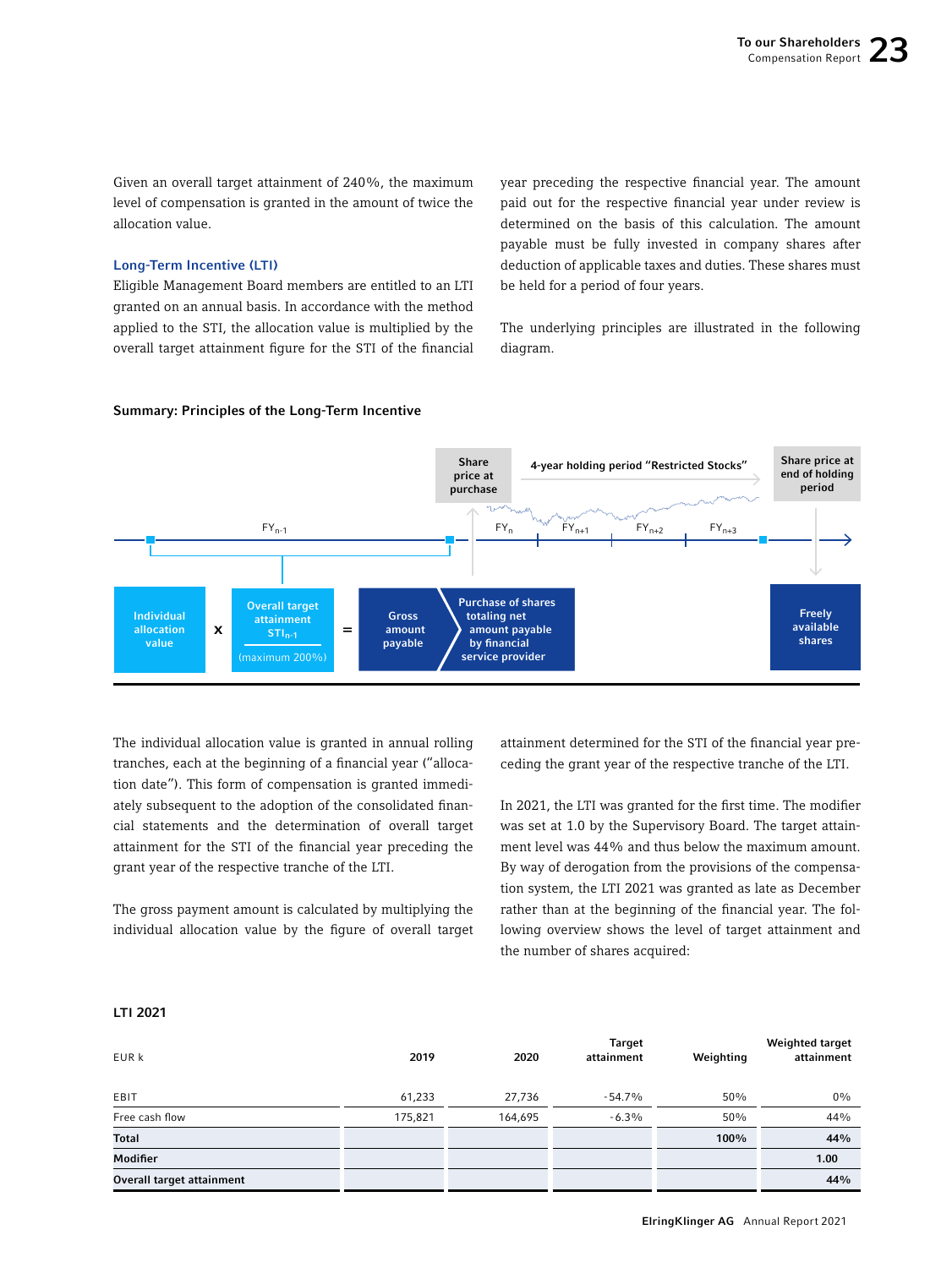| LTI EUR k           | <b>Maximum</b><br>amount | <b>Allocation value</b> | LTI | Average<br>purchase price<br>in EUR | Number of<br>acquired shares |  |
|---------------------|--------------------------|-------------------------|-----|-------------------------------------|------------------------------|--|
| Dr. Stefan Wolf     | 1.440                    | 720                     | 315 | 10.43                               | 15,827                       |  |
| Theo Becker         | 720                      | 360                     | 157 | 10.43                               | 7,371                        |  |
| <b>Reiner Drews</b> | 720                      | 360                     | 157 | 10.43                               | 7,914                        |  |
| Thomas Jessulat     | 720                      | 360                     | 157 | 10.43                               | 7,914                        |  |
|                     |                          |                         |     |                                     |                              |  |

The shares were acquired in the period between December 17 and 21, 2021. The vesting period ends after four years in 2025.

amounts that can possibly be paid from all compensation components for the respective financial year.

#### Maximum compensation

Maximum compensation payable to the members of the Management Board corresponds to the sum of maximum The following table lists the maximum amount of compensation for each Management Board member, as approved by the Supervisory Board for the 2021 financial year:

|                                        | Dr. Stefan Wolf | <b>Theo Becker</b><br><b>Reiner Drews</b><br><b>Thomas Jessulat</b> |       |       |       |
|----------------------------------------|-----------------|---------------------------------------------------------------------|-------|-------|-------|
| <b>Maximum compensation</b>            |                 |                                                                     |       |       |       |
| EUR k                                  | 2021            | 2021                                                                | 2021  | 2021  | 2021  |
| Non-performance-based compensation     |                 |                                                                     |       |       |       |
| Fixed annual salary                    | 636             | 432                                                                 | 401   | 401   | 1,870 |
| Fringe benefits                        | 37              | 8                                                                   | 8     | 48    | 101   |
| Benefits for private pension provision | 400             | $\mathbf{0}$                                                        | 300   | 300   | 1,000 |
| Total                                  | 1,073           | 440                                                                 | 709   | 749   | 2,971 |
| Performance-based compensation         |                 |                                                                     |       |       |       |
| Short-Term Incentive                   | 960             | 480                                                                 | 480   | 480   | 2,400 |
| Long-Term Incentive                    | 1,440           | 720                                                                 | 720   | 720   | 3,600 |
| Total                                  | 2,400           | 1,200                                                               | 1,200 | 1,200 | 6,000 |
| <b>Maximum compensation</b>            | 3,473           | 1,640                                                               | 1,909 | 1,949 | 8,971 |

#### Malus/clawback

If, subsequent to the payment of variable compensation, it transpires that the consolidated financial statements were incorrect and that, after correction of the consolidated financial statements, a lower amount or no amount shall be payable in respect of variable compensation or that there has been a breach of a material contractual obligation or significant breaches of the duty of care within the meaning of Section 93 AktG, it shall be at the discretion of the Supervisory Board to reduce the amount of unpaid variable compensation granted for the financial year in which the violation occurred partially or completely to zero ("malus") or to reclaim partially or completely ("clawback") the gross amount of variable compensation already paid for the financial year in which the violation occurred. No clawback

actions occurred in 2021 with regard to variable compensation components.

#### Share ownership guideline

The members of the Management Board are obliged to acquire shares in the company equivalent to a full gross annual salary within a build-up period of four years and to hold them for the duration of their appointment as a member of the Management Board of ElringKlinger AG and for two years beyond this period.

The fulfillment of this obligation shall be demonstrated to the Chairman of the Supervisory Board at the end of each financial year.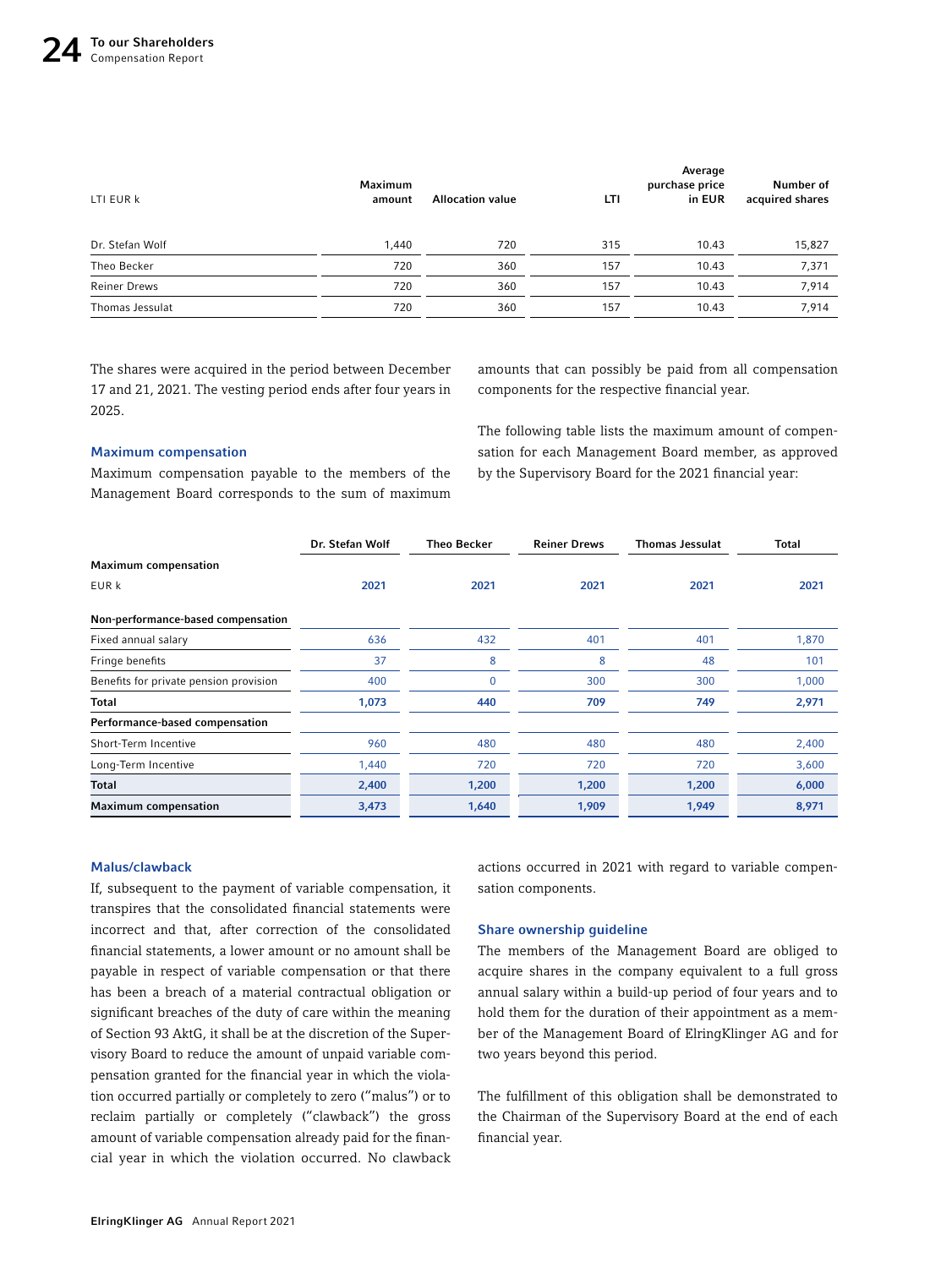#### Benefits for private pension provision

The benefit allowance is a fixed amount that is paid out annually to three members of the Management Board. As a component of non-performance-based compensation, it is shown in the summary of Management Board compensation.

| <b>Management Board member</b> | <b>Fixed amount</b><br>in EUR k |
|--------------------------------|---------------------------------|
|                                |                                 |
| Dr. Stefan Wolf                | 400                             |
| <b>Reiner Drews</b>            | 300                             |
| Thomas Jessulat                | 300                             |

#### Retirement pension

Under the retirement pension arrangements applicable prior to 2020, there are also commitments in respect of an annual retirement pension for three members of the Management Board. The retirement pension was contractually defined and amounts to between EUR 14k and EUR 190k.

The retirement pension policy continues to apply to the member Theo Becker of the Management Board. The retirement pension is calculated as a percentage of pensionable income. The percentage is dependent on the number of years of service as a Management Board member. The percentage rate is 3.2% of the last monthly fixed salary prior to leaving the company in respect of each full year of service. This percentage rate can rise to a maximum of 45%.

The entitlement to a retirement pension becomes applicable in respect of all contracts as soon as the contract of service has ended, but not before the individual has reached the age of 63. This entitlement also becomes applicable as soon as the Management Board member has reached the age that entitles him to receive full statutory pension benefits as well as in the event of occupational disability. Existing

entitlements in respect of time spent as a salaried employee of the company are not factored in to this calculation and continue to apply.

If a member of the Management Board acts in a manner that is grossly negligent or displays gross negligence in his failure to act in specific instances and such actions or failures to act would result in significant damages to the Group, all entitlements to a retirement pension shall lapse; the same shall apply if the member of the Management Board enters the service of an entity that is in direct competition with the company.

The contracts include provisions governing surviving dependents' benefits. If a member of the Management Board dies during the period in which the employment contract is applicable or once the retirement benefits become due, his widow or dependent children shall receive a widow's or orphan's pension. The widow's pension amounts to 50% of the retirement pension of the deceased. The orphan's pension amounts to 20% of the widow's pension to the extent that a widow's pension is payable simultaneously and 40% of the widow's pension to the extent that no widow's pension is payable.

The widow's or orphan's pensions shall not exceed 60% of the amount to which the deceased would have been entitled if he had entered into retirement on the day of his death.

#### Review and adjustment of compensation

The salary components are to be reviewed by the company's Supervisory Board every two years. The next review is scheduled for January 1, 2023. The Supervisory Board has the authority to grant the Management Board member special compensation. A decision on this is at the free discretion of the Supervisory Board in compliance with legal requirements.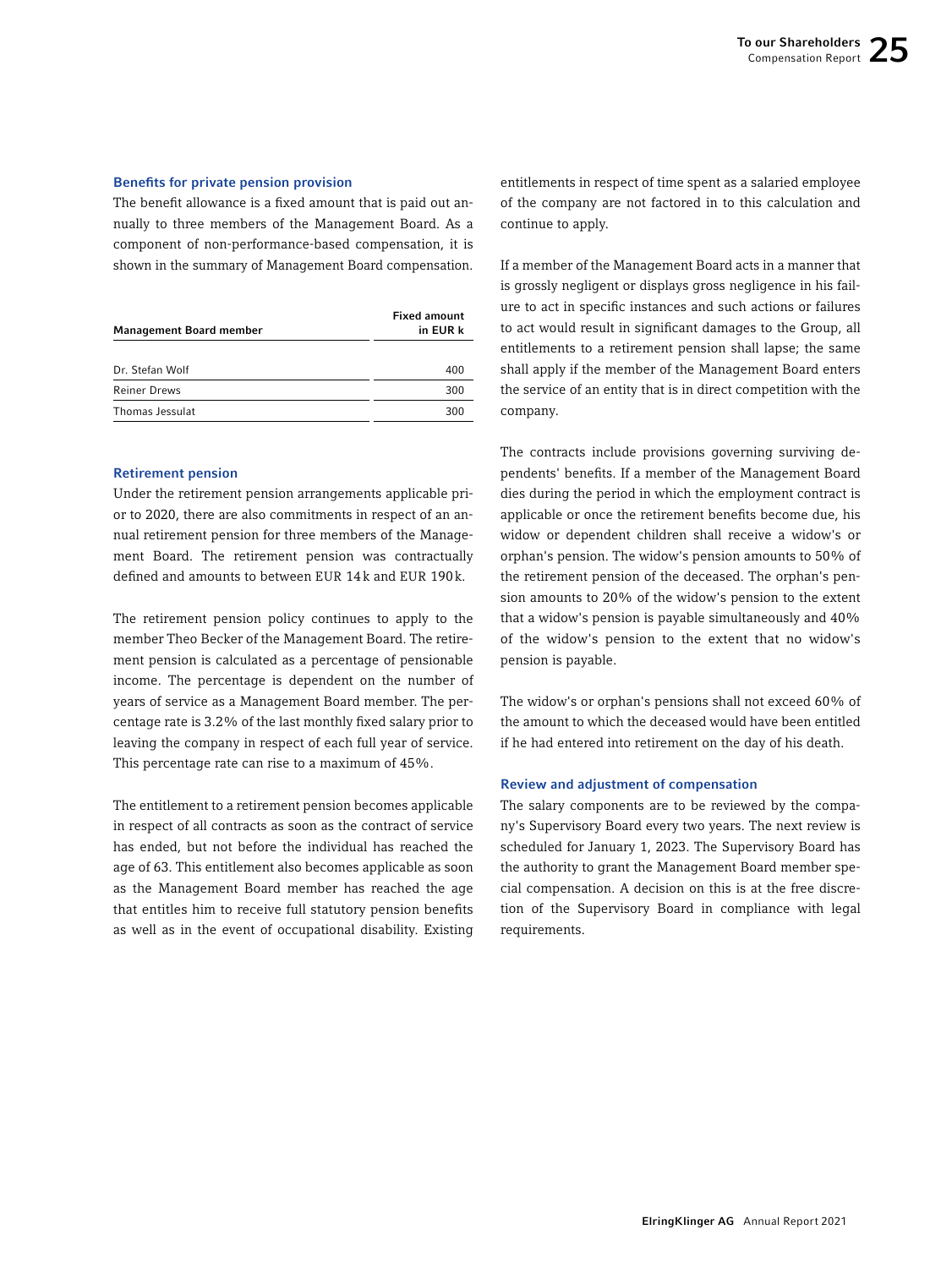### Amount of Management Board compensation in 2021

The following itemized overview presents the amount of compensation granted and owed to each member of the Management Board in the 2021 financial year. In accordance with the provisions set out in Section 162 of the German Stock Corporation Act (Aktiengesetz – AktG), the amount of compensation granted and owed must be stated as the amounts that became due in the reporting period and have already been paid to the individual Management Board member or whose due payment has not yet been concluded.

# Compensation granted and owed

| Dr. Stefan Wolf |        |       |       |       | <b>Theo Becker</b> |       |       |  |
|-----------------|--------|-------|-------|-------|--------------------|-------|-------|--|
| 2021            | in $%$ | 2020  | in %  | 2021  | in $%$             | 2020  | in %  |  |
|                 |        |       |       |       |                    |       |       |  |
| 636             | 27.1   | 558   | 37.6  | 432   | 33.6               | 432   | 43.0  |  |
| 37              | 1.6    | 37    | 2.5   |       | 0.6                |       | 0.8   |  |
| 400             | 17.0   | 400   | 26.9  |       | 0.0                |       | 0.0   |  |
| 1,073           | 45.7   | 995   | 67.0  | 440   | 34.2               | 440   | 43.8  |  |
|                 |        |       |       |       |                    |       |       |  |
| 960             | 40.9   | 490   | 33.0  | 480   | 37.3               | 367   | 36.6  |  |
| 315             | 13.4   |       | 0.0   | 157   | 12.2               |       | 0.0   |  |
| 1,275           | 54.3   | 490   | 33.0  | 637   | 49.5               | 367   | 36.6  |  |
| 2,348           | 100.0  | 1,485 | 100.0 | 1,077 | 83.7               | 807   | 80.4  |  |
|                 | 0.0    |       | 0.0   | 210   | 16.3               | 197   | 19.6  |  |
| 2,348           | 100.0  | 1,485 | 100.0 | 1,287 | 100.0              | 1,004 | 100.0 |  |
|                 |        |       |       |       |                    |       |       |  |

### Pension obligations

The current service cost as well as the present value (DBO) of the pension provisions are as follows:

| Dr. Stefan Wolf      |       | <b>Theo Becker</b> |       | <b>Reiner Drews</b> |      | <b>Thomas Jessulat</b> |      | Total |        |        |
|----------------------|-------|--------------------|-------|---------------------|------|------------------------|------|-------|--------|--------|
| EUR k                | 2021  | 2020               | 2021  | 2020                | 2021 | 2020                   | 2021 | 2020  | 2021   | 2020   |
| Current service cost |       | 0                  | 210   | 197                 |      |                        |      |       | 210    | 197    |
| Present value (DBO)  | 5,928 | 6.243              | 4.998 | 5.487               | 342  | 381                    | 735  | 817   | 12.003 | 12.928 |

# Pensions for former members of the Management Board, the management of merged entities, and their surviving dependants

A provision of EUR 16,524k (2020: EUR 17,171k) was made for pension obligations. Total compensation amounted to EUR 928k in the 2021 financial year (2020: EUR 914k).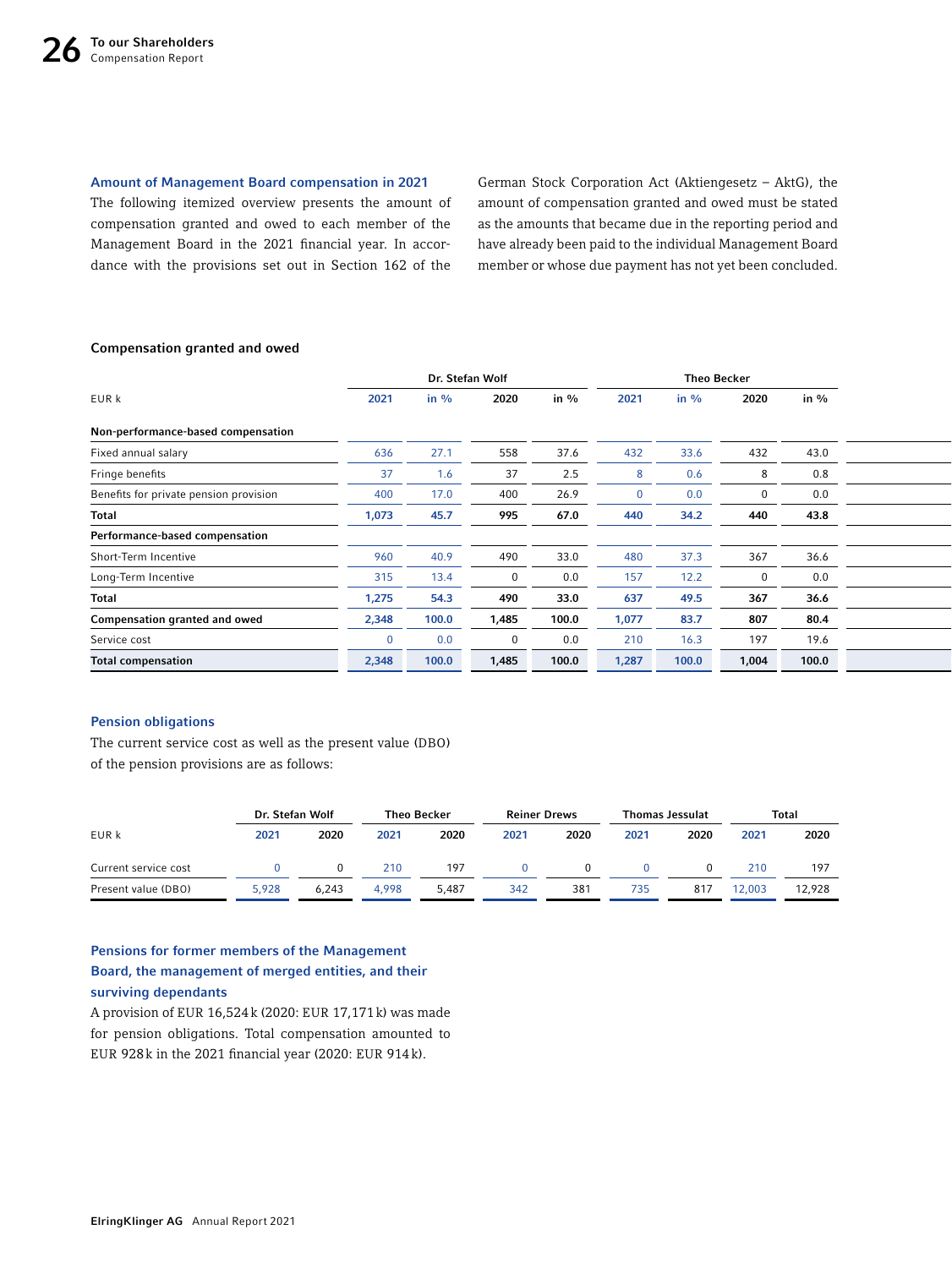|       |       | <b>Reiner Drews</b> |       |       |         | <b>Thomas Jessulat</b> |       |       |        | Total |       |
|-------|-------|---------------------|-------|-------|---------|------------------------|-------|-------|--------|-------|-------|
| 2021  | in %  | 2020                | in %  | 2021  | in $\%$ | 2020                   | in %  | 2021  | in $%$ | 2020  | in %  |
| 401   | 29.8  | 288                 | 34.1  | 401   | 28.9    | 317                    | 34.8  | 1,870 | 29.4   | 1,595 | 37.6  |
|       | 0.6   | 12                  | 14    |       |         | 48                     | 5.3   | 101   | 1.6    | 105   | 2.5   |
| 300   | 22.3  | 300                 | 35.5  | 300   | 21.6    | 300                    | 33.0  | 1,000 | 15.7   | 1,000 | 23.6  |
| 709   | 52.7  | 600                 | 71.0  | 749   | 54.0    | 665                    | 73.1  | 2,971 | 46.7   | 2,700 | 63.7  |
|       |       |                     |       |       |         |                        |       |       |        |       |       |
| 480   | 35.6  | 245                 | 29.0  | 480   | 34.7    | 245                    | 26.9  | 2,400 | 37.7   | 1,347 | 31.7  |
| 157   | 11.7  |                     | 0.0   | 157   | 11.3    |                        | 0.0   | 786   | 12.3   |       | 0.0   |
| 637   | 47.3  | 245                 | 29.0  | 637   | 46.0    | 245                    | 26.9  | 3,186 | 50.0   | 1,347 | 31.7  |
| 1,346 | 100.0 | 845                 | 100.0 | 1,386 | 100.0   | 910                    | 100.0 | 6,157 | 96.7   | 4,047 | 95.4  |
|       | 0.0   |                     | 0.0   |       | 0.0     |                        | 0.0   | 210   | 3.3    | 197   | 4.6   |
| 1,346 | 100.0 | 845                 | 100.0 | 1,386 | 100.0   | 910                    | 100.0 | 6,367 | 100.0  | 4,244 | 100.0 |

# Compensation structure for members of the Supervisory Board

Supervisory Board compensation is governed by the provisions set out in Section 13 of the Articles of Association of ElringKlinger AG. The level of compensation is determined by the Annual General Meeting. The members of the Supervisory Board shall receive remuneration that is commensurate with their duties and the circumstances of the company. The compensation system was last adjusted on July 7, 2020. The members of the Supervisory Board receive fixed compensation of EUR 50k (2020: EUR 50k) for each full financial year they have served on the Supervisory Board. Membership of a committee is remunerated at EUR 6k (2020: EUR 6k) and membership of the Audit Committee is remunerated at EUR 10k (2020: EUR 10k). Additionally, the members of the Supervisory Board receive a lump-sum payment of EUR 1k (2020: EUR 1k) for each Supervisory Board

meeting they attend. The chairperson of a committee receives double the respective amounts. Compensation in respect of membership of the Mediation Committee shall only be payable in those cases in which the Committee has to be convened. No compensation is granted for the Nomination Committee.

The role of the Supervisory Board Chairman and the role of his Deputy are taken into consideration when determining the level of compensation. The Chairman of the Supervisory Board receives three times (2020: three times) and the Deputy Chairman two times (2020: two times) the compensation paid to other Supervisory Board members. Expenses incurred by the Supervisory Board members are reimbursed to an appropriate extent. Supervisory Board members who have not held the post for a full financial year receive a pro rata amount of fixed compensation. Fixed compensation is due at the end of the financial year.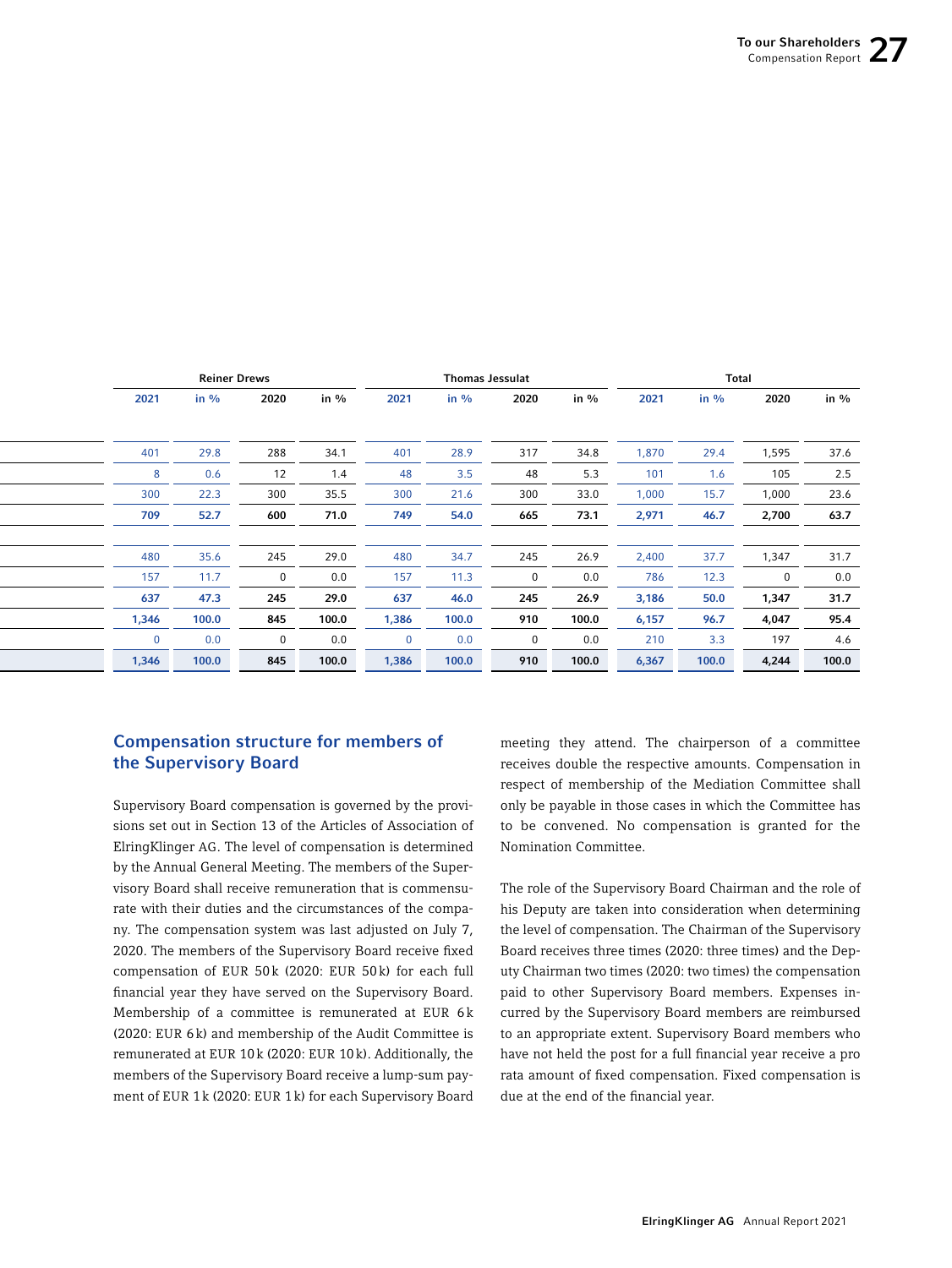### Amount of Supervisory Board compensation in 2021

In the year under review, compensation granted and owed to the Supervisory Board of ElringKlinger AG amounted to EUR 859k (2020: EUR 889k). Additionally, travel expenses totaling EUR 1k (2020: EUR 2k) were reimbursed. Compensation payable to the individual members of the Supervisory Board was as follows:

|                         | 2021                      |        |                                           |                          | 2020         |                           |        |                                           |        |              |
|-------------------------|---------------------------|--------|-------------------------------------------|--------------------------|--------------|---------------------------|--------|-------------------------------------------|--------|--------------|
|                         | <b>Fixed compensation</b> |        | <b>Compensation for</b><br>committee work |                          | <b>Total</b> | <b>Fixed compensation</b> |        | <b>Compensation for</b><br>committee work |        | Total        |
|                         | <b>EUR k</b>              | in $%$ | <b>EUR</b> k                              | in $%$                   | <b>EUR k</b> | <b>EUR k</b>              | in $%$ | <b>EUR k</b>                              | in $%$ | <b>EUR k</b> |
| Klaus Eberhardt         | 158                       | 87.8   | 22                                        | 12.2                     | 180          | 161                       | 88.0   | 22                                        | 12.0   | 183          |
| <b>Markus Siegers</b>   | 106                       | 94.6   | 6                                         | 5.4                      | 112          | 108                       | 94.7   | 6                                         | 5.3    | 114          |
| Nadine Boguslawski      |                           |        |                                           | $\overline{a}$           |              | 28                        | 100.0  | $\mathbf{0}$                              | 0.0    | 28           |
| Armin Diez              | 8                         | 100.0  | 0                                         | 0.0                      | 8            | 55                        | 84.6   | 10                                        | 15.4   | 65           |
| Pasquale Formisano      |                           |        | ٠                                         | $\overline{\phantom{a}}$ |              | 28                        | 100.0  | $\mathbf{0}$                              | 0.0    | 28           |
| Rita Forst              | 54                        | 100.0  | 0                                         | 0.0                      | 54           | 55                        | 100.0  | $\mathbf{0}$                              | 0.0    | 55           |
| Andreas Wilhelm Kraut   | 54                        | 100.0  | 0                                         | 0.0                      | 54           | 55                        | 100.0  | $\mathbf{0}$                              | 0.0    | 55           |
| Helmut P. Merch         | 54                        | 73.0   | 20                                        | 27.0                     | 74           | 27                        | 73.0   | 10 <sup>1</sup>                           | 27.0   | 37           |
| Gerald Müller           | 54                        | 100.0  | 0                                         | 0.0                      | 54           | 55                        | 100.0  | $\mathbf{0}$                              | 0.0    | 55           |
| Paula Monteiro Munz     | 54                        | 100.0  | $\Omega$                                  | 0.0                      | 54           | 55                        | 100.0  | $\mathbf 0$                               | 0.0    | 55           |
| Barbara Resch           | 53                        | 100.0  | $\mathbf 0$                               | 0.0                      | 53           | 27                        | 100.0  | $\Omega$                                  | 0.0    | 27           |
| Prof. Hans-Ulrich Sachs |                           |        | ٠                                         | $\overline{\phantom{a}}$ |              | 28                        | 100.0  | $\mathbf 0$                               | 0.0    | 28           |
| Gabriele Sons           | 54                        | 90.0   | 6                                         | 10.0                     | 60           | 55                        | 90.2   | 6                                         | 9.8    | 61           |
| Manfred Strauß          | 54                        | 84.4   | 10                                        | 15.6                     | 64           | 56                        | 78.9   | 15                                        | 21.1   | 71           |
| Bernd Weckenmann        | 37                        | 100.0  | $\mathbf 0$                               | 0.0                      | 37           | $\overline{a}$            |        | $\overline{a}$                            |        |              |
| Olcay Zeybek            | 54                        | 100.0  | $\mathbf 0$                               | 0.0                      | 54           | 27                        | 100.0  | 0                                         | 0.0    | 27           |
| <b>Total</b>            | 794                       | 92.4   | 65                                        | 7.6                      | 858          | 820                       | 92.2   | 69                                        | 7.8    | 889          |

# Information on the relative change in Management Board and Supervisory Board compensation

The following overview lists the change in compensation granted and owed to the individual members of the Management Board and the Supervisory Board in relation to the

financial performance indicators of the Group. In addition, compensation of the Management Board is shown in relation to the total workforce as well as to employees covered by collective agreements, in each case relating to the headcounts for Germany.

### Compensation of the Management Board and Supervisory Board in relation to the company's earnings performance

| EUR k                   | 2021  | 2020  | in $%$ |
|-------------------------|-------|-------|--------|
| <b>Management Board</b> |       |       |        |
| Dr. Stefan Wolf         | 2,348 | 1,485 | 158.1  |
| Theo Becker             | 1.077 | 807   | 133.5  |
| <b>Reiner Drews</b>     | 1.346 | 845   | 159.3  |
| Thomas Jessulat         | 1.386 | 910   | 152.3  |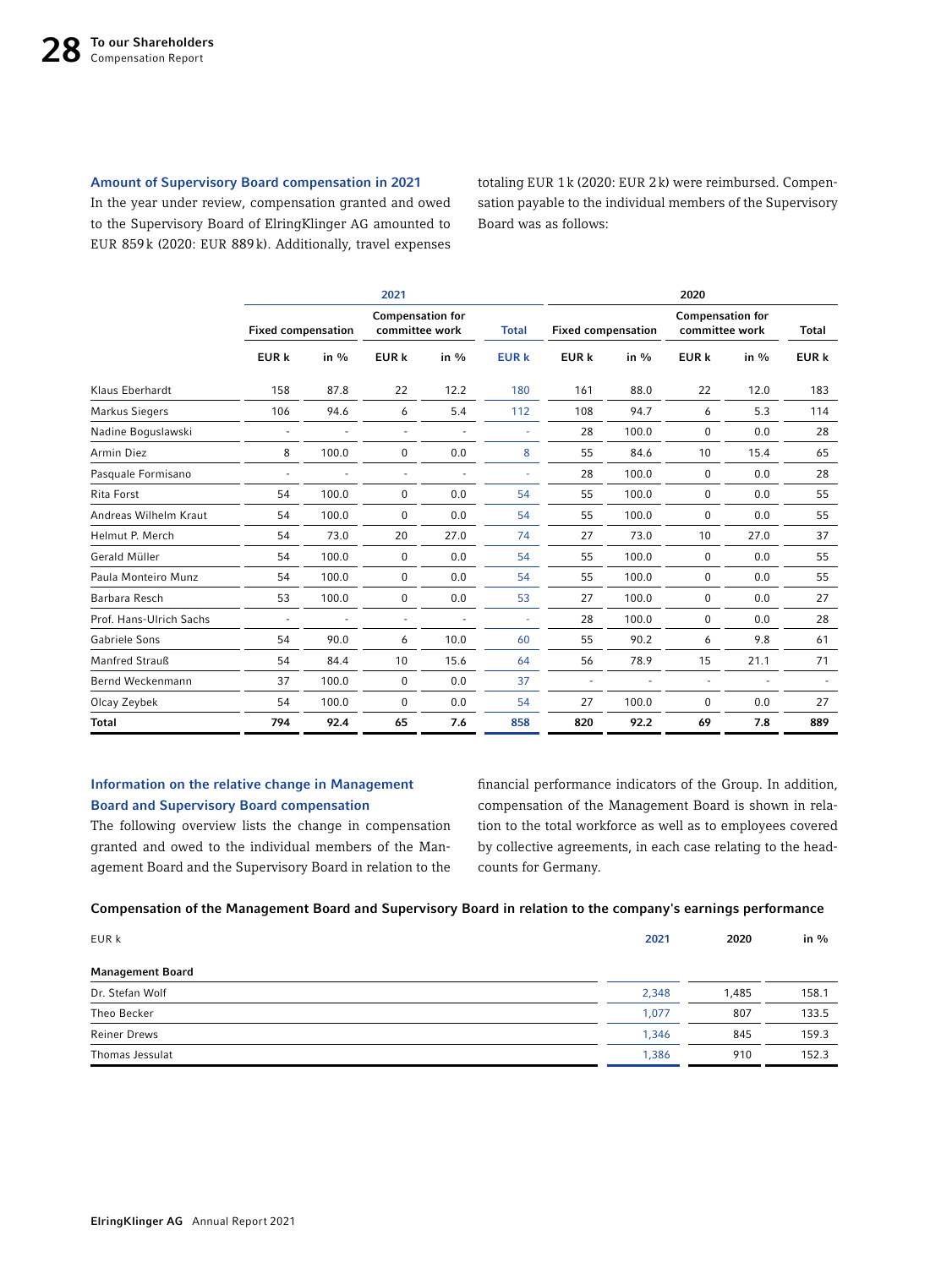| EUR k                                                              | 2021    | 2020      | in %  |
|--------------------------------------------------------------------|---------|-----------|-------|
| <b>Supervisory Board</b>                                           |         |           |       |
| Klaus Eberhardt                                                    | 180     | 183       | 98.4  |
| <b>Markus Siegers</b>                                              | 112     | 114       | 98.2  |
| Nadine Boguslawski                                                 |         | 28        |       |
| Armin Diez                                                         | 8       | 65        | 12.3  |
| Pasquale Formisano                                                 |         | 28        |       |
| Rita Forst                                                         | 54      | 55        | 98.2  |
| Andreas Wilhelm Kraut                                              | 54      | 55        | 98.2  |
| Helmut P. Merch                                                    | 74      | 37        | 200.0 |
| Gerald Müller                                                      | 54      | 55        | 98.2  |
| Paula Monteiro Munz                                                | 54      | 55        | 98.2  |
| Barbara Resch                                                      | 53      | 27        | 196.3 |
| Prof. Hans-Ulrich Sachs                                            |         | 28        |       |
| Gabriele Sons                                                      | 60      | 61        | 98.4  |
| Manfred Strauß                                                     | 64      | 71        | 90.1  |
| Bernd Weckenmann                                                   | 37      |           |       |
| Olcay Zeybek                                                       | 54      | 27        | 200.0 |
| Key earnings indicators ElringKlinger AG                           |         |           |       |
| Net income or loss for the year                                    | 70,087  | $-11,566$ |       |
| Key earnings indicators Group                                      |         |           |       |
| EBIT                                                               | 102,030 | 27,736    | 367.9 |
| ROCE                                                               | 6.4%    | 1.7%      | 376.5 |
| Operating free cash flow                                           | 71,971  | 164,695   | 43.7  |
| Equity ratio                                                       | 47.0%   | 41.4%     | 113.5 |
| Net debt/EBITDA                                                    | 1.7     | 2.5       | 68.0  |
| Workforce                                                          |         |           |       |
| Total workforce in Germany <sup>1</sup>                            | 58      | 55        | 105.5 |
| Employees covered by collective agreements in Germany <sup>1</sup> | 55      | 52        | 105.8 |
|                                                                    |         |           |       |

1 Without Management Board

Dettingen/Erms, March 28, 2022

For Management Board **For Supervisory Board** For Supervisory Board



Dr. Stefan Wolf, Vorsitzender des Vorstands



Thomas Jessulat, Finanzvorstand

Klaus Clum

Klaus Eberhardt, Vorsitzender des Aufsichtsrats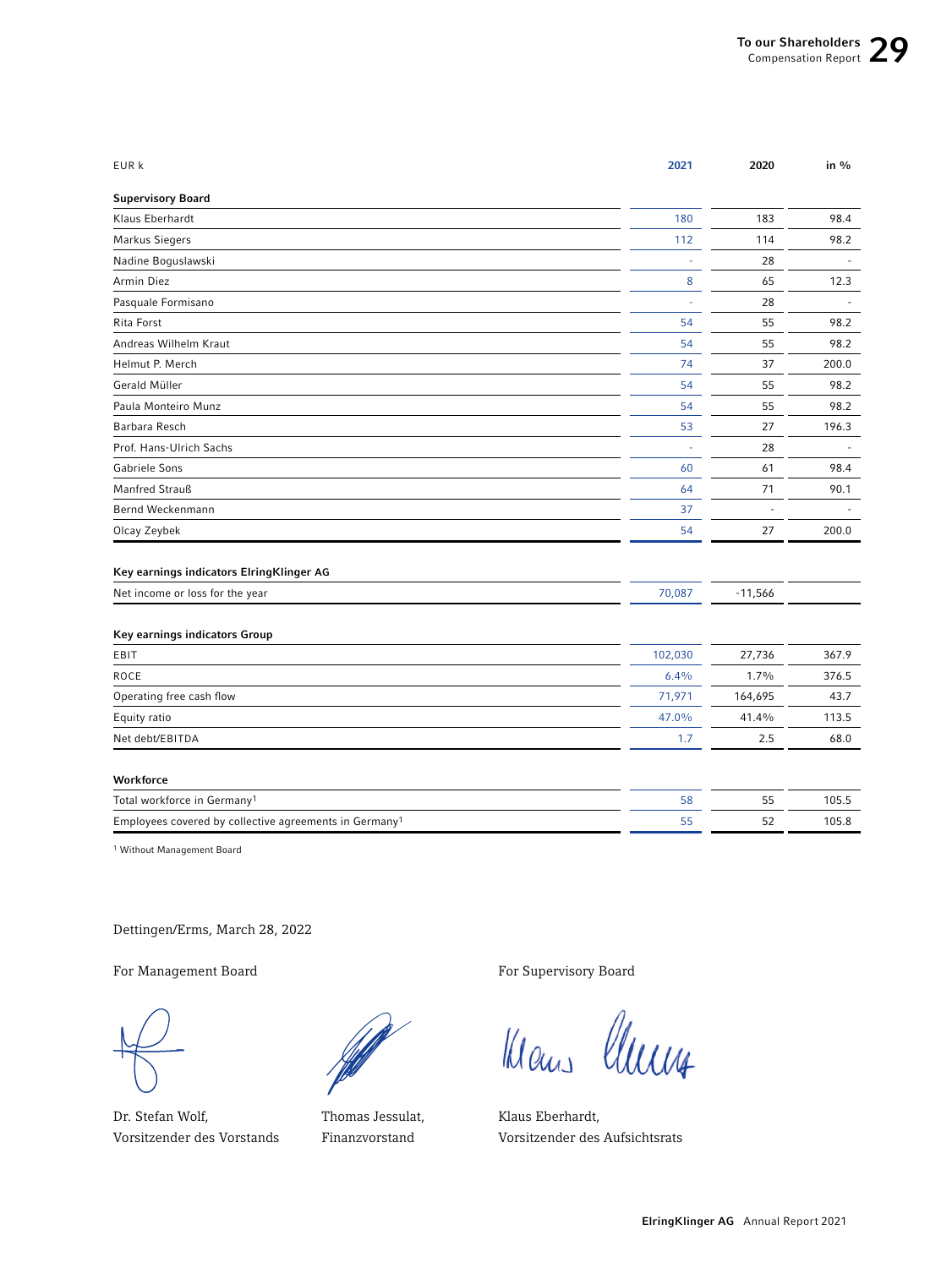# Report of the independent auditor on the audit of the remuneration report pursuant to Sec. 162 (3) AktG

To ElringKlinger AG

### **Opinion**

We have audited the formal aspects of the remuneration report of ElringKlinger AG, Dettingen/Erms, for the fiscal year from January 1, 2021 to December 31, 2021 to determine whether the disclosures required by Sec. 162 (1) and (2) AktG ["Aktiengesetz": German Stock Corporation Act] have been made therein. In accordance with Sec. 162 (3) AktG, we have not audited the content of the remuneration report.

In our opinion, the disclosures required by Sec. 162 (1) and (2) have been made in the accompanying remuneration report in all material respects. Our opinion does not cover the content of the remuneration report.

#### Basis for the opinion

We conducted our audit of the remuneration report in accordance with Sec. 162 (3) AktG and in compliance with the IDW Auditing Standard: Audit of the Remuneration Report in Accordance with Sec. 162 (3) AktG (IDW AuS 870). Our responsibilities under this provision and standard are further described in the "Responsibilities of the auditor" section of our report. As an audit firm, we applied the IDW Standard on Quality Management: Requirements for Quality Management in the Audit Firm (IDW QS 1). We complied with the professional obligations pursuant to the WPO ["Wirtschaftsprüferordnung": German Law Regulating the Profession of Wirtschaftsprüfer (German Public Auditor)] and the BS WP/vBP ["Berufssatzung für Wirtschaftsprüfer/ vereidigte Buchprüfer": Professional Charter for German Public Accountants/German Sworn Auditors] including the requirements regarding independence.

# Responsibilities of the management board and supervisory board

The management board and supervisory board are responsible for the preparation of the remuneration report and the related disclosures in compliance with the requirements of Sec. 162 AktG. In addition, they are responsible for such internal control as they determine is necessary to enable the preparation of a remuneration report and the related

disclosures that are free from material misstatement, whether due to fraud or error.

#### Responsibilities of the auditor

Our objectives are to obtain reasonable assurance about whether the disclosures required by Sec. 162 (1) and (2) AktG are made in the remuneration report in all material respects and to express an opinion thereon in a report.

We planned and performed our audit so as to determine the formal completeness of the remuneration report by comparing the disclosures made in the remuneration report with the disclosures required by Sec. 162 (1) and (2) AktG. In accordance with Sec. 162 (3) AktG, we have not audited the accuracy of the disclosures, the completeness of the individual disclosures or the fair presentation of the remuneration report.

#### Consideration of misrepresentations

In connection with our audit, our responsibility is to read the remuneration report considering the knowledge obtained in the audit of the financial statements and, in doing so, remain alert for indications of whether the remuneration report contains misrepresentations in relation to the accuracy of the disclosures, the completeness of the individual disclosures or the fair presentation of the remuneration report.

If, based on the work we have performed, we conclude that there is a misrepresentation, we are required to report that fact. We have nothing to report in this regard.

Stuttgart, March 28, 2022

Ernst & Young GmbH Wirtschaftsprüfungsgesellschaft

Grathwol Vögele Wirtschaftsprüfer Wirtschaftsprüferin

[German Public Auditor] [German Public Auditor]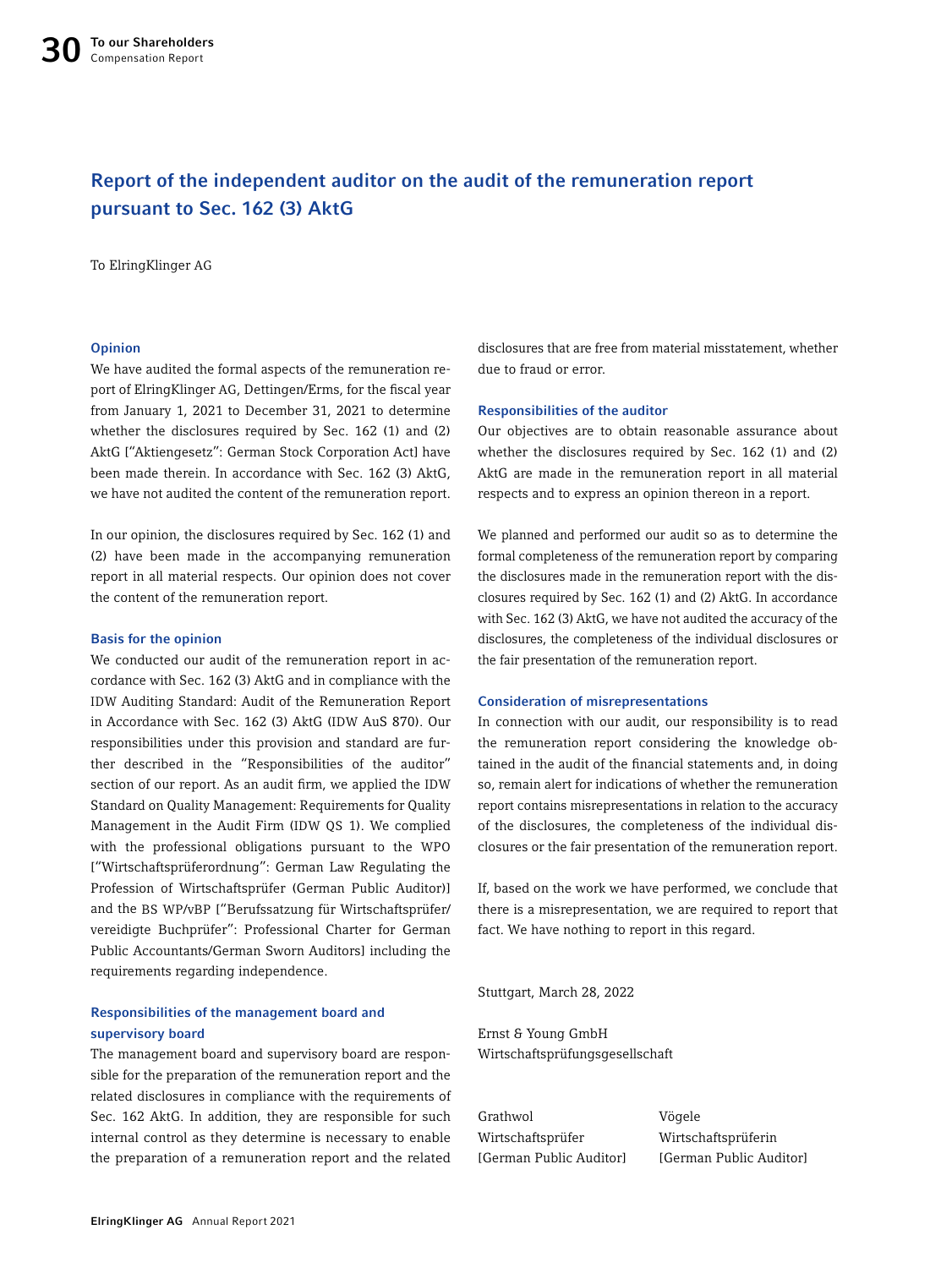# Corporate Governance

The Management Board and the Supervisory Board of ElringKlinger AG annually publish a Statement of Corporate Governance\* in accordance with principle 22 of the German Corporate Governance Code in its version from the 16th of December 2019, which also includes the Declaration of Conformity adopted on the 2nd of December 2021. The Declaration is available online on the corporate website at www.elringklinger.com/en/company/corporate-governance.

# Sustainability report

ElringKlinger's annual sustainability report includes detailed information and key figures relating to employees, social issues, the environment, and quality. It is scheduled for publication on the Group's website at www.elringklinger.de (Sustainability section) in mid-2022.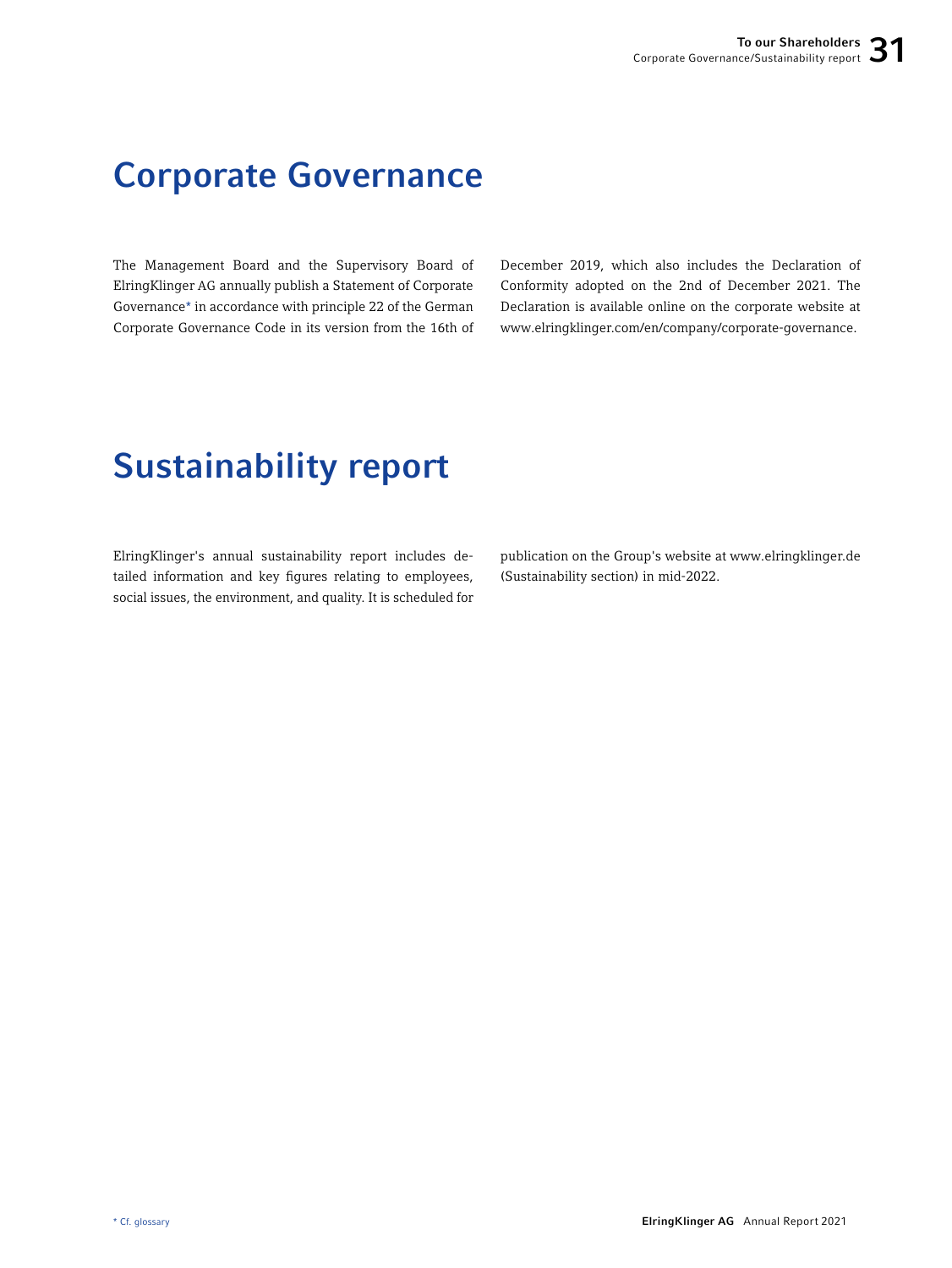# Combined Non-Financial Report 2021

# of ElringKlinger AG

This non-financial Group report has been combined with the non-financial report of the exchange-listed parent company ElringKlinger AG and relates to the 2021 financial year. Unless otherwise specified, the information presented refers to the ElringKlinger Group in its entirety.

The combined non-financial report has been prepared in accordance with the legal provisions set out in Section 289b et seqq. and Section 315b et seqq. of the German Commercial Code (Handelsgesetzbuch – HGB\*) and, in the interest of focused reporting, does not currently follow a specific

framework. For the first time, the report also contains information on the implementation of the EU Taxonomy Regulation (Regulation (EU) 2020/852). Ernst & Young GmbH Wirtschaftsprüfungsgesellschaft was commissioned to review the combined non-financial report of ElringKlinger AG for the period from January 1, 2021, to December 31, 2021, in the context of a limited assurance engagement.

As in previous years, the Group plans to publish a comprehensive sustainability report later in 2022.

# Business model of the ElringKlinger Group

The ElringKlinger Group has positioned itself as a global technology group. Its emphasis is on the development, industrial production, and distribution of components, modules, and systems used in passenger cars and commercial vehicles. The Group focuses its capabilities as an innovator on the development of solutions that enable sustainable and climate-neutral mobility. The product portfolio for the vehicle industry consists of components for the drivetrain, body, underbody, chassis, and exhaust system. This includes innovative lightweighting concepts, thermal and acoustic shielding systems, and sealing technology as well as cutting-edge battery components and systems and fuel cell stacks\* and components, in addition to electric drive units. Beyond the automotive industry, the portfolio includes cross-industry products made of high-performance plastics as well as various machinable thermoplastic materials.

ElringKlinger also supplies an extensive range of spare parts.

Operating in 20 countries and employing around 9,500 people, ElringKlinger is active primarily in the three principal economic regions of Europe, North America, and Asia-Pacific. As of December 31, 2021, ElringKlinger had 39 production facilities, four sales offices, one logistics center, and one company operating solely within the area of aftermarket sales. ElringKlinger maintains direct lines of contact with the majority of the world's major vehicle and engine manufacturers. In order to actively exploit the benefits of global interaction, ElringKlinger purchases raw materials in a number of different countries and has established an extensive network of suppliers for this very purpose. In total, 55% of these goods are procured from Germany, China, and the United States.

Marketed under the "Elring – das Original" brand,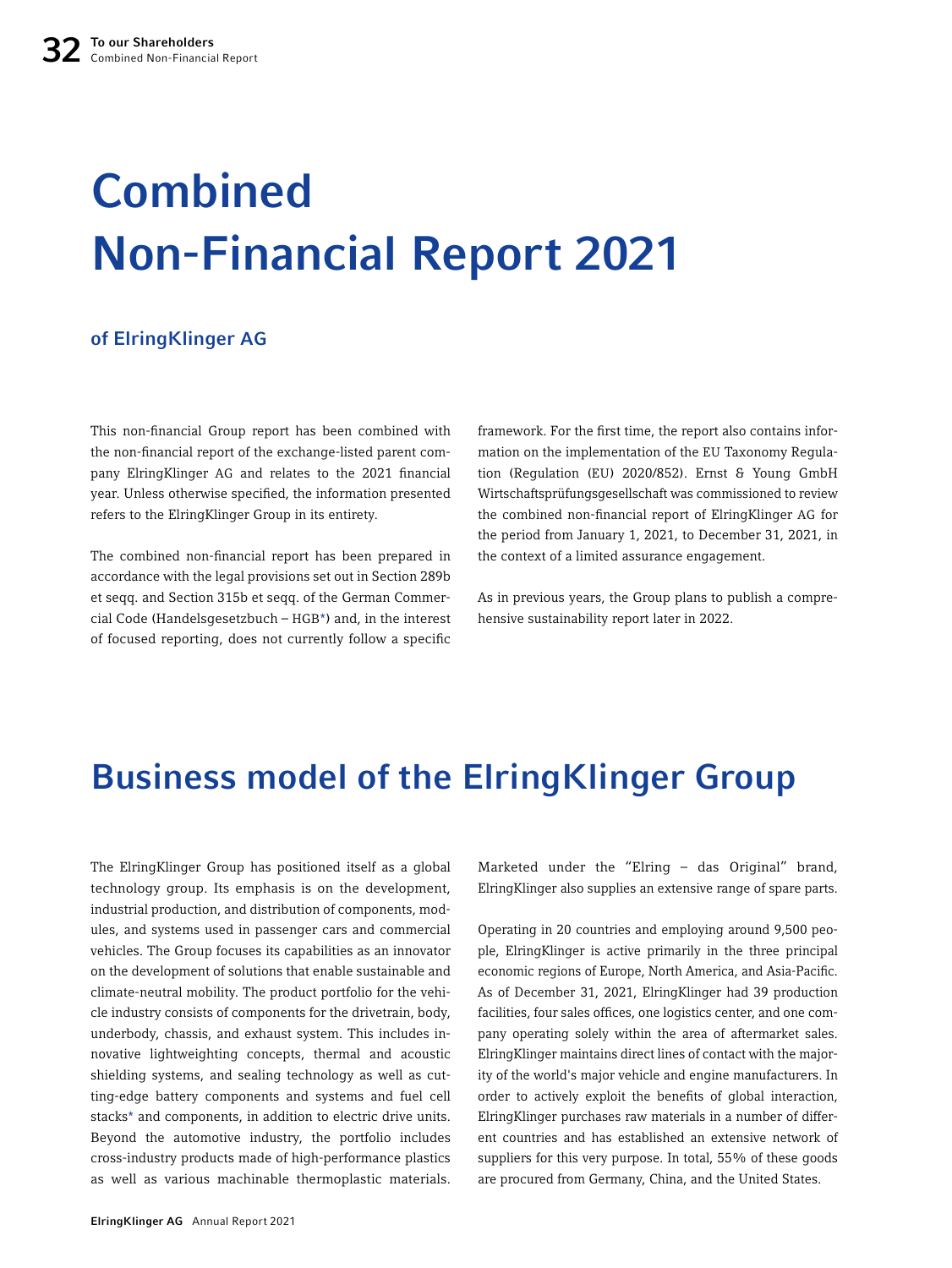The Group has categorized its operating business into four segments: Original Equipment, Aftermarket, Engineered Plastics, and Other. The Original Equipment segment, in turn, comprises several business units. In organizational terms, the Aftermarket and Engineered Plastics segments correspond to business units.

For ElringKlinger, acting in a sustainable manner is an integral part of its long-term corporate strategy aimed at increasing enterprise value. The objective is to combine long-term economic success and growth in all areas of business with the preservation of social and ecological interests. Values, actions, and goals derived from aspects of sustainability are therefore reflected in the Group's guidelines.

# Determining materiality

ElringKlinger conducted a materiality analysis for the purpose of determining matters of significance and compliance with statutory obligations in respect of environmental, social, and employee-related matters, respect for human rights, and anti-corruption and bribery matters (Section 289c(3) HGB). In this context, internal experts from all relevant areas of the company, such as Human Resources, Legal Affairs, Quality, Purchasing, and Strategic Communications, evaluated and prioritized the possible fields of action in respect of their business relevance and possible effects on these aspects. The main focus was, above all, on those issues that are significantly influenced by the business model and the value chain. Among these issues, there is a particularly high relevance in relation to the business operations of the ElringKlinger Group; these business operations, in turn, have an especially strong impact on the reportable matters. The exception is the social aspect, where no major issues were identified. The six key matters identified are:

- Combating bribery and corruption
- Responsibility in the supply chain
- Environmentally-friendly mobility
- Environmental protection in production
- Occupational health and safety
- Targeted recruitment and development of employees

# Risk assessment

As regards the sphere of activity of the business operations covered in the combined non-financial report of ElringKlinger AG, no significant risks were identified that are associated with its own business activities and for which the business activities are very likely to have or will in future have a severe negative impact on the reportable aspects. The risk assessment applies both to the Group's business activities and its business relations as well as the products and services of the ElringKlinger Group.

Risk management is seen as an all-embracing function within the company. As such, new risks that may potentially arise are incorporated into the existing risk management system. Relevant risk assessments have been performed by teams of experts for all significant issues presented in this non-financial report; they are continuously updated and reviewed.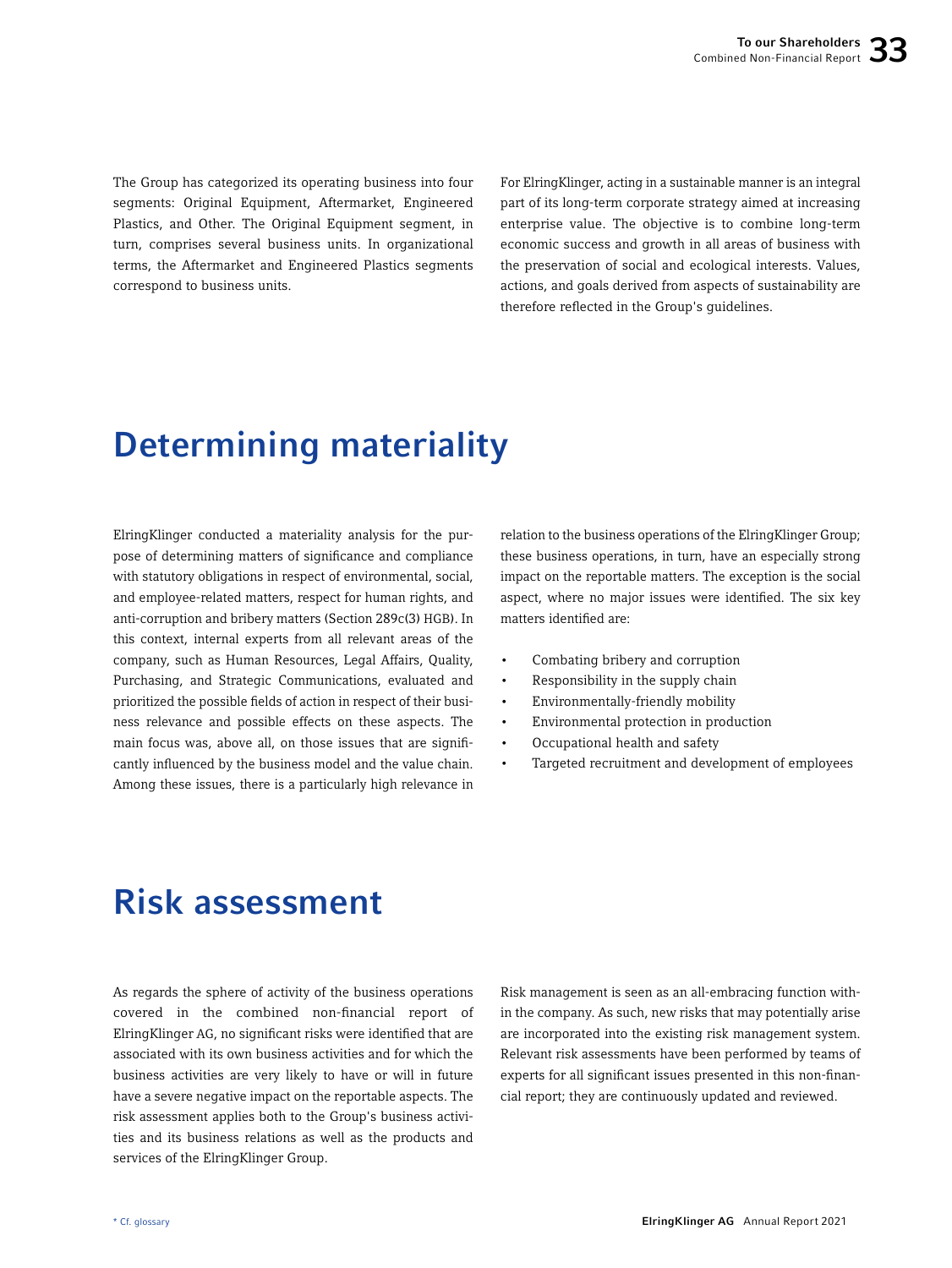# Combating bribery and corruption

At ElringKlinger, embracing and meeting corporate responsibility are essential prerequisites for all business activities. Among other aspects, this includes compliance with existing laws and rules. To this end, Group-wide guidelines apply to all employees around the world.

Given the global nature of its business activities, ElringKlinger is subject to national legislation as well as various political, social, and cultural conditions. ElringKlinger has a compliance management system (CMS) in place for the early detection and prevention of breaches of applicable guidelines and laws. The aim is to avoid violations of statutory provisions, such as incidents of corruption and bribery or non-compliance with antitrust law, which, in addition to reputational and financial risks, can also have personal consequences under criminal and labor law. The CMS is based on the three fundamental principles of prevention, detection, and investigation of compliance violations and, in addition to binding compliance rules, also includes requisite measures to comply with laws and directives and to act and behave responsibly.

The "Vision and Mission" guideline, which contains fundamental values and goals of the Group, was drawn up to prevent infringements. The code of conduct and the corporate code, which in turn are complemented by further, more detailed guidelines for the specific areas, have been defined on this basis. The code of conduct addresses the issues of corruption, gratuities, and conflicts of interest. The code serves as an orientation for all employees and as a benchmark for professional interaction. ElringKlinger's corporate code includes guidelines on how to deal with gifts and instances of attempted bribery. ElringKlinger expects each and every employee to assume responsibility when it comes to actively protecting and upholding the company's values, and to neither endorse nor tolerate corrupt conduct relating to gratuities from or to business partners. In 2021, the Group extended its guidelines to include an anti-corruption policy.

The Chief Compliance Officer (CCO) is responsible for implementing, structuring, and refining the CMS. The CCO reports all events that occur directly to the CEO, who is responsible for ensuring compliance with legal requirements and internal guidelines. In addition, the Group has regional compliance officers in the high-revenue regions of North and South America, Asia, and Europe who report directly to the CCO. The compliance organization actively follows up on indications of potential compliance-related violations in order to clarify critical issues as quickly as possible and initiate appropriate measures. Such notifications can be submitted via the whistleblower system as well as by telephone, e-mail, or in a personal conversation.

In 2020, ElringKlinger rolled out the "Global Case Management" template across the Group. It structures the procedure for dealing with compliance-related allegations and supports the regional compliance officers in dealing with notifications. In addition, four regular meetings were convened in the financial year under review, as part of which the regional compliance officers exchanged information with the CCO on the main developments in their area and received training with regard to new programs.

Due to the importance of compliance issues for the Group as a whole, all new employees receive a copy of the code of conduct and corporate code upon joining the company. Furthermore, compliance training is provided in particularly sensitive areas, e.g., for employees from Sales, Purchasing, or Project Management. Due to the coronavirus pandemic, this training was conducted online in 2021 for participants of ElringKlinger AG. In this context, the issues of competition law, corruption, and dealing with gratuities and conflicts of interest were dealt with in greater depth.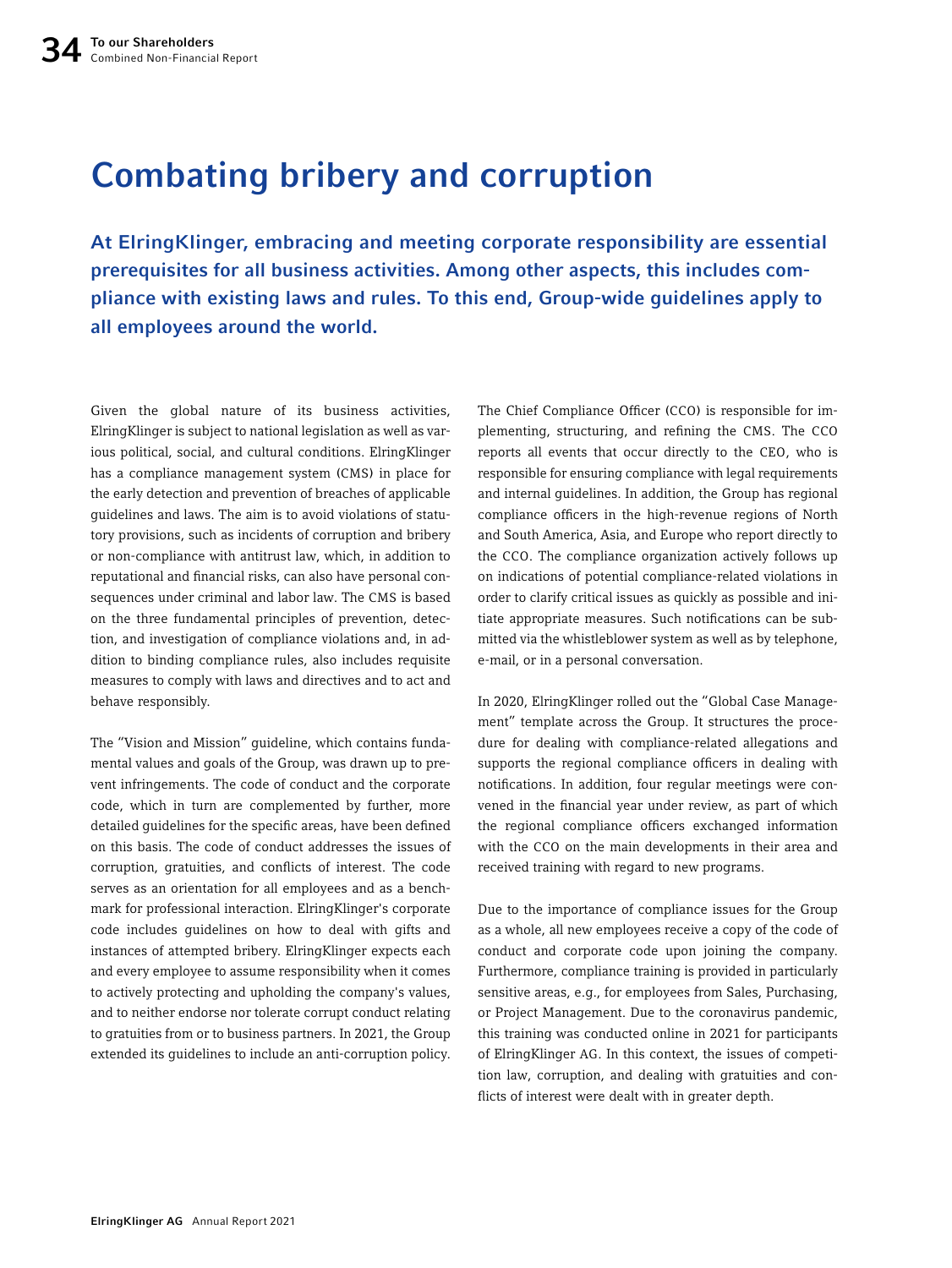Fundamentally, risks relating to infringements within the area of corruption and bribery exist throughout the entire ElringKlinger Group. However, in view of its firmly established corporate culture and expanded CMS, ElringKlinger considers the risk of significant compliance infringements to be low. ElringKlinger was not aware of any case in 2021 in which significant breaches in connection with bribery and corruption occurred within the parent company or the subsidiaries.

# Responsibility in the supply chain

ElringKlinger aims to work exclusively with suppliers who acknowledge their responsibility with regard to applicable labor, social, and environmental standards and are committed to meeting them accordingly. The Group reviews the requirements and standards on a regular basis in the form of supplier audits.

Supplier Quality Management is responsible for selecting and qualifying new suppliers at ElringKlinger. In line with the transformation process in the automotive industry, the product portfolio within the ElringKlinger Group is also undergoing significant change. As a result, a large number of new suppliers are needed for the new product areas. In addition, products are becoming increasingly complex, which adds to ElringKlinger's auditing efforts. In response, the department was further expanded with regard to staffing levels during the period under review.

ElringKlinger has documented all of the requirements it places on suppliers in the form of a supplier handbook, which was introduced in 2019. In the period under review, the level of acceptance in respect of the supplier handbook was raised from just under 20% to around 40% of all suppliers. The target of an acceptance rate of around 70% originally set for 2021 was pushed back to the end of 2022, as the company was not in a position to implement efforts aimed at expanding staffing levels for this purpose due to the pandemic. The handbook is based on the principles of the International Labour Organization (ILO) and the IATF\* 16949 standard and covers aspects such as compliance, social and working conditions, and corporate integrity. ElringKlinger is also committed to environmentally sound operational management and structured conduct and procedures with regard to the implementation of corporate environmental policy. The Group therefore requires its suppliers to have a quality management system certified to ISO\* 9001 and IATF 16949 and an environmental management system certified to ISO 14001 or EMAS.

Due to the coronavirus pandemic and the many associated travel restrictions, it was difficult to carry out certifications at a global level over the past two years. This resulted in suppliers being able to extend certifications on a temporary basis. Factoring in these special circumstances, in 2021 approximately 92% (2020: approximately 90%) of suppliers were certified according to the quality management standard ISO 9001, around 51% (2020: around 48%) were certified to environmental management standard ISO 14001, and roughly 46% (2020: roughly 43%) were certified to IATF 16949, the quality management standard for the automotive industry. ElringKlinger's aim is for all suppliers to meet ISO 9001 and, by the end of 2023, for 60% of suppliers to be certified to IATF 16949 and ISO 14001.

To monitor compliance with required standards, Supplier Quality Management conducts supplier audits every year in accordance with the VDA 6.3 standard. In the event of any deviations, appropriate remedial measures must be implemented within a defined period of time. The implementation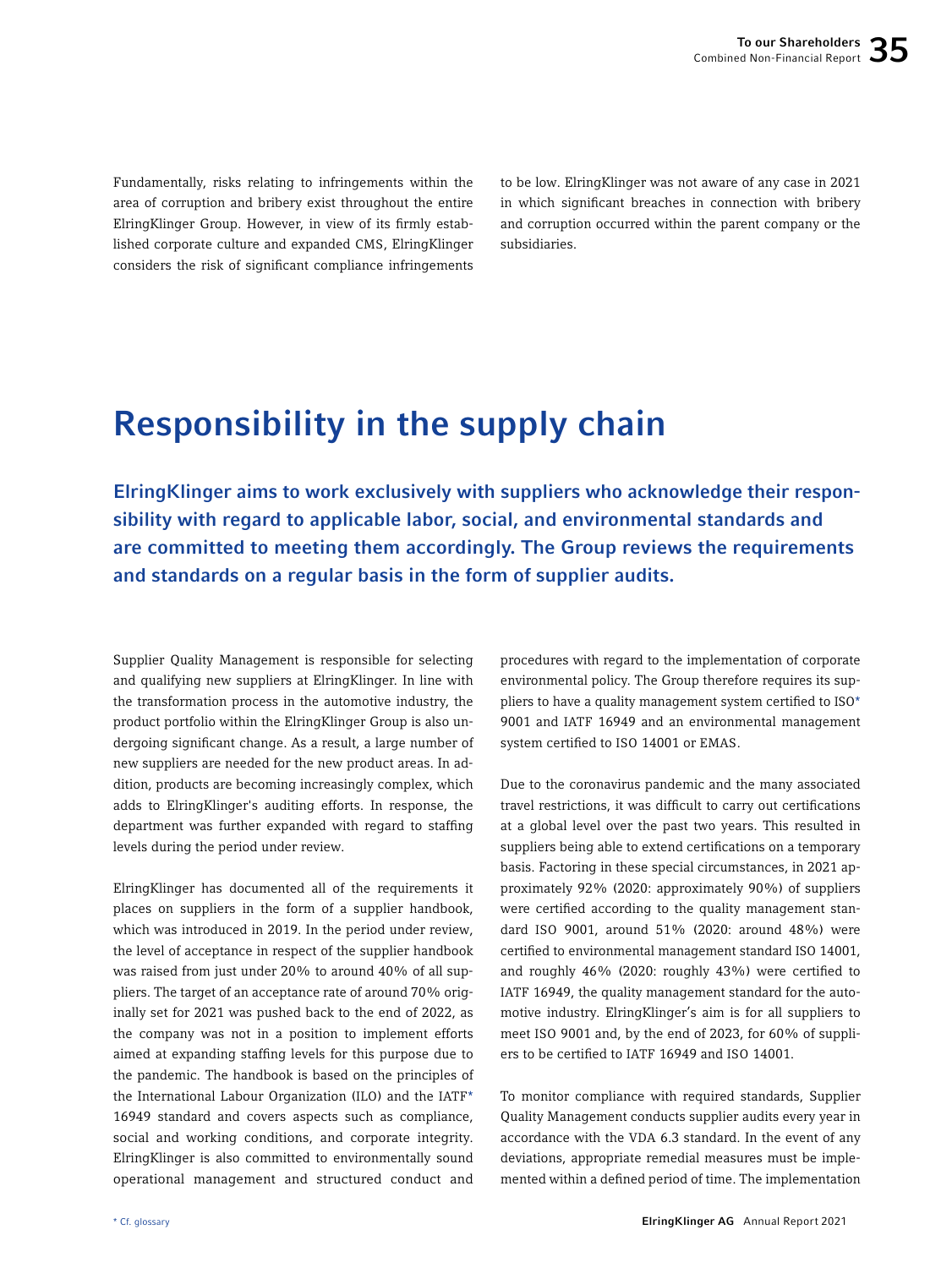of these measures is then reviewed. Significant deviations can result in the supplier relationship being terminated immediately. Due to pandemic-related protective measures and travel restrictions, the Group mainly conducted supplier audits online based on the applicable quality and environmental guidelines. On-site audits were possible in the second half of the year, as a result of which a total of 99 supplier audits were carried out in the 2021 reporting year. This also covered sustainability and data protection issues.

Supplier Quality Management is responsible for the selection and qualification of new suppliers within the ElringKlinger Group. For this purpose, the list of criteria includes sustainability criteria such as compliance with labor, social, and environmental standards as well as traditional aspects such as supplier quality, reliability, and liquidity. In addition, regular management reporting provides the Management Board with information on the current situation and developments in respect of Supplier Quality Management.

With regard to the responsible use of raw materials, ElringKlinger uses the "International Material Data System"

(IMDS). In addition, information collected from all automotive suppliers on the material and chemical composition of semi-finished products and components is passed on to ElringKlinger and customers. The advantage of the system is that all key automotive suppliers and suppliers throughout the supply chain can store their data in a single system so as to create transparency over the exact contents and enable components to be disposed of in an environmentally responsible manner at the end of their life cycle. The database is also used as a platform for quickly checking the countries of origin of conflict minerals. Among other things, the US legislation on conflict minerals (Dodd-Frank Act) requires companies to disclose the origin of certain raw materials. This is intended to rule out the possibility of conflict minerals such as tantalum, gold, tungsten, and tin from the Republic of Congo or neighboring countries from being incorporated into products via supply chains. Although ElringKlinger does use small quantities of several of the aforementioned materials, it does not source these from the countries stated. An analysis of raw materials procured by the ElringKlinger Group in 2021 based on supplier information provided no evidence that conflict minerals were being sourced from the regions listed above.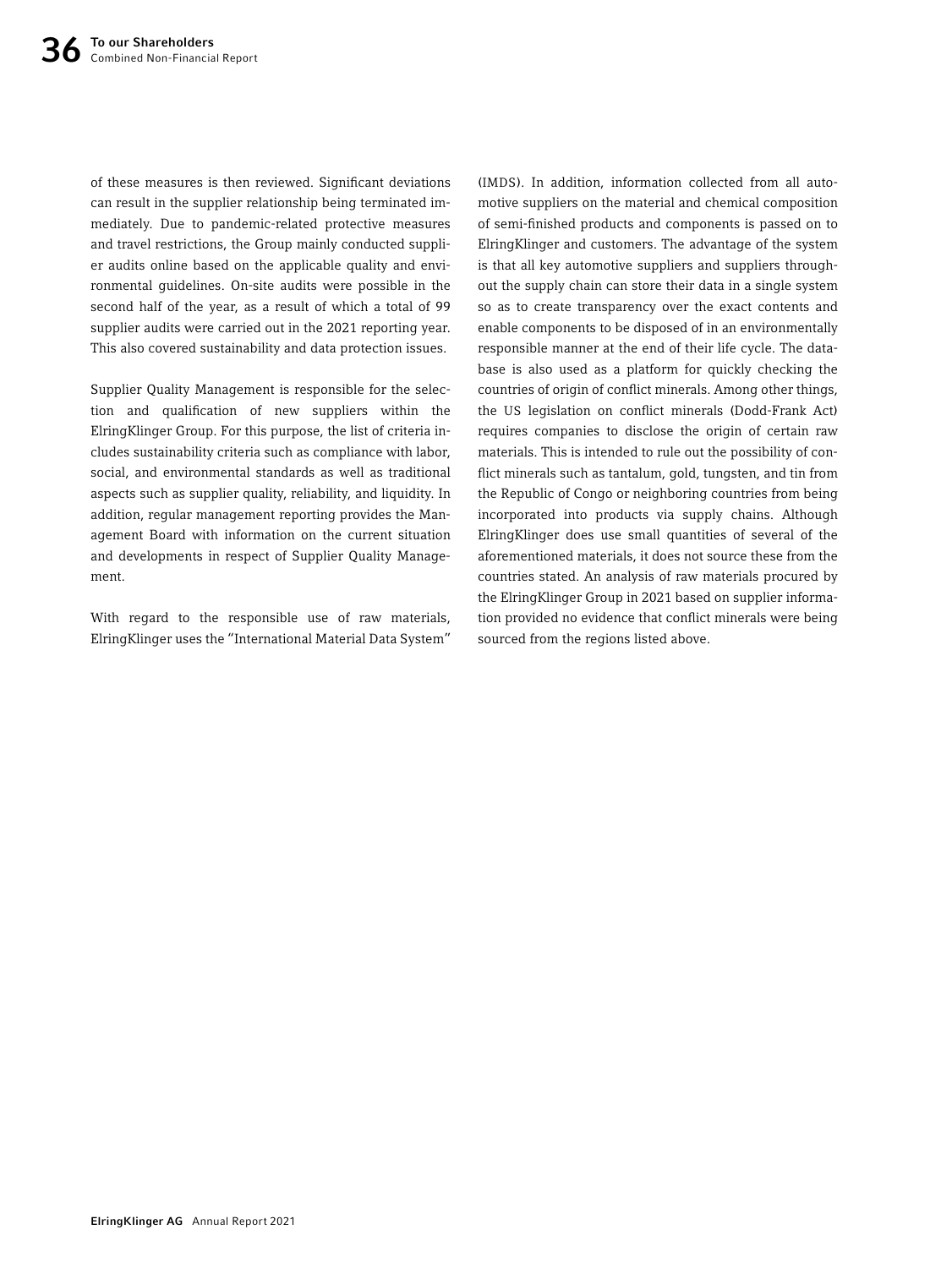# Environmentally-friendly mobility

ElringKlinger has laid the necessary foundations and transformed its product portfolio for the journey toward emission-free mobility. The Group has been developing innovative, emission-neutral solutions for sustainable mobility for over 20 years. In the long term, ElringKlinger intends to deliver this transformation by increasing the percentage of Group revenue generated by new technologies.

The electromobility transition is gathering speed, and the production of vehicles equipped with alternative drive technologies is growing. At the same time, it is becoming apparent that battery technology is mainly being fitted in passenger cars, while fuel cell technology is initially proving an alternative primarily for commercial vehicles and buses. ElringKlinger firmly believes that the two technologies are complementary and that both are needed for sustainable mobility, particularly from an energy efficiency perspective. The Group is thus rigorously pursuing its strategy and will continue to harness the potential offered by both battery and fuel cell technology in the future.

Over the past two decades, ElringKlinger's management team has aligned the Group consistently with the transformation under way in mobility in order to gradually become independent of combustion engine technology. Within its core areas of expertise – coating, punching, stamping, molding, and plastic injection molding – it has developed an extensive range of products centered around new drive technologies, some of which are already in series production.

In fuel cell technology, ElringKlinger focuses its activities primarily on the low-temperature fuel cell known as a PEM (proton exchange membrane). The Group offers complete stack modules in various performance classes as well as corresponding components such as metallic bipolar plates\* and plastic media modules. Over the past few years, the Group has taken some major strategic decisions in respect of fuel cell technology. ElringKlinger established EKPO Fuel Cell Technologies in partnership with the French automotive supplier Plastic Omnium in 2021. By working closely together, the two companies hope to speed up the development of hydrogen-based mobility. During the reporting year, ElringKlinger's new Group subsidiary won several orders, signed a partnership agreement with a Chinese company, and was selected for an IPCEI\* (Important Project of Common European Interest) funded by the German Federal Ministry for Economic Affairs and Energy (BMWi) and the state of Baden-Württemberg with its project for the development and industrial-scale production of a new generation of fuel cell stacks\*. Official notification from the European Commission is still forthcoming. Implementing the IPCEI also forms part of the federal government's National Hydrogen Strategy, which is geared toward making hydrogen technology established in Germany within competitive structures. EKPO aims to play a leading role on the fuel cell market in the medium term. The Group has also been in a strategic partnership with the aerospace corporation Airbus since 2020 in order to work together on developing and validating fuel cells suitable for use in aviation applications over the next few years.

ElringKlinger has been a series supplier of battery technology for ten years now. Its product portfolio encompasses battery systems, battery modules, and components for batteries such as cell contact systems\*, module connectors, cell covers, and sealing and pressure equalization systems. In response to the transformation picking up speed, the Group is pooling its activities at a new site in the German town of Neuffen, where some 125 employees from sales, development, prototyping, industrial engineering, production quality, and project management will be working together. The business unit secured several orders in 2021, including one for series production of cell contact systems from a global battery manufacturer for the series platform of a premium German manufacturer. Also in 2021, ElringKlinger was notified of the decision by the BMWi and the state of Baden-Württemberg regarding IPCEI funding for the development and industrial-scale production of innovative components of battery cell housings. The innovative design of the cell cover, which ensures that power is transmitted into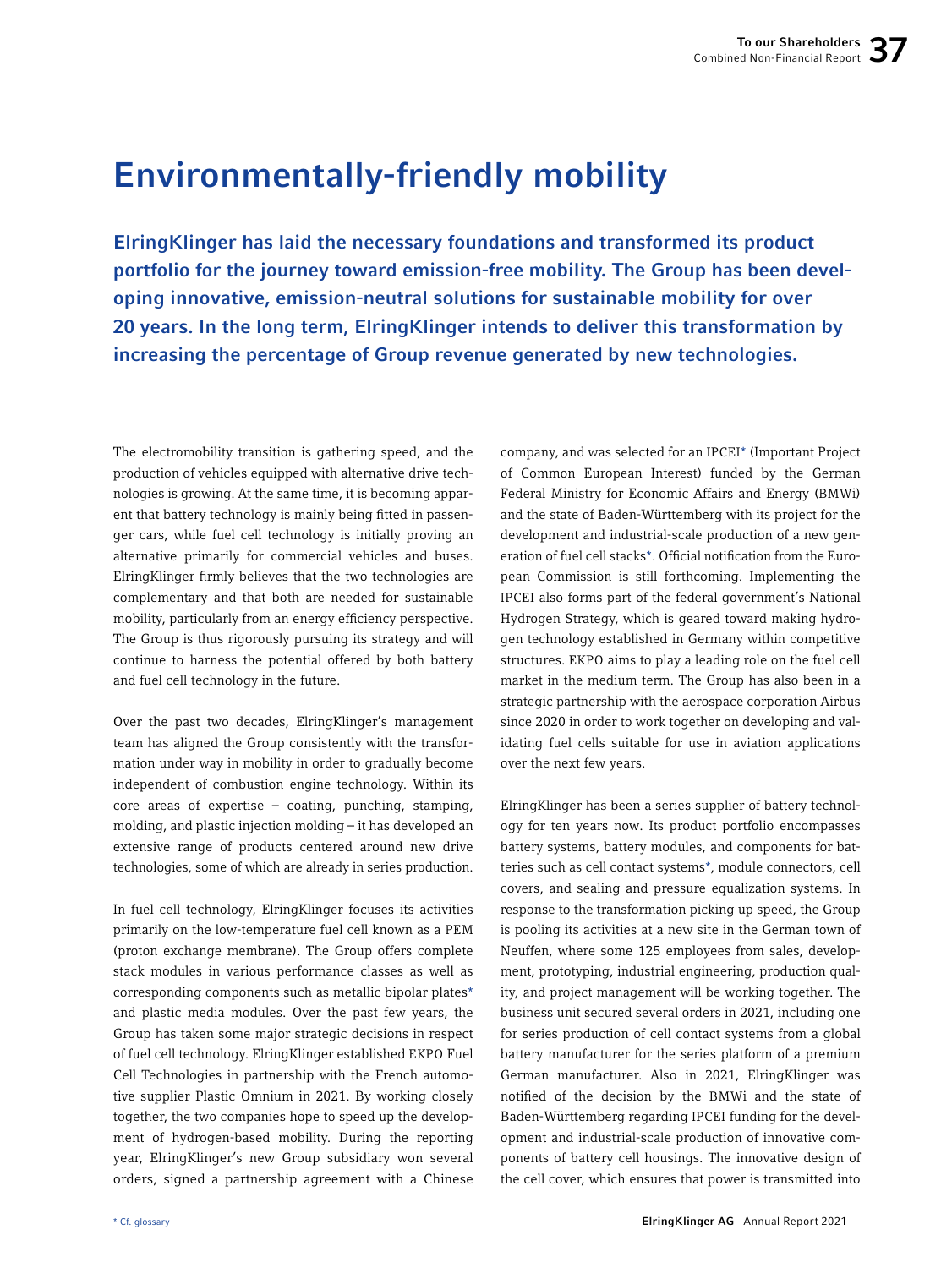and out of the cell via its poles, allows fewer and less complex components to be used and reduces the need for energy-intensive raw materials such as aluminum and copper. This means that less manufacturing work and materials are required, which in turn reduces  $CO<sub>2</sub>$ -equivalent emissions by around 40% compared with the previous manufacturing method for this product.

ElringKlinger is working closely with its strategic partner hofer powertrain to develop and integrate electric drive units. The Group has held a stake in the system developer and supplier since 2017. Nürtingen-based hofer AG specializes in solutions for hybrid and electrical vehicles, including the development of electric drive systems that combine the power electronics, gear system, and electric motor. Within the ElringKlinger Group, therefore, skills are being concentrated in order to ramp up innovations in electric drive units for mass production on an international scale. The first small batches in the high-end sports and luxury car segment have already entered production at the two subsidiaries hofer powertrain products GmbH in Nürtingen and hofer powertrain products UK Ltd. in England.

How much a vehicle weighs also has a major influence on environmentally sustainable mobility. As far as carmakers

are concerned, reducing weight is key in order to cut fuel consumption or extend range. Minimizing  $CO<sub>2</sub>$  emissions is always the main aim in this regard. In addition, lower weight reduces tire wear and particulate pollution. Lightweighting is thus one of the most important technologies in the automotive industry. ElringKlinger has been mass-producing lightweight components for over two decades. Its many years of experience with materials, processes, and manufacture is reflected above all in its extensive portfolio, which includes products for both powertrains and bodywork.

In the long term, ElringKlinger intends to deliver this transformation by increasing the percentage of Group revenue generated by new technologies. These made up 12.3% of Group revenue in 2021 (2020: 11%). This figure differs from that reported for the environmental KPI stated in the "EU taxonomy" section in terms of both its amount and what it covers. Essentially, it comprises the revenue generated in the Lightweighting business unit, which helps to reduce emissions in vehicles powered by combustion engines – and is therefore included here – but does not fall within the scope of the definition according to the EU taxonomy.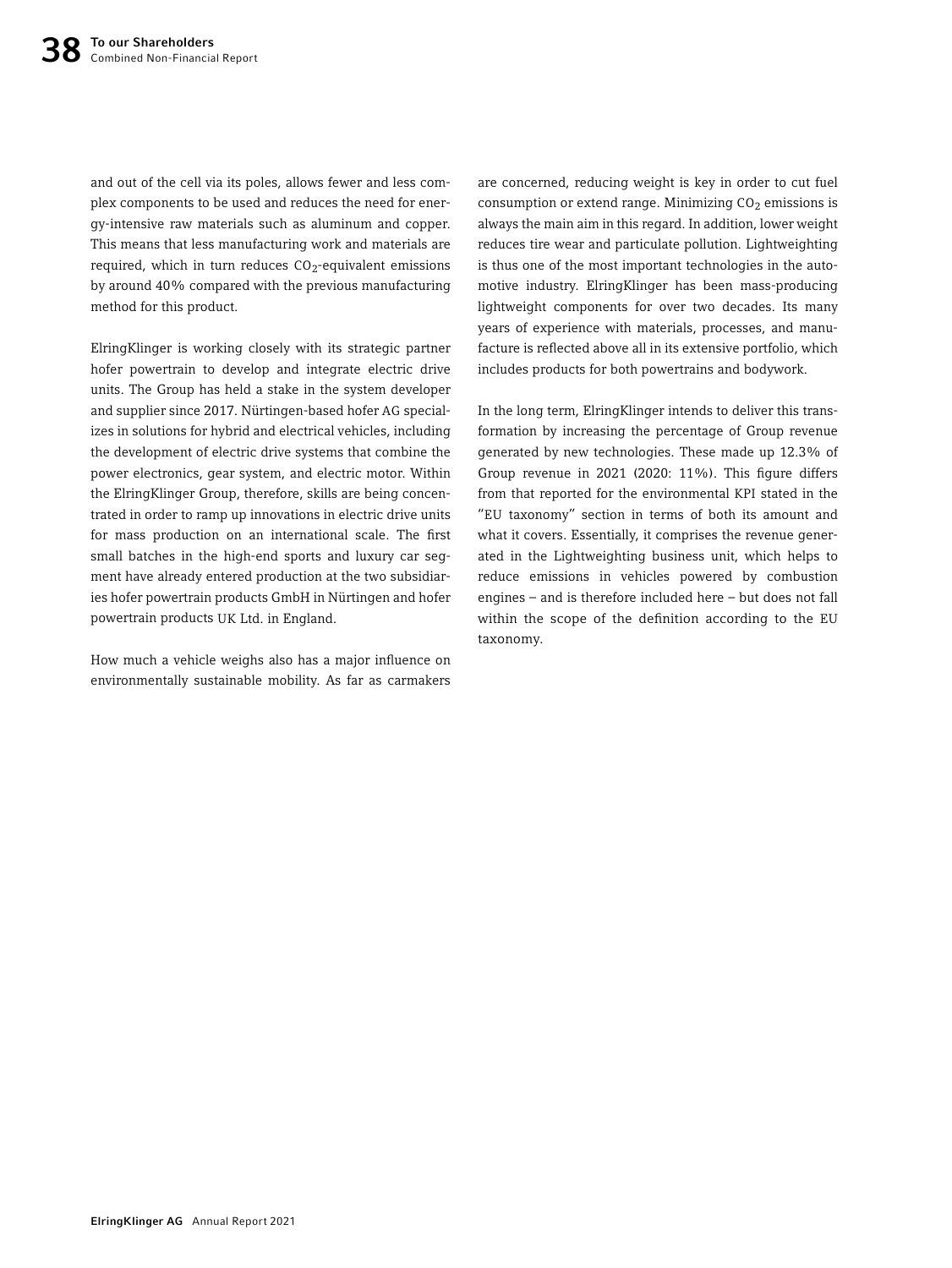# Environmental protection in production

As a manufacturing company, ElringKlinger has an impact on the environment. As a result, the Group has a high degree of ecological responsibility, which it strives to fulfill within the context of its environmental and quality policy. For this reason, the Group aims to dedicate around 1% of its total capital expenditure<sup>1</sup> each year to measures that help reduce emissions.

In 2021, all countries agreed on an accelerated energy transition that moves away from burning coal for the first time in the history of the World Climate Conferences. In order to limit global warming to 1.5 degrees Celsius, therefore, all signatory states will be tightening their climate targets for 2030 as early as 2022. Decarbonizing industrial companies represents an important lever in attempting to meet these targets. ElringKlinger is embracing this responsibility and has made its mission an integral part of its quality and environmental policy, which is also binding on its suppliers.

Overall responsibility for environmental protection and other sustainability-related matters rests with the Management Board of ElringKlinger AG. ElringKlinger AG's environmental officer is always involved in investment decisions of environmental relevance. The corporate and business units are responsible for mapping out environmental topics, and the environmental officers appointed at the individual production sites are responsible for implementation.

ElringKlinger included a total of 34 companies and their sites in its environmental reporting in 2021. As well as 33 production sites, ElringKlinger Logistic Service GmbH in Ergenzingen, Germany, was also included. The new site in Neuffen, Germany, which will not begin production until some time in 2022, will likewise only be included in environmental reporting from the current financial year onward. The excluded production sites in Nürtingen, Germany, and in Timisoara, Romania, Warwick, United Kingdom, and Chongqing, China, are not reported due to their small size and minor relevance to the environmental indicators. In 2021, therefore, ElringKlinger's environmental reporting

covered 85% of the Group's production sites, representing 97% of Group revenue and 95% of the Group's workforce.

2021 saw ElringKlinger start to implement its strategy for becoming carbon-neutral in net terms by 2030 in respect of its Scope 1\* and Scope 2 emissions. In 2020, ElringKlinger's management defined a total of four different fields of action to achieve this goal. These are: (1) increasing energy efficiency with regard to all buildings and facilities, (2) expanding renewable energies, (3) switching to green electricity, and (4) offsetting  $CO<sub>2</sub>$  emissions that are considered completely unavoidable by investing in external projects aimed at reducing  $CO<sub>2</sub>$  emissions. In a first step, ElringKlinger achieved carbon neutrality in net terms at all its German production sites in 2021 by switching all electricity supply contracts to green electricity. The remaining 22,000 metric tons of  $CO<sub>2</sub>$ , which are generated from gas, the fleet, and air travel, were offset by means of compensatory measures. ElringKlinger is planning to make the same switch at all of its European companies by 2025 and at all of its other overseas companies by 2030. The organizational changes required to implement this strategy were made in the Quality & Sustainability corporate unit in the course of 2021.

The companies covered in this report have an environmental management system that has been implemented and certified according to the international DIN EN ISO 14001:2015 standard. The only exceptions are the production sites in Karawang, Indonesia, and Fremont, United States. Certification for the production site in Neuffen, Germany, which opened in 2021, is planned for 2022. In addition to external system certification, internal audits are

<sup>1</sup> The capital expenditure made in order to achieve the target (particularly additional capital expenditure on energy-saving measures) involves the emission-reducing elements of investment in property and buildings, in technical equipment and machinery, and in other equipment (operating and office equipment).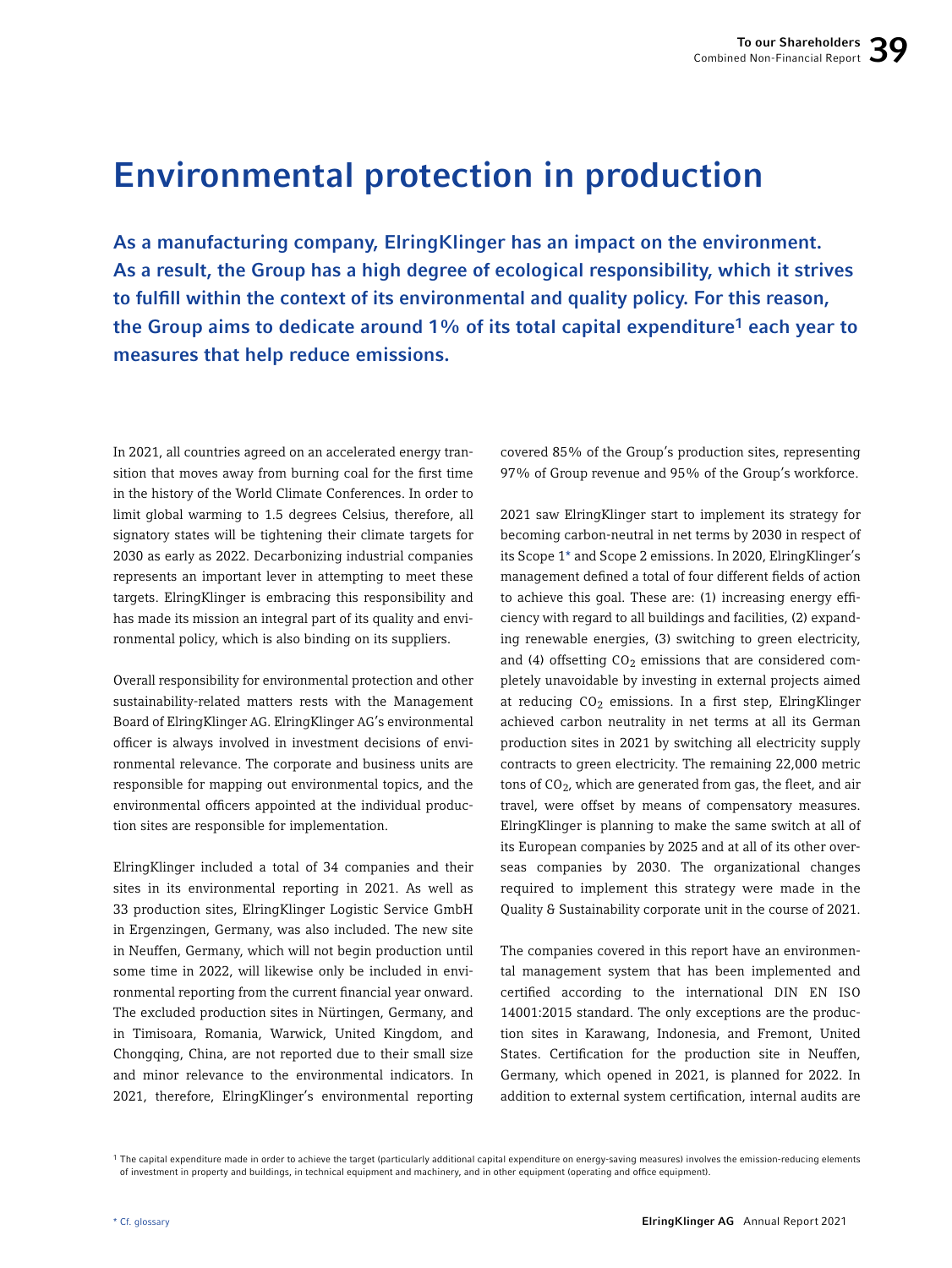|                                                                               | 2021<br>(market-<br>based) | 2020<br>(market-<br>based) | 2020<br>(location-<br>based) |
|-------------------------------------------------------------------------------|----------------------------|----------------------------|------------------------------|
| Total direct and indirect $CO2$ emissions in t                                | 73,850                     | 77,530                     | 90,330                       |
| $CO2$ emissions per EUR 1 million of revenue in t                             | 45.5                       | 52.4                       | 61.0                         |
| $CO2$ emissions offset in t <sup>6</sup>                                      | 22,000                     | 0                          | 0                            |
|                                                                               |                            |                            |                              |
| Total direct $CO2$ emissions in $t1$                                          | 23,120                     | 20,870                     | 20,870                       |
| of which direct $CO2$ emissions from gas, oil, engine test benches, etc. in t | 22,300                     | 19,900                     | 19,900                       |
| of which direct $CO2$ emissions by the vehicle fleet in $t2$                  | 820                        | 970                        | 970                          |
|                                                                               |                            |                            |                              |
| Total indirect CO <sub>2</sub> emissions in t                                 | 50,730                     | 56,660                     | 69,460                       |
| of which indirect $CO2$ emissions from electricity in t <sup>3</sup>          | 50,300                     | 55,900                     | 68,700                       |
| of which indirect $CO2$ emissions from air travel in $t^{4,5}$                | 430                        | 760                        | 760                          |

1 At the parent company, ElringKlinger AG, 12,000 tons (2020: 10,800 tons) of direct CO<sub>2</sub> emissions arose from gas, oil, engine test benches, etc. in 2021. Direct CO<sub>2</sub> emissions produced by the ElringKlinger AG vehicle fleet amounted to 660 tons in 2021 (2020: 750 tons).

 $2$  Emissions are calculated by multiplying the annual mileage of vehicles by the CO<sub>2</sub> emissions stated by the relevant vehicle manufacturer. The fleet of company vehicles includes all vehicles at ElringKlinger sites in Germany. The figures for rental vehicles also include the Rest of Europe, the US, and Canada.

3 At the parent company, ElringKlinger AG, 0 tons of indirect CO<sub>2</sub> emissions arose from electricity in 2021 (2020: 7,800 tons under the market-based

method/2020: 19,800 tons under the location-based method).

4 Of the indirect CO<sub>2</sub> emissions from air travel, ElringKlinger AG accounted for 350 tons in 2021 (2020: 600 tons).

5 Air travel from the locations in Germany, Austria, Switzerland, France, and Hungary, as well as centrally recorded flights from the locations in Italy, Turkey,

and the United States.

6 ElringKlinger paid to offset its emissions from gas consumption, the fleet, and air travel at its German production companies.

also performed at the production sites, for example with regard to energy and hazardous materials management. The indicators shown below are calculated once per year, analyzed, and submitted to the Management Board for information purposes and as a basis for possible actions.

In line with the Greenhouse Gas Protocol, ElringKlinger subdivides the environmental indicators into Scope 1, Scope 2, and Scope 3 emissions. Direct emissions attributable to the company itself include emissions from gas, heating oil, engine test benches, and the company's own vehicle fleet (Scope 1). Scope 2 emissions are indirect  $CO<sub>2</sub>$  emissions caused by electricity consumption. ElringKlinger switched from using the location-based method to the market-based method to determine its indicators in 2021.2 The reported Scope 3 emissions relate to employee air travel.

Direct and indirect  $CO<sub>2</sub>$  emissions fell by 4.7% to 73,850 tons in 2021 (2020: 77,530 tons under the market-based method). The  $CO<sub>2</sub>$  emissions per EUR 1 million of total Group revenue

stood at 45.5 tons (2020: 52.4 tons under the market-based method).

Of the total direct  $CO<sub>2</sub>$  emissions in tons, 22,300 tons (2020: 19,900 tons) were Scope 1 emissions from gas and heating oil consumption. They were up year on year, essentially because production volumes were able to be increased once again compared with 2020, when production had to be interrupted temporarily on a number of occasions as a result of the coronavirus pandemic. Direct  $CO<sub>2</sub>$  emissions from the fleet and rental vehicles fell to 820 tons in the reporting year (2020: 970 tons), mainly due to the company running fewer vehicles (2021: 210 vehicles/2020: 225 vehicles). The average  $CO<sub>2</sub>$  emissions per vehicle in the company vehicle fleet and by rental vehicles were cut to 126 g/km (2020: 133 g/km). The fleet of company vehicles includes all vehicles at ElringKlinger sites in Germany. The figures for rental vehicles also relate to the Rest of Europe, the United States, and Canada.

<sup>&</sup>lt;sup>2</sup> The market-based method uses the emission factors attributable to electricity suppliers in the calculation, while the location-based method relies on the average emission factors for the national electricity mix at country level.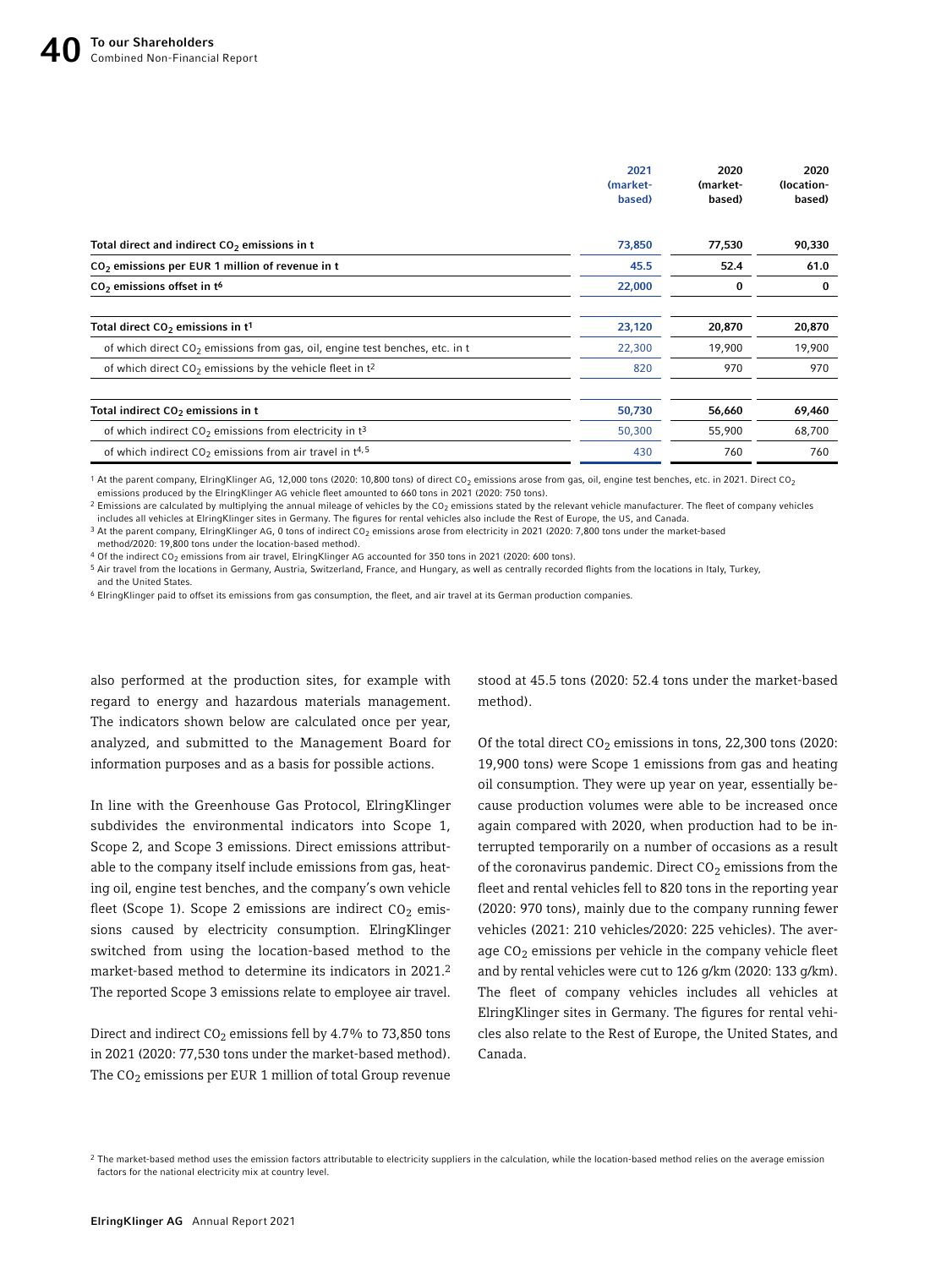Total indirect  $CO<sub>2</sub>$  emissions declined by 10.5% to 50,730 tons (2020: 56,660 tons under the market-based method). Among other things, this reduction was achieved by switching electricity supply contracts to green electricity at the German production sites. This had a major hand in enabling emissions from electricity consumption to be cut significantly to 50,300 tons in the 2021 reporting year (2020: 55,900 tons under the market-based method). Emissions caused by air travel (Scope 3 emissions) were also down year on year once again as a result of continuing travel restrictions imposed due to the pandemic.

ElringKlinger maintains a metering infrastructure at its European production plants to facilitate an end-to-end assessment of energy flows, because the Group attaches great importance to the responsible use of the energy required for the manufacture of its products. This has enabled previously unused potential for energy efficiency to be tapped, energy costs to be lowered, and the emission of greenhouse gases (e.g.,  $CO<sub>2</sub>$  emissions) to be reduced. All European production sites are certified to ISO 50001 apart from the new site in Neuffen.

At some sites, the Group operates combined heat and power (CHP) units as well as wind and solar plants so as to protect the environment and become more independent of electricity suppliers. The advantage of a CHP unit is that electricity and heat can be obtained in parallel. In 2021, energy consumption (electricity, gas, heating oil, and fuel for engine test benches) was up 8.1% year on year at 291,700 MWh (2020: 269,800 MWh). Of this, a total of 110,570 MWh

(2020: 101,500 MWh) is attributable to ElringKlinger AG. This increase is likewise largely due to the prior year being dominated by interruptions to production.

Mitigating climate change is extremely important in the ElringKlinger Group. Continuous process optimization and the procurement of energy-efficient equipment help to lower consumption of finite resources. ElringKlinger also invests regularly in building maintenance, which also brings energy savings. Although these measures generally contribute to lower emissions, Group growth and the procurement of new equipment or the commissioning of further production plants may be accompanied by step-fixed increases in  $CO<sub>2</sub>$  emissions. Changes in the  $CO<sub>2</sub>$  emissions in the Group are constantly monitored and analyzed by the environmental officer.

1.0% of ElringKlinger's investments in property, plant, and equipment and investment property went toward measures designed to reduce emissions in 2021. This indicator differs from the scope of definition stipulated by the EU taxonomy in terms of both its amount and what it covers, as the focus of the indicator presented here is exclusively on emission reductions. Among other things, this includes a new cooling tower with heat recovery, a new thermal afterburning system to prevent solvent emissions, and a new, energy-efficient air compressor that is likewise equipped with heat recovery. In addition, work continued on switching the lighting in the plants to LED technology. The target of putting approximately 1% of total investments toward emission-reducing measures was thus met in 2021.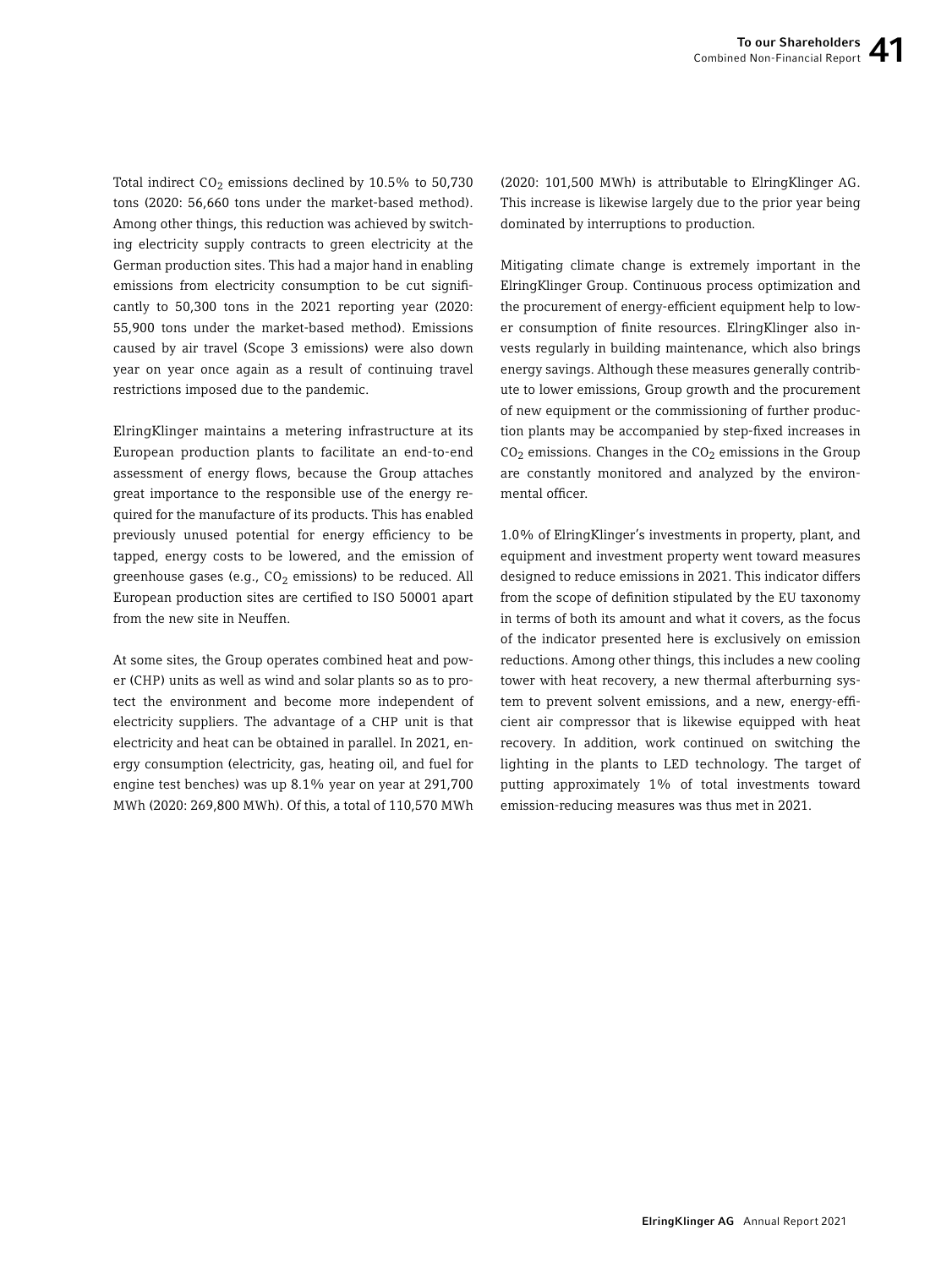# Occupational health and safety

ElringKlinger's mission is to avoid any kind of accident at work and promote employee health. ElringKlinger is well aware of its corporate responsibility as an employer and wants to ensure a healthy, safe, and secure working environment, while complying with the relevant country-specific legal requirements governing occupational health and safety. The right to bodily integrity is one of a human being's fundamental rights. For this reason, commercial activities and decisions must not be allowed to impair the safety, security, and health of staff either.

The occupational health and safety policy and the central organizational directive on occupational health and safety management apply equally to all employees across the ElringKlinger Group. Pursuing a proactive approach, the Group endeavors to avoid occupational accidents altogether. Clearly defined work instructions on the issue of safety, regular safety training, preventive measures in individual workplaces, a technical safety standard for systems and work equipment, and suitable protective equipment are intended to ensure that this is the case. Occupational health and safety is also covered in the "ElringKlinger Operating System" (EKOS\*), the production system that ElringKlinger uses to standardize and improve processes across the Group. Among other things, it stipulates that the daily shop-floor meetings in production focus on "safety first" and start with the issue of health and safety at work. The monthly safety updates, which are sent out to the plants around the world in seven different languages, also form part of the EKOS program. In addition, risk assessments are continuously prepared and updated at the production companies, complemented by safety inspections. Compliance with the regulations is verified by means of regular internal audits. Any findings from these are set out in plans of action, and countermeasures are implemented as quickly as possible.

Until now, ElringKlinger has largely managed occupational safety on a decentralized basis. As of 2021, the company created a cross-company organization within the Group charged with the task of preparing and implementing the standardization of issues relating to occupational safety. As a first step, the new team is pushing ahead with the

certification of the production plant at the company's headquarters according to the globally applicable ISO 45001 standard. By the end of 2023, all other Group sites are to be certified. Management is the responsibility of the Quality & Sustainability corporate unit, which reports directly to the Management Board of ElringKlinger AG. In parallel, the unit will be looking to pursue efforts to define minimum standards for safety technology and protective equipment as well as uniform processes. Among other things, this relates to the handling of hazardous substances, the procurement of safe equipment, and the qualification of employees.

The ElringKlinger Group experienced 117 occupational accidents in 2021 (2020: 107 occupational accidents<sup>3</sup>) that resulted in staff being off work for more than three days. Of these, 58 occupational accidents (2020: 39 occupational accidents3) related to ElringKlinger AG. The relative accident rate per 1,000 employees rose to 12.4 (2020: 11.0) in the Group as a whole and to 19.6 (2020: 12.1) at the parent company. This increase is due to the pandemic-related production downtime in the preceding 2020 financial year. The cause of occupational accidents and the related course of events are always analyzed in detail and existing safety standards are revised accordingly. Since 2021, the figure for occupational accidents causing staff to be off work for more than three days has been part of a new ElringKlinger indicator system, which is presented to the Management Board every month.

The ongoing coronavirus pandemic again made protecting the health of employees and business partners a particular

3 Depending on local legislation, the reported occupational accidents in 2020 also include commuting accidents.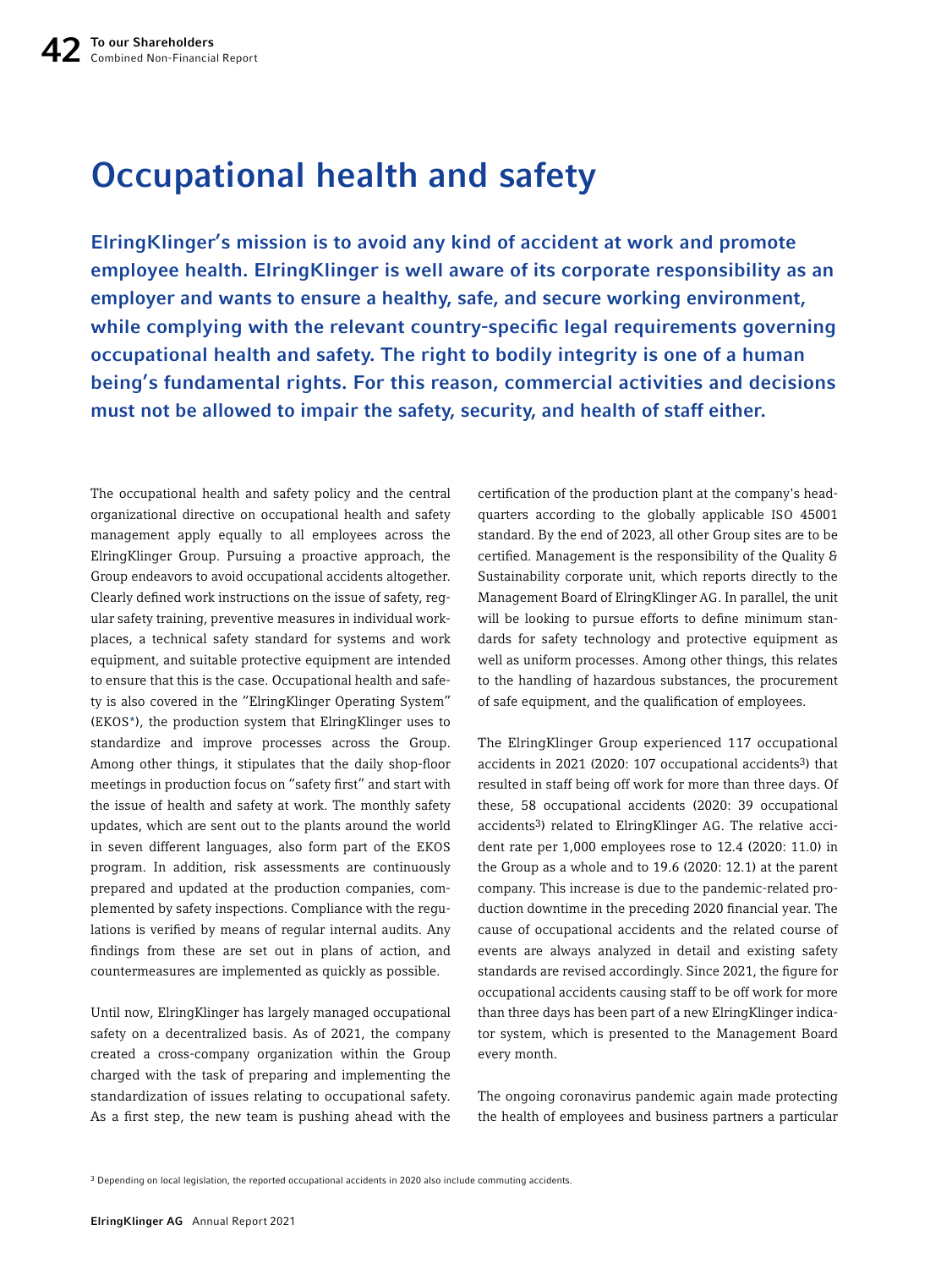priority in 2021. The Covid-19\* Task Force, set up specifically for this purpose, coordinates all related activities worldwide. To protect employees, the Group remained committed to its high standard of protective and hygiene measures in 2021. This includes the wearing of protective masks at the plants, extensive travel and visiting restrictions, rules on minimum spacing between workstations, the expansion of mobile working, and local vaccination services. The processes and practices devised by the task force are based on recommendations from expert organizations and government authorities and on the experience gained so far with tackling the pandemic. Information is shared within the company via the intranet. Alongside internal memos, the specially created covid-19 platform includes document templates, manuals, FAQs, and much more. All relevant information on the issue is also e-mailed to the business unit managers and the international management team and pinned to noticeboards.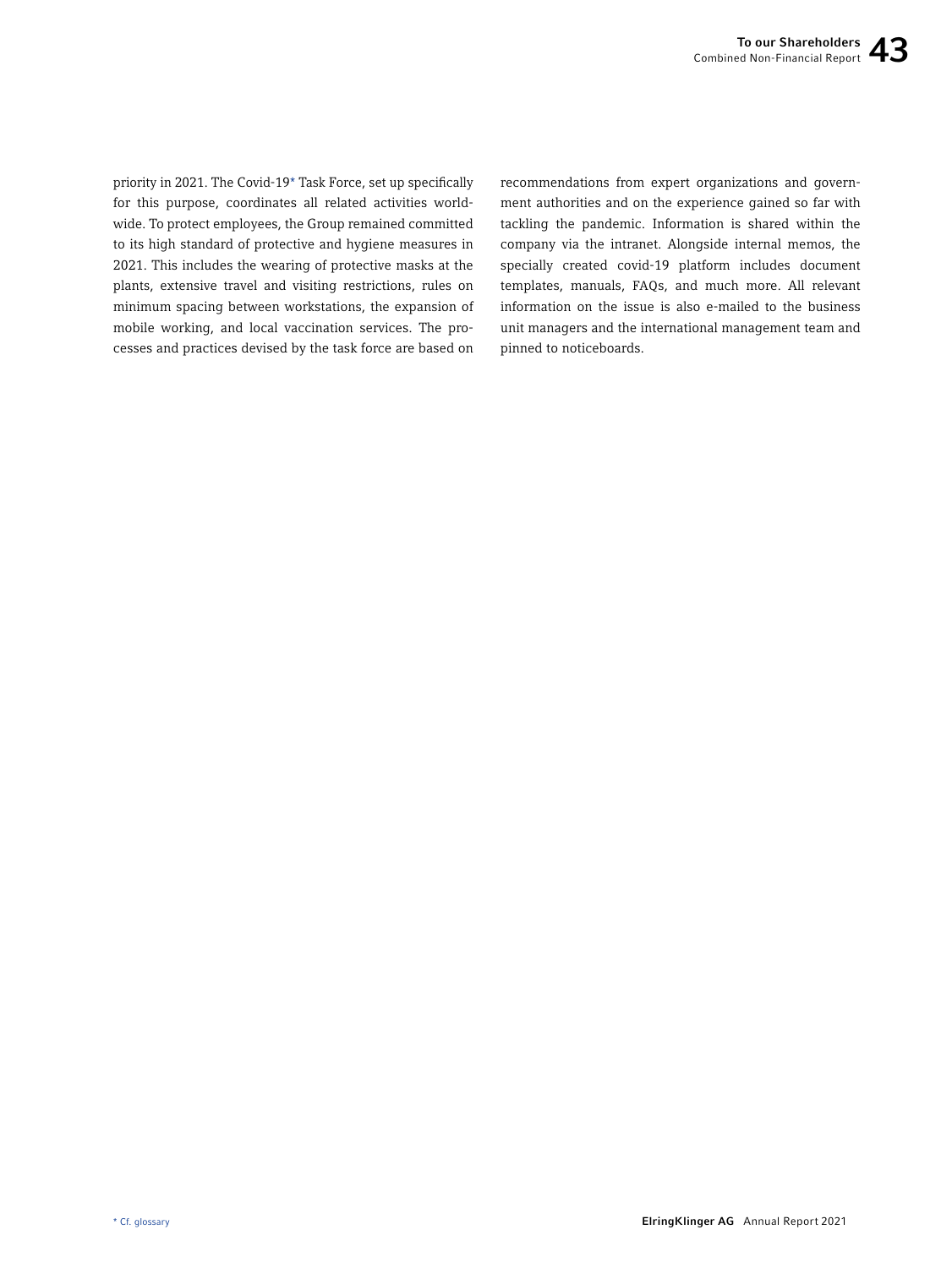# Targeted recruitment and development of employees

To avoid potential shortages of skilled staff, ElringKlinger aims to optimize the recruitment of qualified professionals. In addition, the Group seeks to develop its workforce by means of specific training measures. In this context, ElringKlinger is committed to actively highlighting prospects for the future and encouraging employees to remain with the company for the long term. Alongside the digitalization of training programs, the staffing response to the transition towards electromobility was the main focus for HR in 2021.

The automobile sector as a whole is in the process of radical change. Major changes to products allied with wide-ranging digitalization and networking projects mean that specialists are increasingly in demand, especially in the areas of research and development and IT. As a technology-oriented Group, ElringKlinger is also impacted by this trend, particularly in the future-focused fields of alternative drive technologies. The ability to attract committed and qualified staff is therefore a major concern for the Group.

Employee development is a key component of the corporate culture, and as such it is specifically referenced in the corporate code and the principles of management. In all key decisions, Human Resources maintains close contact with the Management Board.

In many business units, responding to the transformation within the automotive industry, the Group has adjusted employee numbers to the prevailing business situation; staffing levels have risen in the new business fields and IT in particular. The use of digital media has played an increasingly important role in the recruitment process. To reach out to different target groups, ElringKlinger has harnessed the full gamut of social media channels (including LinkedIn, Instagram, and Facebook), its own jobs page, and various other careers portals as well as university partnerships. At the same time, the coronavirus pandemic forced many vocational training fairs – including ElringKlinger's "INFO Day" for training and study – to go online. With the employee referral scheme "Bring a Talent," the company is aiming to recruit highly committed and qualified candidates from

the personal spheres of employees. A total of 16 new employees have been brought on board since the initiative was launched in September 2018.

The Group builds up internal expertise through a range of training programs and work-study courses. Alongside the external recruitment of specialists, these measures are important both in terms of training new internal experts and retaining qualified staff for the long haul. This is why the Group has stuck to its strategy, even during the coronavirus pandemic. In September 2021, 11 work-study students and 15 apprentices embarked on courses at ElringKlinger's main site in Dettingen/Erms.

As from September 2022, the Group will also be offering a new course entitled Digital Business Management, which will explore the key areas of "Digitalizing the Economy" and "Industry 4.0" in greater depth. ElringKlinger developed the relevant training plans and course content in 2021. ElringKlinger now offers 11 dual study programs and 11 vocational job profiles.

The international dimension of vocational programs continued in 2021, with 80% of content for the specially developed training plan standardized across the Group and 20% of content specially adapted to regional circumstances. Despite the difficulties presented by the coronavirus pandemic, two Maintenance Technicians managed to commence apprenticeships in Buford, United States, during 2021. By contrast, training activities in Suzhou, China, and Toluca, Mexico, are still on hold because of the continuing global pandemic.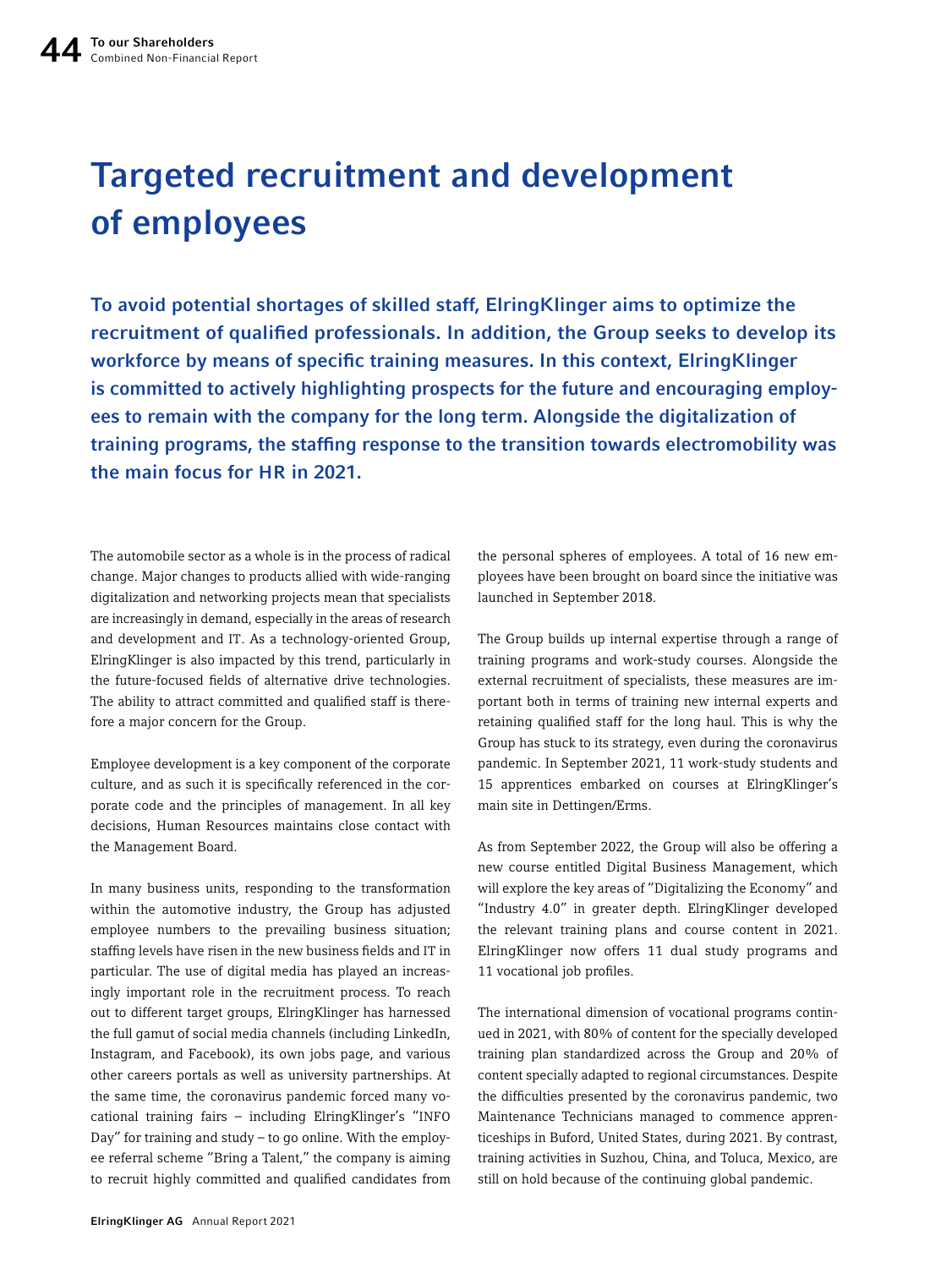ElringKlinger also offers training programs specifically for engineers who are already qualified. In this regard, the company is an industry partner to a project supported by the state of Baden-Württemberg which looks at the transfer of qualifications for technical specialists and industry experts in a time of structural change with the aim of supporting technicians, foremen, and engineers through a period of structural change. To this end, practical training modules aimed at the subject areas of emission-free drive systems, data science, and artificial intelligence were developed and trialed through collaboration with project partners representing industry and science. The first of the training modules developed in the course of this project will be implemented in 2022.

During 2021 financial year, an average of 109 employees were engaged in training at the parent company ElringKlinger AG in Dettingen/Erms (2020: 122 employees). The training ratio for the parent company (number of vocational trainees and internal students in relation to the total number of employees) remained unchanged at 3.7% in 2021 (2020: 3.7%). The training ratio for the Group stood at 1.9% on average (2020: 1.8%).

The coronavirus pandemic has accelerated the digitalization of the training program and prompted the rapid establishment of a global learning platform; new digital training formats like webinars, real-time online training sessions, EDP courses, and video training are now undertaken as standard throughout the Group. As a consequence, ElringKlinger is in a position to ensure its employees maintain up-to-date technical knowledge and acquire new skills, regardless of workstations or locations. The "mobile training factory," which takes an interdisciplinary, simulation-based approach, was partially digitalized in 2021. Digitalization of the practically oriented processes it comprises would not be expedient, however, as the focus is on realizing efficient production processes while training staff involved in the production side as internal trainers. Pandemic permitting, the program is scheduled for resumption in 2022.

As part of the high-potential program, Group employees with strong development potential are being identified in three regions – APAC (Asia-Pacific), Americas (USA, Canada, Mexico and Brazil), and EMEA (Europe, Middle East and Africa) – and promoted in the framework of a training course comprising several modules. The program currently in progress, which has 25 participants, will conclude in the first half of 2022. In 2021, HR also developed concepts for special career paths for experts and project managers. These will be realized in the years ahead.

A system-based, globally standardized process introduced in 2020 is designed to ensure that all indirect and general employees around the world receive feedback on their skills and personal performance once a year. To assess employee performance, ElringKlinger carried out performance reviews during 2021; owing to the pandemic, these were largely virtual. In the process, individual needs, achievements, and goals were determined and assessed by immediate managers. The ratio (proportion of performance reviews to average number of employees, not including vocational trainees and internal students) stood at 58.2% for the Group in 2021 (2020: 72.6%). The reduction envisaged for the Performance Reviews is attributable to a process adjustment. From now on, ElringKlinger's total population for the Performance Reviews will include all employees, with the exception of those directly involved in production. ElringKlinger is currently in the gradual process of integrating defined employee categories and the employee dialog (presently mapped in SAP) into the global IT system. The Group will be in a position to increase the current average ratio of 58% as soon as a standard process for this has been established. Against this background, the Group has defined a target ratio of 70% in relation to the total workforce to undergo staff appraisals by 2026. For the parent company ElringKlinger AG, the ratio has risen to 69.7% (2020: 69.5%).

Having established a culture of being a "Great Place to Work," ElringKlinger is now aiming to attract motivated and qualified people by sustaining its successful position on the labor market. With demand for qualified staff remaining especially high in the field of alternative drive technologies, further education and training will continue to play a critical role in the future.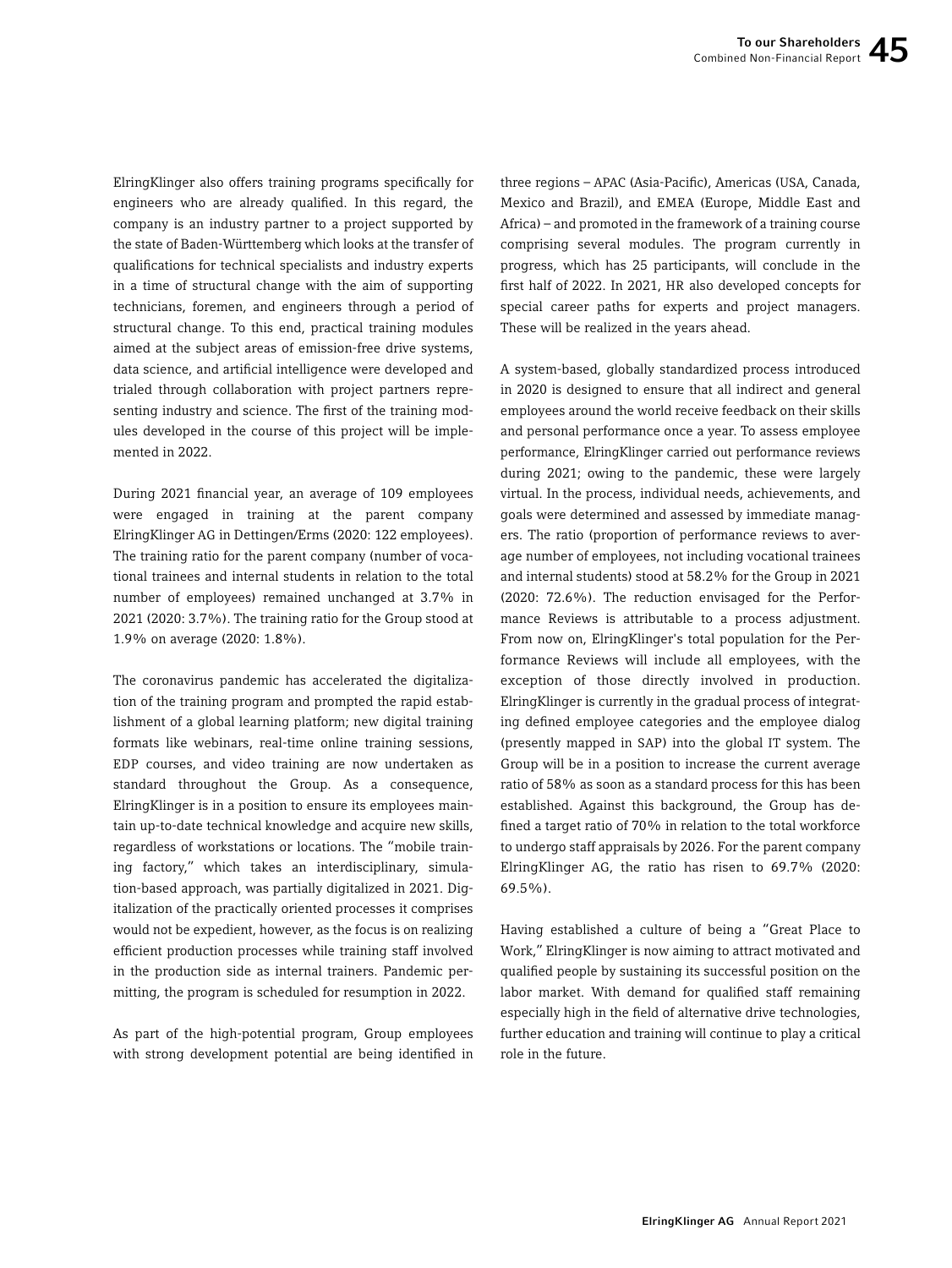# EU taxonomy

The European Commission signed off its action plan for financing sustainable growth in 2018. To channel capital flows towards sustainable investments, criteria for measuring the economic sustainability of an investment need to be defined. This action plan therefore includes the introduction of an EU classification system for sustainable activities, which the Commission accomplished by means of the Taxonomy Regulation (2020/852) in June 2020. These criteria are intended to prevent so-called "greenwashing4."

With its non-financial disclosure obligations having been extended, ElringKlinger is providing details on its implementation of the EU Taxonomy\* Regulation (Regulation (EU) 2020/852) – hereinafter "EU taxonomy" – for the first time in respect of this reporting year. The Group is among those required to prepare a non-financial statement in accordance with Sections 289b f. and 315b f. of the German Commercial Code (Handelsgesetzbuch – HGB), meaning that it is obligated pursuant to Article 1 of the EU Taxonomy Regulation to comply with the requirements resulting therefrom.

The EU Taxonomy Regulation (Article 9) defines six environmental objectives:

- 1. Climate change mitigation
- 2. Climate change adaptation
- 3. The sustainable use and protection of water and marine resources
- 4. The transition to a circular economy
- 5. Pollution prevention and control
- 6. The protection and restoration of biodiversity and ecosystems

The first two environmental objectives shall be applied to reports published after January 1, 2022, and the others to those published after January 1, 2023. In the first reporting year, ElringKlinger's economic activities are to be analyzed to determine taxonomy eligibility, i.e., whether they fall within the scope of the EU taxonomy.

In a second step – for reports published after January 1, 2023 – the activities identified as being taxonomy-eligible are to be assessed to establish whether they are taxonomyaligned. Taxonomy alignment is considered to apply if all defined technical screening criteria for the activity concerned are fulfilled and minimum safeguards are met. These criteria define the conditions under which an activity is classified as being sustainable. ElringKlinger examined its contribution to the EU's environmental objectives "climate change mitigation" and "climate change adaptation" as part of a project to implement the EU taxonomy – with a joint team from Financial Reporting, Strategic Communications, and Quality & Sustainability.

All economic activities were reviewed in workshops together with the representatives of the business units, their relevance to the EU taxonomy was assessed, and they were assigned to individual activities. The results were then used to determine the key performance indicators (KPIs) (turnover (i.e., sales revenue), Capex, and Opex) for the activities identified as taxonomy-eligible. To this end, data was taken from Financial Accounting and validated centrally by Group Accounting. Double counting was avoided by clearly allocating each item of taxonomy-eligible turnover (i.e., sales revenue), capital expenditure, and operating expenditure to a single taxonomy-eligible economic activity.

As a technology Group focused on developing, manufacturing, and selling components for the vehicle industry, ElringKlinger falls within the scope of the EU taxonomy in its Original Equipment segment in respect of the activities in its E-Mobility business unit. Within this business unit, the Group is engaged in the development and production of battery and fuel cell technologies as well as fully electric drive units (EDUs). Products from other business units that are also fitted in vehicles with alternative drive systems (e.g., gaskets and lightweight components) were considered taxonomy non-eligible in the latest version of the EU taxonomy, as these do not represent "core technologies."

<sup>4</sup> Greenwashing describes efforts to present oneself as particularly environmentally aware and environmentally friendly by donating money to environmental projects, PR measures, and similar.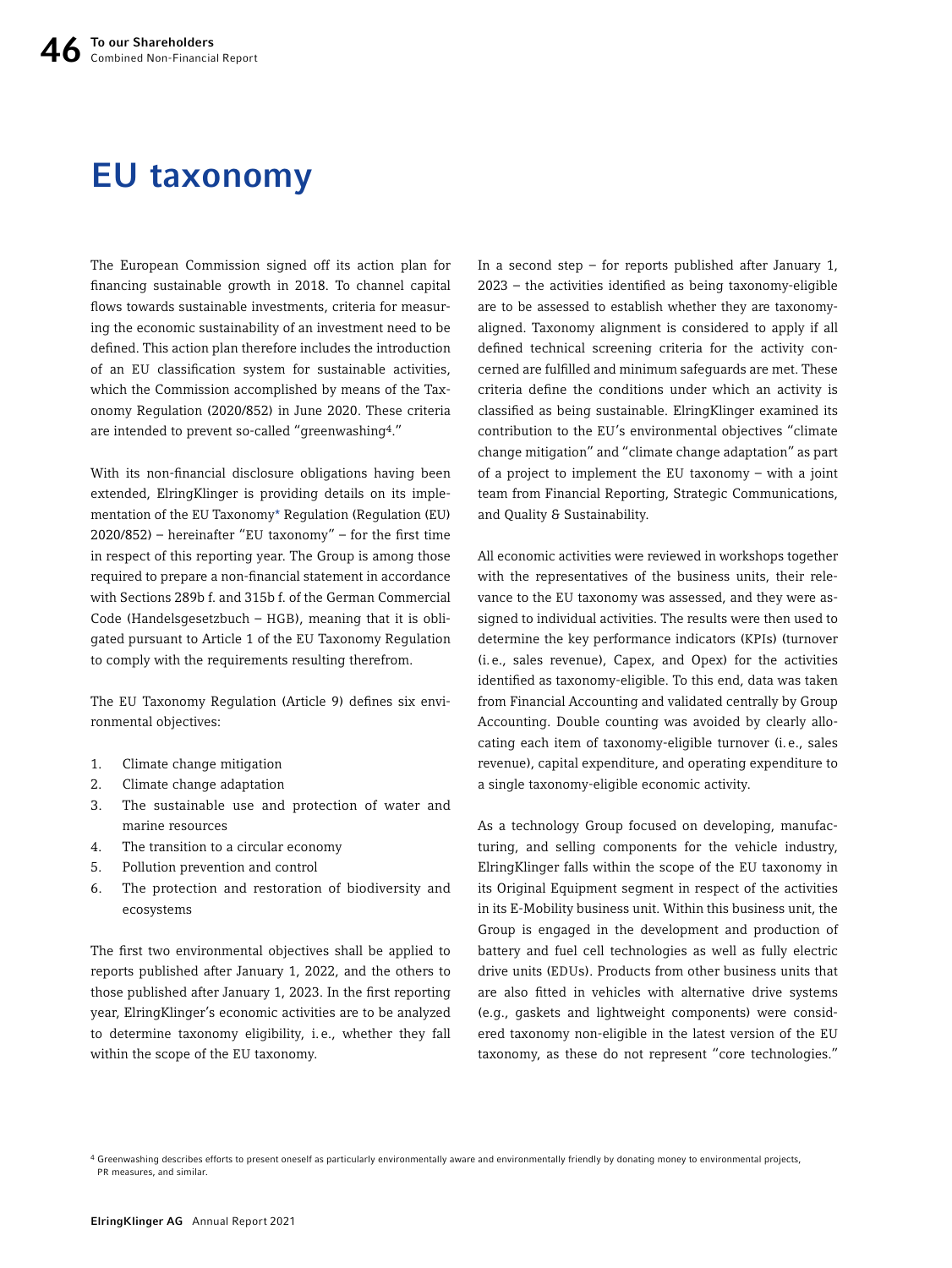Any further clarification provided by the European Commission may result in adjustments in interpretation in subsequent periods.

In its Battery Technology sub-unit, ElringKlinger develops and manufactures battery components and systems tailored to varying requirements of automotive industry customers. These key technologies help to enable and promote emissionfree road transport. The products are used in all-electric passenger cars and in infrastructure applications for electric vehicles (charging station storage systems). Based on ElringKlinger's analyses, the Group has concluded that the development and production of battery technology can be directly allocated to activity 3.4 (manufacture of batteries) under the EU taxonomy and is thus to be regarded as taxonomy-eligible.

The Group pools all its fuel cell technology activities in the company EKPO Fuel Cell Technologies (EKPO), an entity operated by ElringKlinger and Plastic Omnium. Its product portfolio includes fuel cell stacks\* as well as single components such as bipolar plates and media modules, which are used in various means of transport and contribute toward carbon-neutral mobility. The analyses undertaken within the Group have shown that the development and production of fuel cell technologies can be directly allocated to activity 3.2 (manufacture of equipment for the production and use of hydrogen) under the EU taxonomy; this activity is thus to be regarded as taxonomy-eligible.

The EDUs manufactured in the Drivetrain sub-unit, which consist of an electric motor, a gear system, and the power electronics, form a key component inside an electric vehicle, as they drive the axles and thus provide the basis for carbon-neutral mobility. Based on the analyses performed, the development of EDUs for all-electric vehicles can be allocated to activity 3.6 (manufacture of other low-carbon technologies) under the EU taxonomy and is thus taxonomy-eligible. By contrast, the drive units for hybrid vehicles or those powered by a combustion engine were considered taxonomy noneligible. An activity must contribute to a significant reduction in  $CO<sub>2</sub>$  emissions in other sectors of the economy in order to qualify for allocation to activity 3.6. This is the case with the manufacture of EDUs, as this technology is essential for enabling emission-free road transport using electric cars.

Although other products and services supplied by the Group do not fall within the scope of this Regulation in terms of turnover (i.e., sales revenue), this does not mean that these

activities do not pursue or contribute to any objectives in ElringKlinger's sustainability strategy. This includes the Lightweighting/Elastomer\* Technology business unit in particular, which also counts as a key technology in the automotive industry and constitutes a promising strategic field of the future for the ElringKlinger Group but, from today's perspective, does not fall within the specified scope of the EU taxonomy.

As well as considering taxonomy-eligible Group turnover (i.e., sales revenue), as part of the EU taxonomy, investments in intangible assets, property, plant, and equipment, and right-of-use assets in accordance with IAS 38, IAS 16, and IFRS\* 16 are also taken into account when determining capital expenditure (Capex) KPI.

The Capex items identified as being taxonomy-eligible relate either to the taxonomy-eligible activities in the E-Mobility business unit described above or to the following activities considered taxonomy-eligible: 6.5 (transport by motorbikes, passenger cars, and (light) commercial vehicles), 6.15 (infrastructure enabling low-carbon road transport and public transport), or 7.7 (acquisition and ownership of buildings).

The E-Mobility business unit made the following material taxonomy-eligible investments in the 2021 financial year:

- Investment in production machinery and buildings and in related technical equipment (allocated to activities 3.2, 3.4, and 3.6)
- Tenancy agreement at the Neuffen site for manufacturing products in the Battery Technology sub-unit (allocated to activity 3.4)
- Capitalized development costs for the business unit's products (allocated to activities 3.2, 3.4, and 3.6)

The following taxonomy-eligible investments were made outside the E-Mobility business unit:

- Leasing company cars (allocated to activity 6.5)
- Leasing forklifts and other warehousing logistics (allocated to activity 6.15)
- Renting buildings not part of the E-Mobility business unit (allocated to activity 7.7)

The KPI of taxonomy-eligible operating expenditure (Opex) was calculated based on expenses for non-capitalized research and development costs, short-term and low-value leases, building renovation work, and maintenance and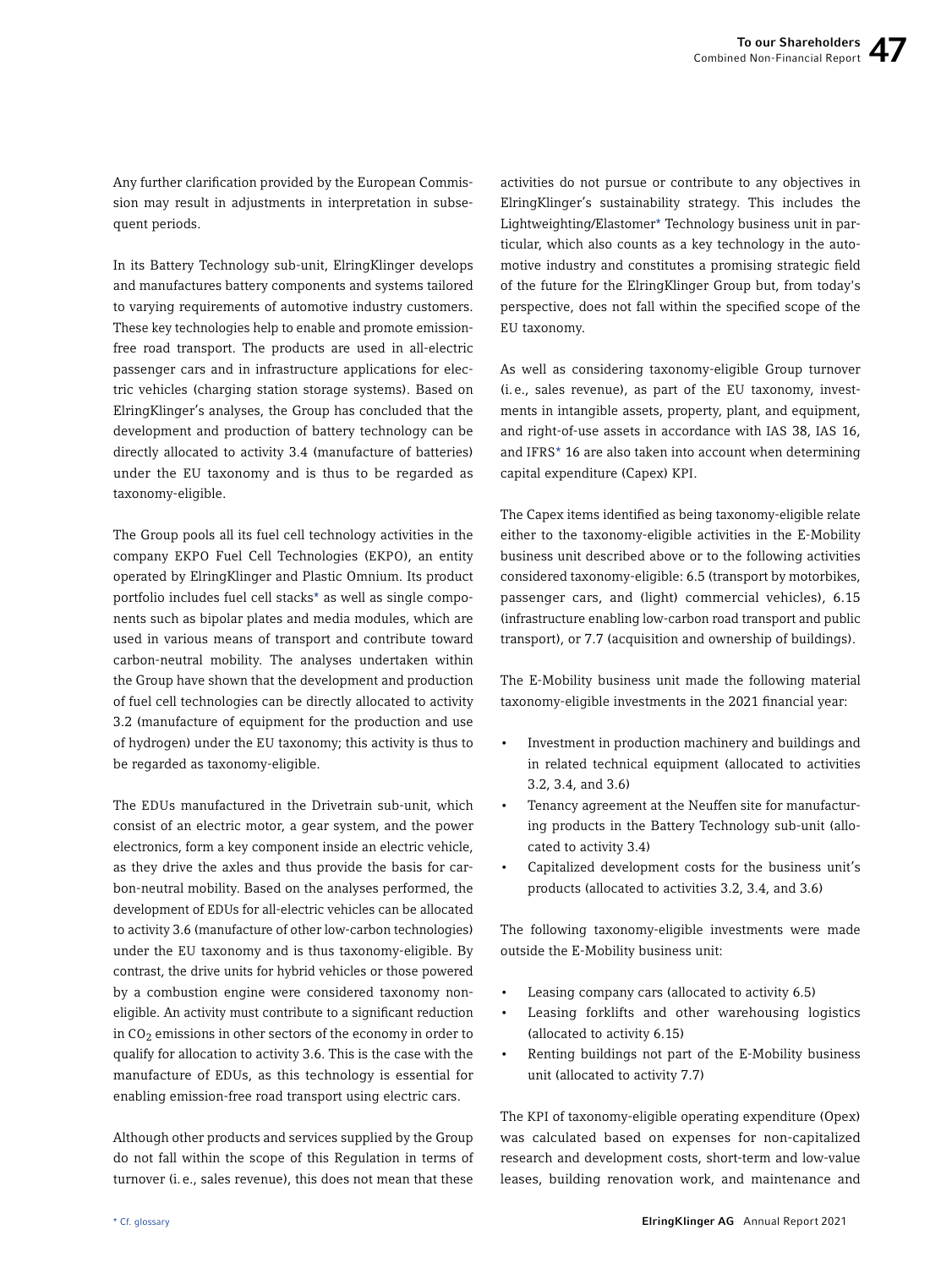repair. The individual components were analyzed and, if applicable, allocated to the activities listed that are taxonomy-eligible. To determine the maintenance and repair costs in the Battery Technology sub-unit, allocation was performed based on headcount.

The denominator for the taxonomy KPI "turnover" (i.e., sales revenue) comprises consolidated sales revenue within the meaning of IAS 1 82(a) (consolidated sales revenue). The denominator for the taxonomy KPIs Capex and Opex comprises additions to and/or investments in assets in accordance with IAS 16, IAS 38, and IFRS 16 (Capex) as well as expenses for non-capitalized research and development costs, short-term and low-value leases, building renovation work, and maintenance and repair (Opex). Consolidated sales revenue (2021: EUR 1,624 million) as well as capital expenditure (2021: EUR 103 million) can be reconciled with the consolidated financial statements. Further information on the KPIs can be found in the notes to the consolidated financial statements in the Annual Report 2021 under sales revenue (1), intangible assets (12) and property, plant and equipment (13).

The KPIs for the 2021 financial year are as follows:

# Taxonomy-eligible proportions of economic activities in 2021

In accordance with Regulation (EU) No. 2020/852, Article 8

|                                                            | of which<br>taxonomy-eligible |     |
|------------------------------------------------------------|-------------------------------|-----|
| Elring Klinger total turnover (sales revenue) <sup>1</sup> | 2%                            | 98% |
| Elring Klinger investments (Capex)                         | 48%2                          | 52% |
| Elring Klinger operating costs (Opex)                      | 27%                           | 73% |

1 The KPI for Group turnover (i.e., sales revenue) consists exclusively of sales revenue from contracts with customers in accordance with IFRS 15.

<sup>2</sup> As regards the IPCEI initiative, public funding amounting to EUR 1,116k was deducted from the carrying amount of development costs in the 2021 financial year (net method).

Dettingen/Erms, March 24, 2022

The Management Board

Dr. Stefan Wolf Chairman

Theo Becker Thomas Jessulat Reiner Drews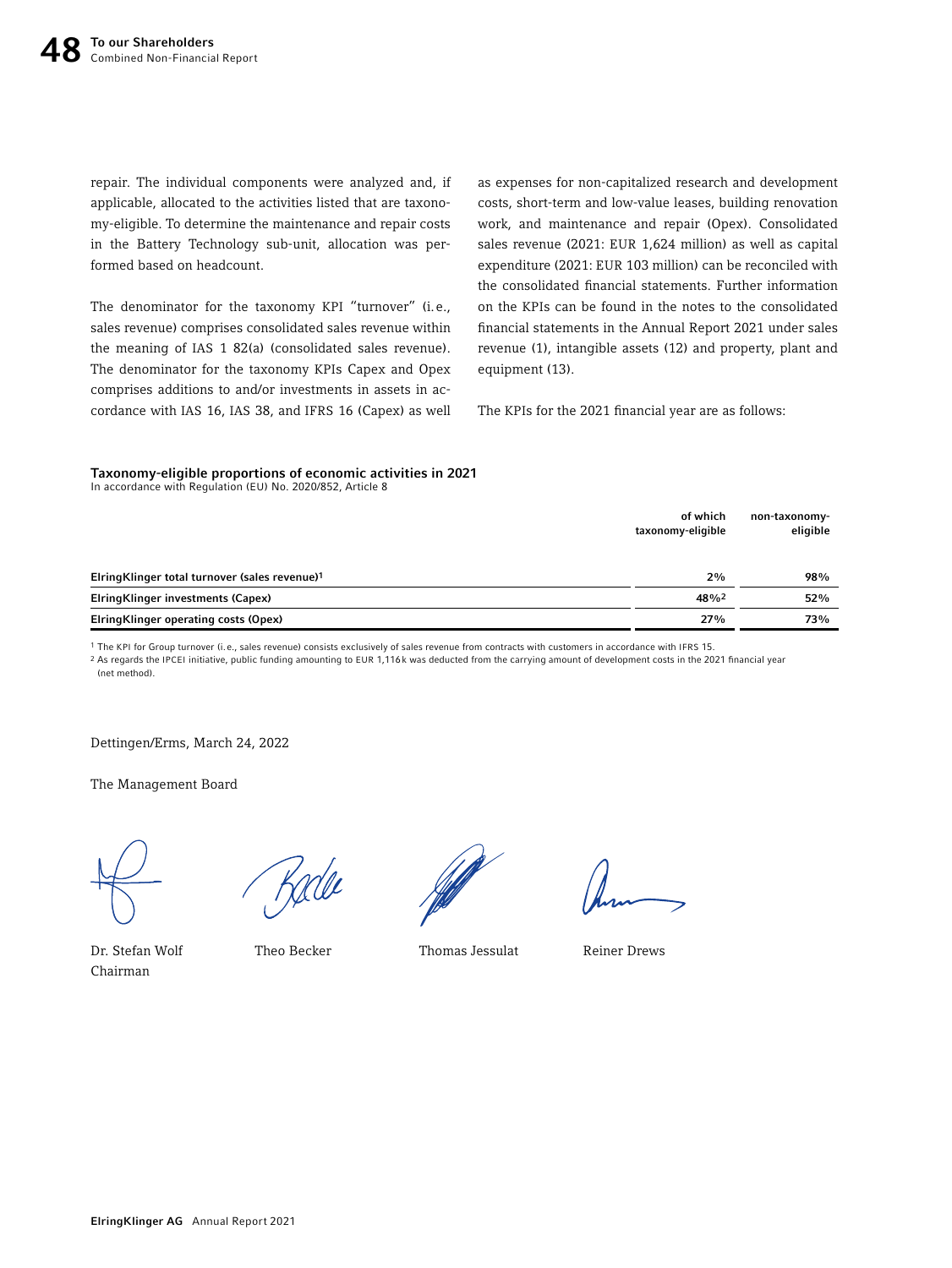The assurance engagement performed by Ernst & Young (EY) relates exclusively to the German version of the combined non-financial report of ElringKlinger AG. The following text is a translation of the original German independent assurance report.

# Independent auditor's report on a limited assurance engagement

To ElringKlinger AG, Dettingen/Erms

We have performed a limited assurance engagement on the non-financial report of ElringKlinger AG, Dettingen/Erms, (hereinafter the "Company"), which is combined with the non-financial report of the Group for the period from 1 January 2021 to 31 December 2021 (hereinafter the "non-financial report").

### Responsibilities of the executive directors

The executive directors of the Company are responsible for the preparation of the non-financial report in accordance with Sec. 315c in conjunction with Secs. 289c to 289e HGB ["Handelsgesetzbuch": German Commercial Code] and Art. 8 of Regulation (EU) 2020/852 of the European Parliament and of the Council of 18 June 2020 on the establishment of a framework to facilitate sustainable investment and amending Regulation (EU) 2019/2088 (hereinafter the "EU Taxonomy Regulation") and the Delegated Acts adopted thereunder as well as in accordance with their own interpretation of the wording and terms contained in the EU Taxonomy Regulation and the Delegated Acts adopted thereunder as set out in section "EU-Taxonomy" of the non-financial report.

These responsibilities of the Company's executive directors include the selection and application of appropriate nonfinancial reporting methods and making assumptions and estimates about individual non-financial disclosures that are reasonable in the circumstances. Furthermore, the executive directors are responsible for such internal control as the executive directors consider necessary to enable the preparation of a non-financial report that is free from material misstatement, whether due to fraud (manipulation of the non-financial report) or error.

The EU Taxonomy Regulation and the Delegated Acts adopted thereunder contain wording and terms that are still subject to considerable interpretation uncertainties and for which clarifications have not yet been published in every case. Therefore, the executive directors have disclosed their interpretation of the EU Taxonomy Regulation and the Delegated Acts adopted thereunder in section "EU-Taxonomy" of the non-financial report. They are responsible for the defensibility of this interpretation. Due to the immanent risk that undefined legal terms may be interpreted differently, the legal conformity of the interpretation is subject to uncertainties.

Independence and quality assurance of the auditor's firm We have complied with the German professional requirements on independence as well as other professional conduct requirements.

Our audit firm applies the national legal requirements and professional pronouncements – in particular the BS WP/vBP ["Berufssatzung für Wirtschaftsprüfer/vereidigte Buchprüfer": Professional Charter for German Public Accountants/German Sworn Auditors] in the exercise of their Profession and the IDW *Standard on Quality Management*  issued by the Institute of Public Auditors in Germany (IDW): *Requirements for Quality Management in the Audit Firm (IDW QS 1)* and accordingly maintains a comprehensive quality management system that includes documented policies and procedures with regard to compliance with professional ethical requirements, professional standards as well as relevant statutory and other legal requirements.

#### Responsibilities of the auditor

Our responsibility is to express a conclusion with limited assurance on the non-financial report based on our assurance engagement.

We conducted our assurance engagement in accordance with International Standard on Assurance Engagements (ISAE) 3000 (Revised): "Assurance Engagements other than Audits or Reviews of Historical Financial Information"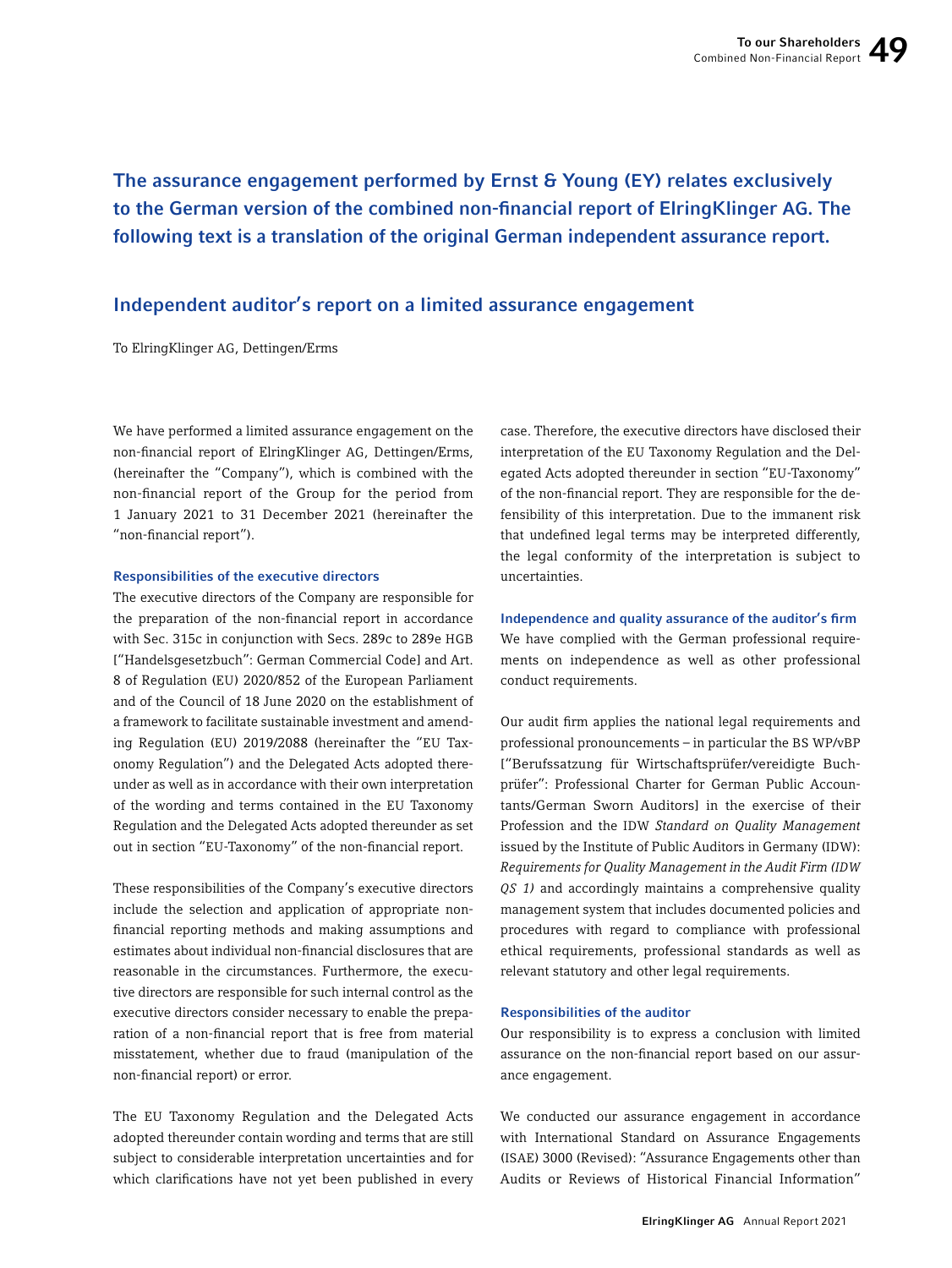issued by the IAASB. This standard requires that we plan and perform the assurance engagement to obtain limited assurance about whether any matters have come to our attention that cause us to believe that the Company's nonfinancial report is not prepared, in all material respects, in accordance with Sec. 315c in conjunction with Secs. 289c to 289e HGB and the EU Taxonomy Regulation and the Delegated Acts adopted thereunder as well as the interpretation by the executive directors disclosed in section "EU-Taxonomy" of the non-financial report.

In a limited assurance engagement, the procedures performed are less extensive than in a reasonable assurance engagement, and accordingly, a substantially lower level of assurance is obtained. The selection of the assurance procedures is subject to the professional judgment of the auditor.

In the course of our assurance engagement we have, among other things, performed the following assurance procedures and other activities:

- Inquiries of employees and inspection of relevant documents regarding the selection of topics for the nonfinancial report, the risk assessment and the concepts of the parent company and the Group for the topics that have been identified as material,
- Inquiries of employees responsible for data capture and consolidation as well as the preparation of the non-financial report, to evaluate the reporting processes, the data capture and compilation methods as well as internal controls to the extent relevant for the assurance of the non-financial report,
- Identification of likely risks of material misstatement in the non-financial report,
- Inspection of relevant documentation of the systems and processes for compiling, aggregating and validating data in the relevant areas in the reporting period and testing such documentation on a sample basis,
- Analytical evaluation of disclosures in the non-financial report at the level of the parent company and the Group,
- Inquiries and inspection of documents on a sample basis relating to the collection and reporting of selected data,
- Reconciliation of selected disclosures with the corresponding data in the annual financial statements and management report,
- Evaluation of the process to identify the economy activities taxonomy-eligible and the corresponding disclosures in the non-financial report,

• Evaluation of the presentation of disclosures in the non-financial report.

In determining the disclosures in accordance with Art. 8 of the EU Taxonomy Regulation, the executive directors are required to interpret undefined legal terms. Due to the immanent risk that undefined legal terms may be interpreted differently, the legal conformity of their interpretation and, accordingly, our assurance engagement thereon are subject to uncertainties.

### Assurance conclusion

Based on the assurance procedures performed and the evidence obtained, nothing has come to our attention that causes us to believe that the non-financial report of the Company for the period from 1 January 2021 to 31 December 2021 is not prepared, in all material respects, in accordance with Sec. 315c in conjunction with Secs. 289c to 289e HGB and the EU Taxonomy Regulation and the Delegated Acts adopted thereunder as well as the interpretation by the executive directors as disclosed in section "EU-Taxonomy" of the non-financial report.

#### Restriction of use

We draw attention to the fact that the assurance engagement was conducted for the Company's purposes and that the report is intended solely to inform the Company about the result of the assurance engagement. As a result, it may not be suitable for another purpose than the aforementioned. Accordingly, the report is not intended to be used by third parties for making (financial) decisions based on it. Our responsibility is to the Company alone. We do not accept any responsibility to third parties. Our assurance conclusion is not modified in this respect.

#### General Engagement Terms and Liability

The "General Engagement Terms for Wirtschaftsprüfer and Wirtschaftsprüfungsgesellschaften [German Public Auditors and Public Audit Firms]" dated 1 January 2017 are applicable to this engagement and also govern our relations with third parties in the context of this engagement (www.de.ey. com/general-engagement-terms). In addition, please refer to the liability provisions contained there in no. 9 and to the exclusion of liability towards third parties. We accept no responsibility, liability or other obligations towards third parties unless we have concluded a written agreement to the contrary with the respective third party or liability cannot effectively be precluded.